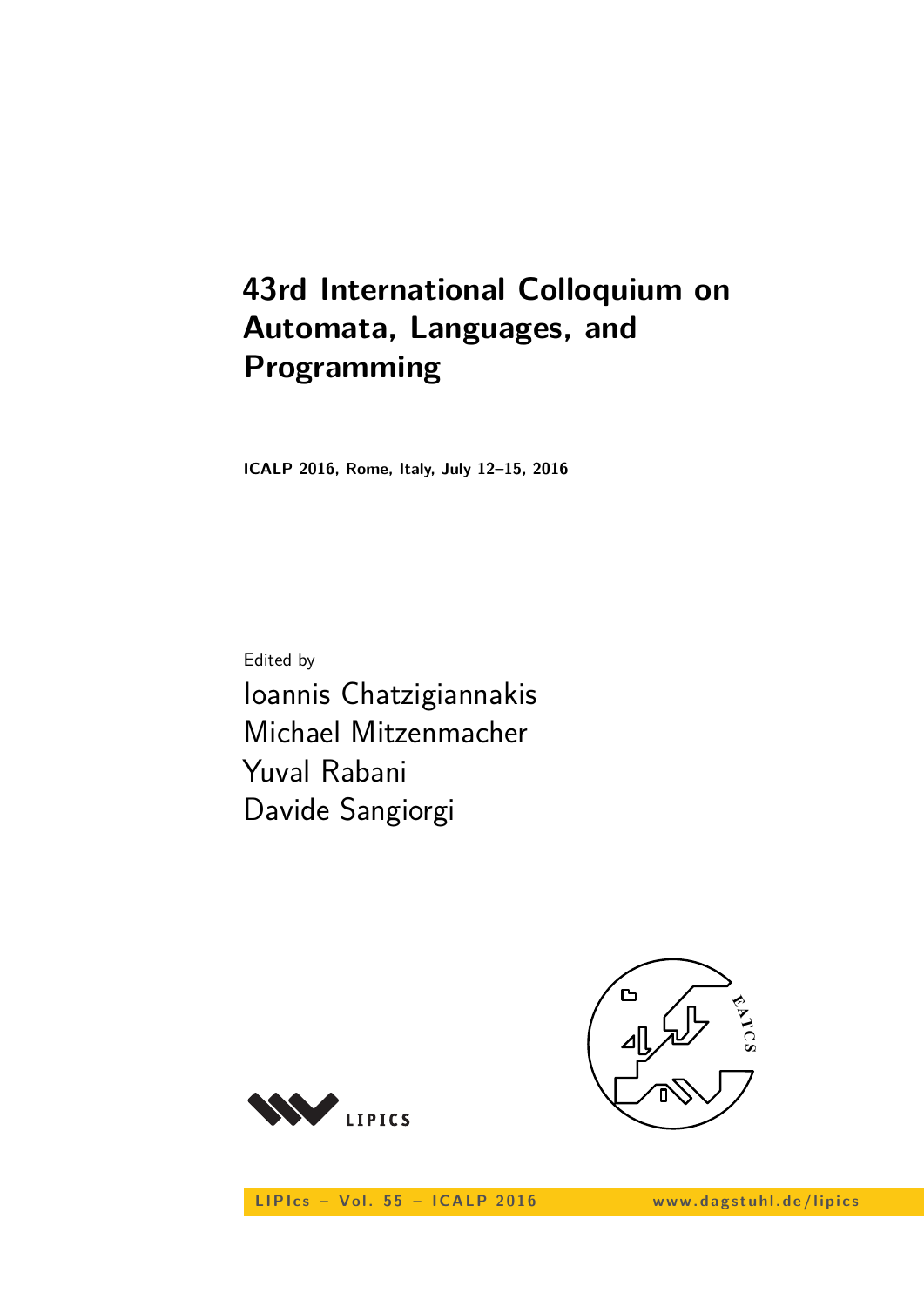#### Editors

| Ioannis Chatzigiannakis            | Michael Mitzenmacher                       |
|------------------------------------|--------------------------------------------|
| Department of Computer, Control,   | School of Engineering and Applied Sciences |
| and Management Engineering         | Harvard University                         |
| Sapienza University of Rome        | michaelm@eecs.harvard.edu                  |
| ichatz@dis.uniroma1.it             |                                            |
| Yuval Rabani                       | Davide Sangiorgi                           |
| Computer Science and Engineering   | Department of Computer Science             |
| The Hebrew University of Jerusalem | University of Bologna                      |
| yrabani@cs.huji.ac.il              | davide.sangiorgi@gmail.com                 |

ACM Classification 1998 F. Theory of Computation

### **[ISBN 978-3-95977-013-2](http://www.dagstuhl.de/dagpub/978-3-95977-013-2)**

Published online and open access by Schloss Dagstuhl – Leibniz-Zentrum für Informatik GmbH, Dagstuhl Publishing, Saarbrücken/Wadern, Germany. Online available at [http://www.dagstuhl.de/dagpub/978-3-95977-013-2.](http://www.dagstuhl.de/dagpub/978-3-95977-013-2)

Publication date August, 2016

Bibliographic information published by the Deutsche Nationalbibliothek The Deutsche Nationalbibliothek lists this publication in the Deutsche Nationalbibliografie; detailed bibliographic data are available in the Internet at [http://dnb.d-nb.de.](http://dnb.d-nb.de)

#### License

This work is licensed under a Creative Commons Attribution 3.0 Unported license (CC-BY 3.0): http://creativecommons.org/licenses/by/3.0/legalcode.

In brief, this license authorizes each and everybody to share (to copy, distribute and transmit) the work under the following conditions, without impairing or restricting the authors' moral rights: Attribution: The work must be attributed to its authors.

The copyright is retained by the corresponding authors.

Digital Object Identifier: [10.4230/LIPIcs.ICALP.2016.0](http://dx.doi.org/10.4230/LIPIcs.ICALP.2016.0)

**[ISBN 978-3-95977-013-2](http://www.dagstuhl.de/dagpub/978-3-95977-013-2) [ISSN 1868-8969](http://drops.dagstuhl.de/lipics)<http://www.dagstuhl.de/lipics>**

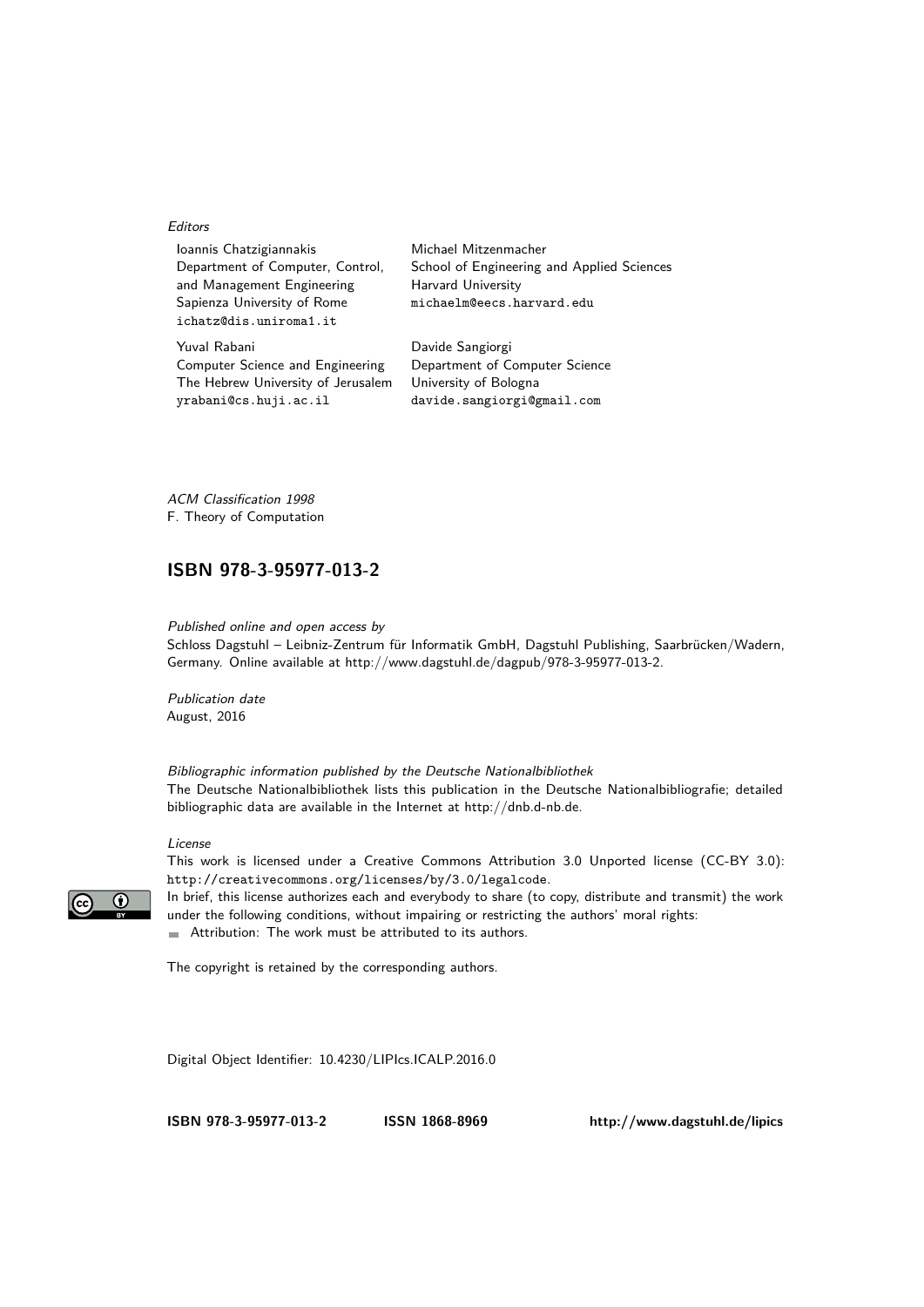## LIPIcs – Leibniz International Proceedings in Informatics

LIPIcs is a series of high-quality conference proceedings across all fields in informatics. LIPIcs volumes are published according to the principle of Open Access, i.e., they are available online and free of charge.

#### Editorial Board

- Susanne Albers (TU München)
- Chris Hankin (Imperial College London)  $\overline{\phantom{a}}$
- Deepak Kapur (University of New Mexico)  $\blacksquare$
- Michael Mitzenmacher (Harvard University)  $\equiv$
- Madhavan Mukund (Chennai Mathematical Institute)  $\sim$
- Catuscia Palamidessi (INRIA)  $\blacksquare$
- Wolfgang Thomas (Chair, RWTH Aachen)  $\blacksquare$
- Pascal Weil (CNRS and University Bordeaux)  $\blacksquare$
- Reinhard Wilhelm (Saarland University)  $\sim$

### **[ISSN 1868-8969](http://www.dagstuhl.de/dagpub/1868-8969)**

# **<http://www.dagstuhl.de/lipics>**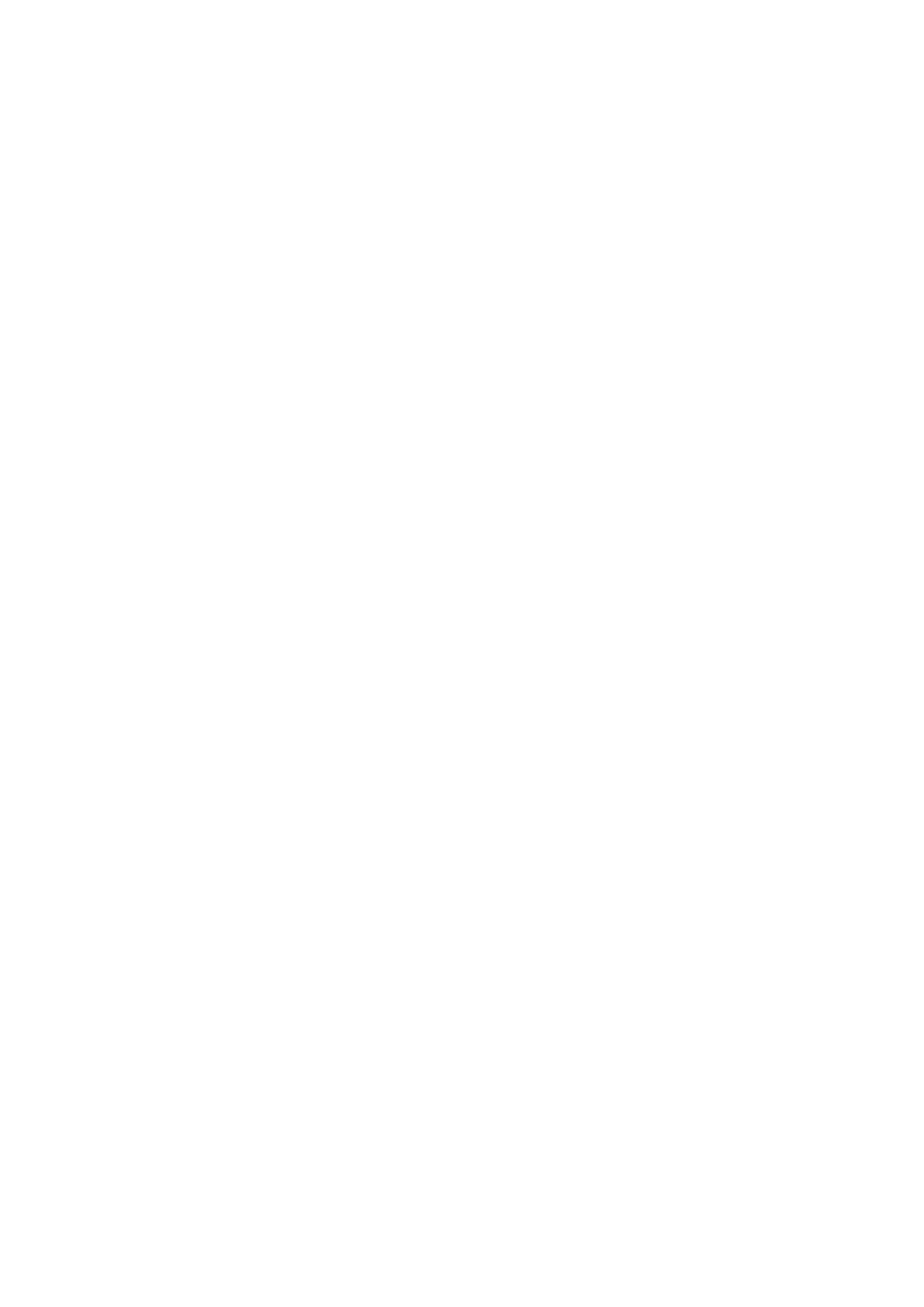# **Contents**

#### Preface

| Ioannis Chatzigiannakis, Michael Mitzenmacher, Yuval Rabani,                                                                                                                                                                   |              |
|--------------------------------------------------------------------------------------------------------------------------------------------------------------------------------------------------------------------------------|--------------|
| and Davide Sangiorgi (and intermediately contained and David Sangiorgi (and intermediately contained and international containing and international containing and international containing and international containing and i | $0:xx=0:xvi$ |

## **Invited Talks**

| Compute Choice                                                             |              |
|----------------------------------------------------------------------------|--------------|
|                                                                            | $1:1-1:1$    |
| Formally Verifying a Compiler: What Does It Mean, Exactly?                 |              |
|                                                                            | $2.1 - 2.1$  |
| Hardness of Approximation                                                  |              |
|                                                                            | $3:1-3:1$    |
| Model Checking and Strategy Synthesis for Stochastic Games: From Theory to |              |
| Practice                                                                   |              |
|                                                                            | $4.1 - 4.18$ |

# **Track A: Algorithms, Complexity and Games**

| Fine-Grained Complexity Analysis of Two Classic TSP Variants<br>Mark de Berg, Kevin Buchin, Bart M.P. Jansen, and Gerhard Woeginger                                                                                                                                                                                             | $5:1-5:14$   |
|---------------------------------------------------------------------------------------------------------------------------------------------------------------------------------------------------------------------------------------------------------------------------------------------------------------------------------|--------------|
| Bicovering: Covering Edges With Two Small Subsets of Vertices<br>Amey Bhangale, Rajiv Gandhi, Mohammad T. Hajiaghayi, Rohit Khandekar, and Guy                                                                                                                                                                                  | $6:1 - 6:12$ |
| Constant Congestion Routing of Symmetric Demands in Planar Directed Graphs<br>Chandra Chekuri, Alina Ene, and Marcin Pilipczuk                                                                                                                                                                                                  | $7:1 - 7:14$ |
| Quasi-4-Connected Components                                                                                                                                                                                                                                                                                                    | $8:1 - 8:13$ |
| Subexponential Time Algorithms for Embedding $H$ -Minor Free Graphs<br>Hans L. Bodlaender, Jesper Nederlof, and Tom C. van der Zanden                                                                                                                                                                                           | $9:1-9:14$   |
| Relating Graph Thickness to Planar Layers and Bend Complexity                                                                                                                                                                                                                                                                   | $10:1-10:13$ |
| Optimal Approximate Matrix Product in Terms of Stable Rank<br>Michael B. Cohen, Jelani Nelson, and David P. Woodruff                                                                                                                                                                                                            | $11:1-11:14$ |
| Approximate Span Programs                                                                                                                                                                                                                                                                                                       | $12:1-12:14$ |
| Power of Quantum Computation with Few Clean Qubits<br>Keisuke Fujii, Hirotada Kobayashi, Tomoyuki Morimae, Harumichi Nishimura,                                                                                                                                                                                                 | $13:1-13:14$ |
| 43rd International Colloquium on Automata, Languages, and Programming (ICALP 2016).<br>Editors: Ioannis Chatzigiannakis, Michael Mitzenmacher, Yuval Rabani, and Davide Sangiorgi<br>Leibniz International Proceedings in Informatics<br>LIPICS Schloss Dagstuhl - Leibniz-Zentrum für Informatik, Dagstuhl Publishing, Germany |              |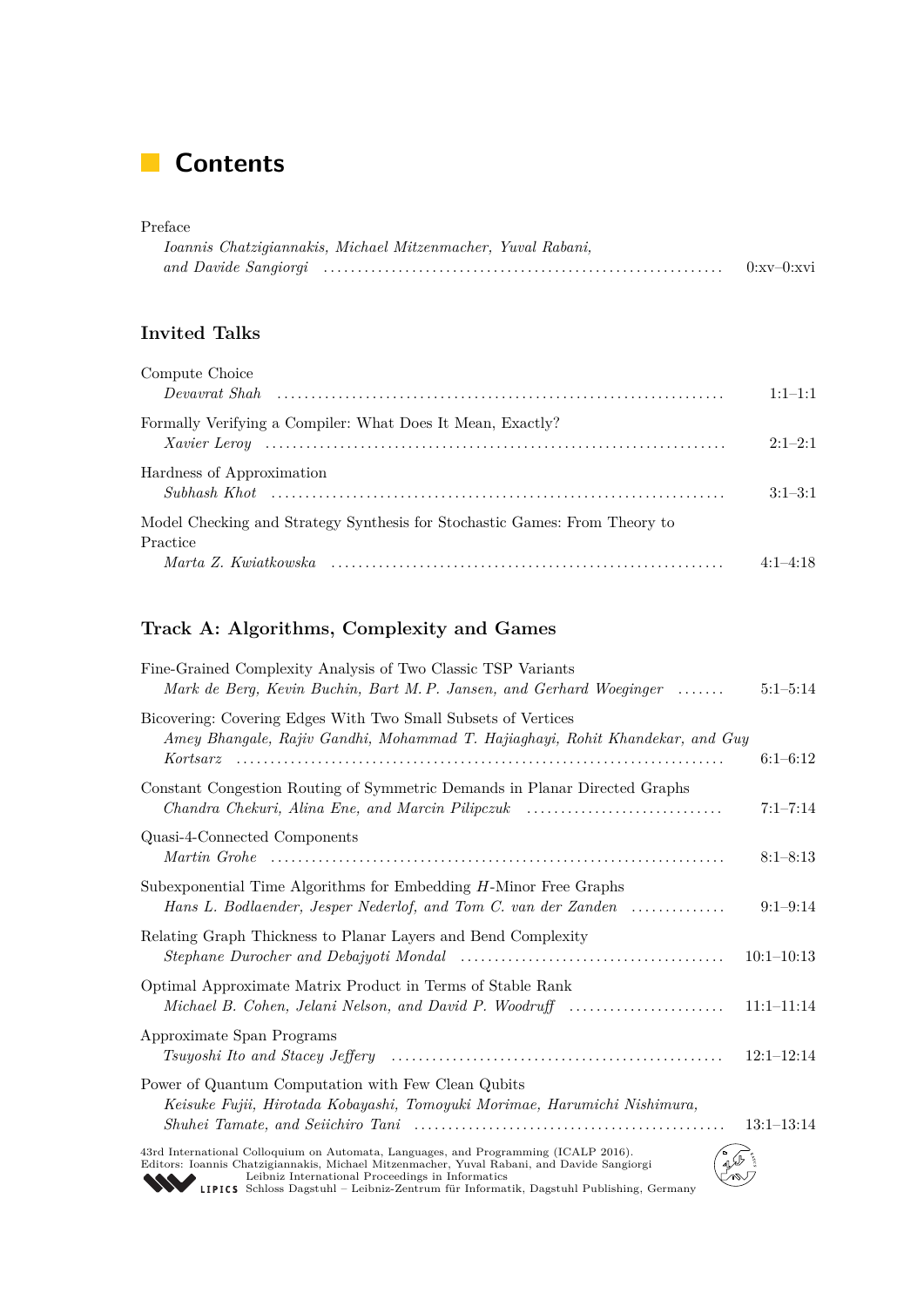| Space-Efficient Error Reduction for Unitary Quantum Computations<br>Bill Fefferman, Hirotada Kobayashi, Cedric Yen-Yu Lin, Tomoyuki Morimae, and<br>Harumichi Nishimura           | $14:1 - 14:14$ |
|-----------------------------------------------------------------------------------------------------------------------------------------------------------------------------------|----------------|
| Linear Time Algorithm for Quantum 2SAT<br>Itai Arad, Miklos Santha, Aarthi Sundaram, and Shengyu Zhang                                                                            | $15:1 - 15:14$ |
| Optimal Quantum Algorithm for Polynomial Interpolation<br>Andrew M. Childs, Shih-Han Hung, Wim van Dam, and Igor E. Shparlinski                                                   | $16:1 - 16:13$ |
| Lower Bounds for the Approximate Degree of Block-Composed Functions                                                                                                               | $17:1 - 17:15$ |
| Dynamic Graph Stream Algorithms in $o(n)$ Space                                                                                                                                   | $18:1-18:16$   |
| Diameter and $k$ -Center in Sliding Windows<br>Vincent Cohen-Addad, Chris Schwiegelshohn, and Christian Sohler                                                                    | $19:1-19:12$   |
| Approximate Hamming Distance in a Stream<br>Raphaël Clifford and Tatiana Starikovskaya                                                                                            | $20:1 - 20:14$ |
| Price of Competition and Dueling Games<br>Sina Dehghani, MohammadTaghi Hajiaghayi, Hamid Mahini, and Saeed Seddighin                                                              | $21:1 - 21:14$ |
| Popular Half-Integral Matchings                                                                                                                                                   | $22:1-22:13$   |
| Voronoi Choice Games<br>Meena Boppana, Rani Hod, Michael Mitzenmacher, and Tom Morgan                                                                                             | $23:1-23:13$   |
| The Complexity of Hex and the Jordan Curve Theorem<br>Aviv Adler, Constantinos Daskalakis, and Erik D. Demaine                                                                    | $24:1 - 24:14$ |
| Fractals for Kernelization Lower Bounds, With an Application to<br>Length-Bounded Cut Problems<br>Till Fluschnik, Danny Hermelin, André Nichterlein, and Rolf Niedermeier         | $25:1 - 25:14$ |
| Kernelization of Cycle Packing with Relaxed Disjointness Constraints<br>Akanksha Agrawal, Daniel Lokshtanov, Diptapriyo Majumdar, Amer E. Mouawad,                                | $26:1 - 26:14$ |
| The Complexity Landscape of Fixed-Parameter Directed Steiner Network<br>Problems                                                                                                  |                |
| Andreas Emil Feldmann and Dániel Marx                                                                                                                                             | $27:1 - 27:14$ |
| Double-Exponential and Triple-Exponential Bounds for Choosability Problems<br>Parameterized by Treewidth<br>Dániel Marx and Valia Mitsou                                          | $28:1-28:15$   |
| Do Distributed Differentially-Private Protocols Require Oblivious Transfer?<br>Vipul Goyal, Dakshita Khurana, Ilya Mironov, Omkant Pandey, and Amit Sahai<br>$\ddot{\phantom{a}}$ | $29:1-29:15$   |
| Functional Commitment Schemes: From Polynomial Commitments to<br>Pairing-Based Accumulators from Simple Assumptions<br>Benoît Libert, Somindu C. Ramanna, and Moti Yung           | $30:1 - 30:14$ |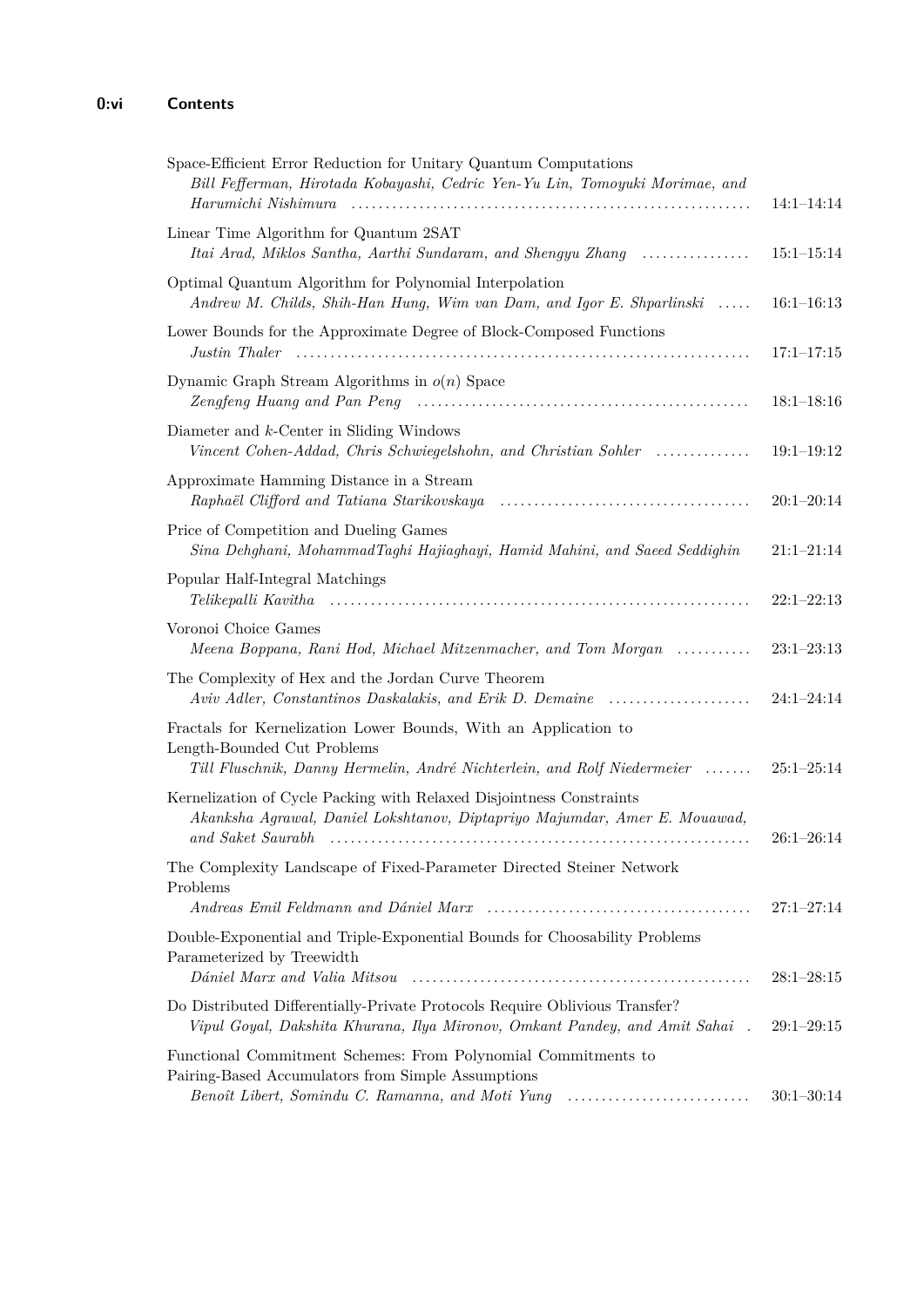#### **Contents 0:vii**

| Block-Wise Non-Malleable Codes<br>Nishanth Chandran, Vipul Goyal, Pratyay Mukherjee, Omkant Pandey, and Jalaj<br>Upadhyay                                                                                                                                                                          | $31:1-31:14$   |
|----------------------------------------------------------------------------------------------------------------------------------------------------------------------------------------------------------------------------------------------------------------------------------------------------|----------------|
| Provably Secure Virus Detection:<br>Using The Observer Effect Against Malware                                                                                                                                                                                                                      | $32:1 - 32:14$ |
| An Almost Cubic Lower Bound for Depth Three Arithmetic Circuits<br>Neeraj Kayal, Chandan Saha, and Sébastien Tavenas                                                                                                                                                                               | $33:1-33:15$   |
| Boundaries of VP and VNP<br>Joshua A. Grochow, Ketan D. Mulmuley, and Youming Qiao                                                                                                                                                                                                                 | $34:1 - 34:14$ |
| $\mathsf{AC}^0\circ \mathsf{MOD}_2$ Lower Bounds for the Boolean Inner Product<br>Mahdi Cheraghchi, Elena Grigorescu, Brendan Juba, Karl Wimmer, and Ning Xie                                                                                                                                      | $35:1 - 35:14$ |
| Lower Bounds for Nondeterministic Semantic Read-Once Branching Programs<br>Stephen Cook, Jeff Edmonds, Venkatesh Medabalimi, and Toniann Pitassi                                                                                                                                                   | $36:1 - 36:13$ |
| Improved Bounds on the Sign-Rank of $AC^0$                                                                                                                                                                                                                                                         | $37:1 - 37:14$ |
| On the Sensitivity Conjecture                                                                                                                                                                                                                                                                      | $38:1 - 38:13$ |
| Randomization Can Be as Helpful as a Glimpse of the Future in Online<br>Computation                                                                                                                                                                                                                | $39:1 - 39:14$ |
| Online Semidefinite Programming<br>Noa Elad, Satyen Kale, and Joseph (Seffi) Naor                                                                                                                                                                                                                  | $40:1-40:13$   |
| Beating the Harmonic Lower Bound for Online Bin Packing                                                                                                                                                                                                                                            | $41:1-41:14$   |
| Online Weighted Degree-Bounded Steiner Networks via Novel Online Mixed<br>Packing/Covering<br>Sina Dehghani, Soheil Ehsani, Mohammad Hajiaghayi, Vahid Liaghat,                                                                                                                                    |                |
|                                                                                                                                                                                                                                                                                                    | $42:1 - 42:14$ |
| Carpooling in Social Networks<br>Amos Fiat, Anna R. Karlin, Elias Koutsoupias, Claire Mathieu, and Rotem Zach                                                                                                                                                                                      | $43:1-43:13$   |
| An Improved Analysis of the ER-SpUD Dictionary Learning Algorithm<br>Jarosław Błasiok and Jelani Nelson (m. 1998) (and the subset of the set of the set of the set of the set of the set of the set of the set of the set of the set of the set of the set of the set of the set of the set of the | $44:1 - 44:14$ |
| Approximation via Correlation Decay When Strong Spatial Mixing Fails<br>Ivona Bezáková, Andreas Galanis, Leslie Ann Goldberg, Heng Guo, and Daniel                                                                                                                                                 | $45:1 - 45:13$ |
| A Complexity Trichotomy for Approximately Counting List H-Colourings<br>Andreas Galanis, Leslie Ann Goldberg, and Mark Jerrum                                                                                                                                                                      | $46:1 - 46:13$ |
| Parity Separation: A Scientifically Proven Method for Permanent Weight Loss                                                                                                                                                                                                                        | $47:1 - 47:14$ |

**I C A L P 2 0 1 6**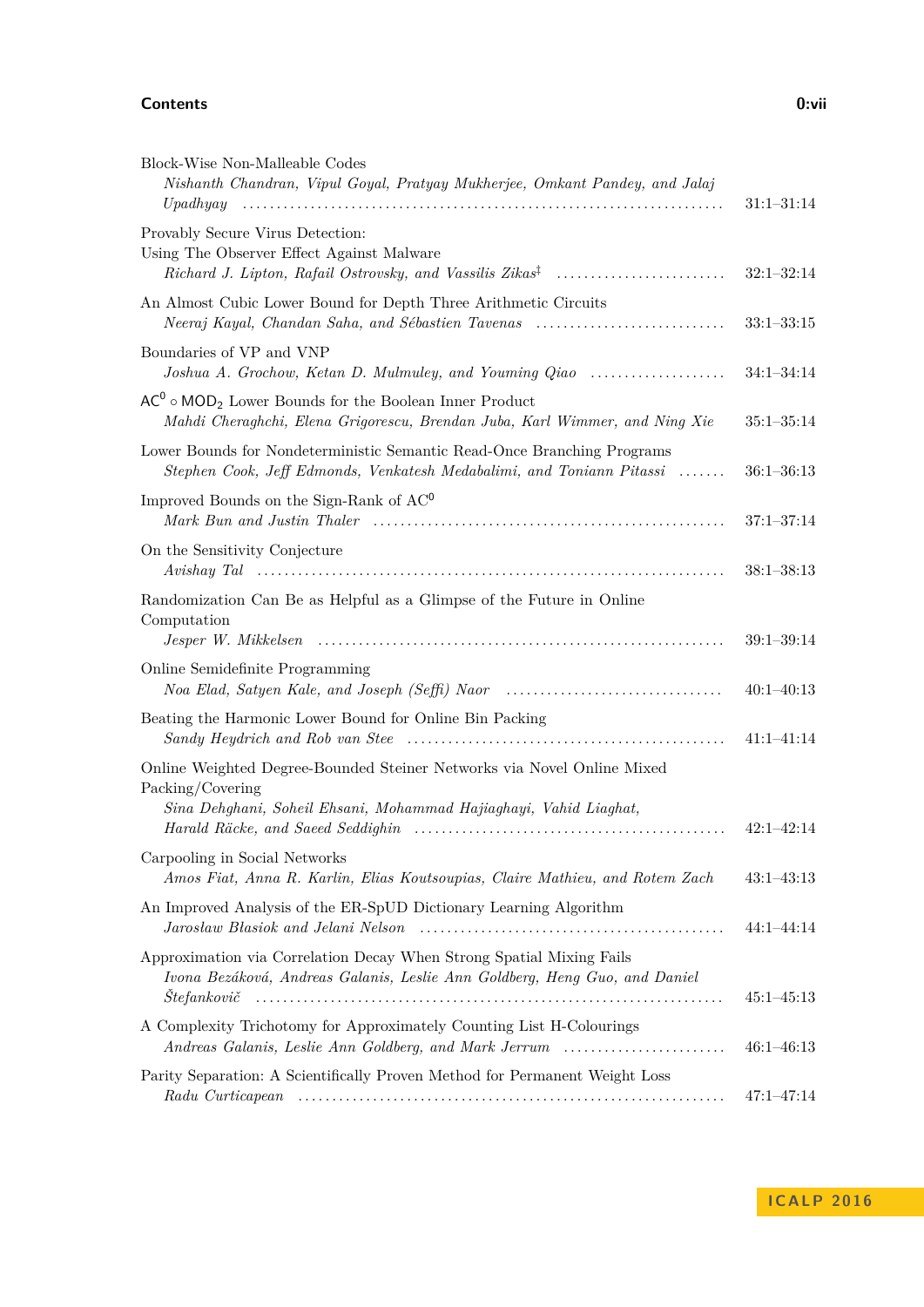| On the Hardness of Partially Dynamic Graph Problems and Connections to<br>Diameter                                                                                   | $48:1 - 48:14$                  |
|----------------------------------------------------------------------------------------------------------------------------------------------------------------------|---------------------------------|
| Incremental 2-Edge-Connectivity in Directed Graphs<br>Loukas Georgiadis, Giuseppe F. Italiano, and Nikos Parotsidis                                                  | $49:1 - 49:15$                  |
| Unified Acceleration Method for Packing and Covering Problems via Diameter<br>Reduction                                                                              | $50:1 - 50:13$                  |
| Random-Edge Is Slower Than Random-Facet on Abstract Cubes                                                                                                            | $51:1 - 51:14$                  |
| Approximating the Solution to Mixed Packing and Covering LPs in Parallel<br>$\tilde{O}(\epsilon^{-3})$ Time                                                          |                                 |
| Michael W. Mahoney, Satish Rao, Di Wang, and Peng Zhang<br>Optimization Algorithms for Faster Computational Geometry<br>Zeyuan Allen-Zhu, Zhenyu Liao, and Yang Yuan | $52:1 - 52:14$<br>$53:1 - 53:6$ |
| A Fast Distributed Stateless Algorithm for $\alpha$ -Fair Packing Problems<br>Jelena Marašević, Clifford Stein, and Gil Zussman                                      | $54:1 - 54:15$                  |
| All-Pairs Approximate Shortest Paths and Distance Oracle Preprocessing                                                                                               | $55:1 - 55:13$                  |
| Total Space in Resolution Is at Least Width Squared                                                                                                                  | $56:1 - 56:13$                  |
| Supercritical Space-Width Trade-Offs for Resolution                                                                                                                  | $57:1 - 57:14$                  |
| Deterministic Time-Space Trade-Offs for k-SUM<br>Andrea Lincoln, Virginia Vassilevska Williams, Joshua R. Wang,                                                      | $58:1 - 58:14$                  |
| Semi-Streaming Algorithms for Annotated Graph Streams                                                                                                                | $59:1 - 59:14$                  |
| Randomized Query Complexity of Sabotaged and Composed Functions<br>Shalev Ben-David and Robin Kothari                                                                | $60:1 - 60:14$                  |
| Coding for Interactive Communication Correcting Insertions and Deletions<br>Mark Braverman, Ran Gelles, Jieming Mao, and Rafail Ostrovsky                            | $61:1-61:14$                    |
| Amplifiers for the Moran Process<br>Andreas Galanis, Andreas Göbel, Leslie Ann Goldberg, John Lapinskas, and David                                                   | $62:1-62:13$                    |
| Mixing Time of Markov Chains, Dynamical Systems and Evolution                                                                                                        | $63:1-63:14$                    |
| Information Cascades on Arbitrary Topologies<br>Jun Wan, Yu Xia, Liang Li, and Thomas Moscibroda                                                                     | $64:1-64:14$                    |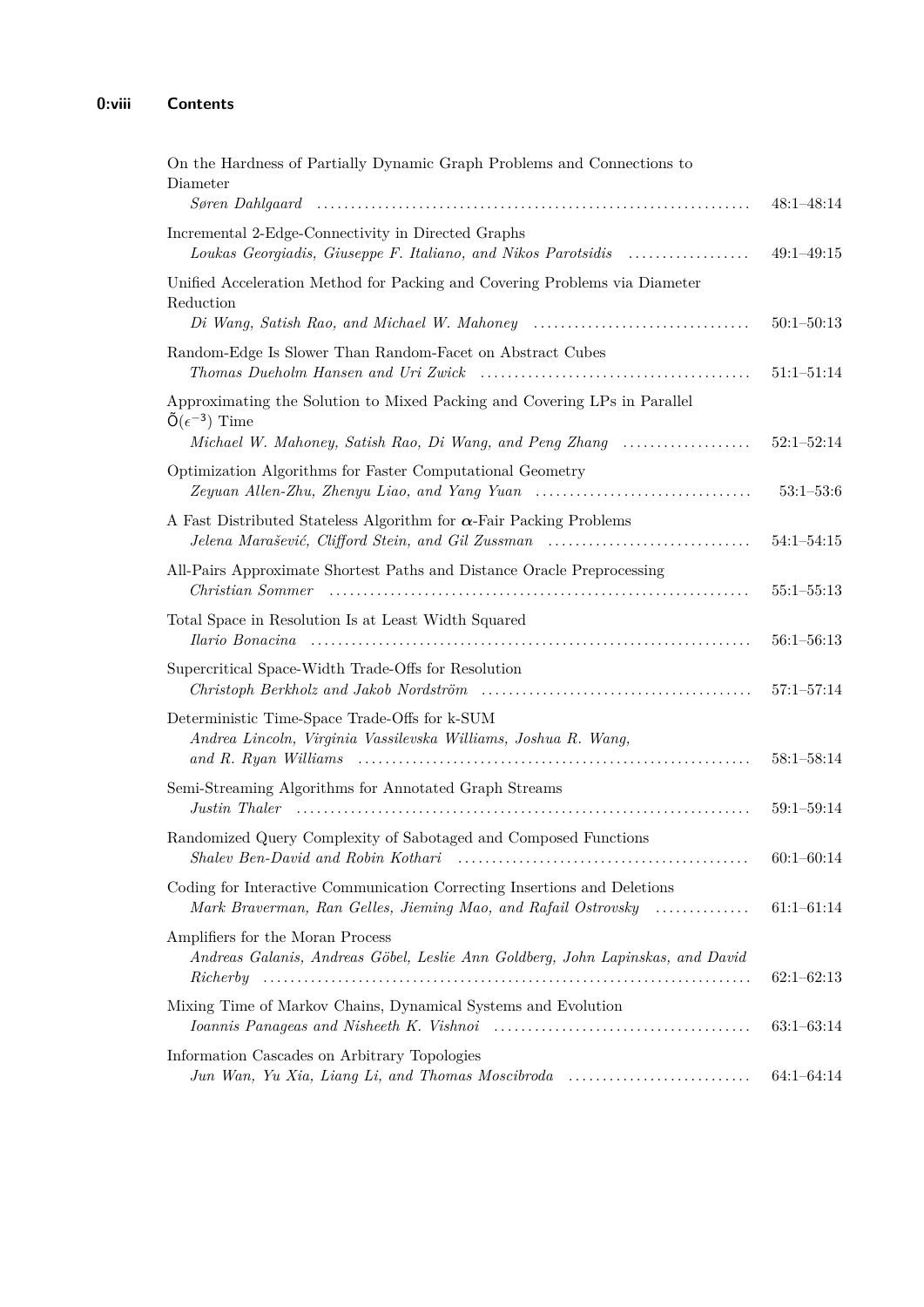#### **Contents 0:ix**

| Analysing Survey Propagation Guided Decimation on Random Formulas                                                                     | $65:1-65:12$   |
|---------------------------------------------------------------------------------------------------------------------------------------|----------------|
| Approximation Algorithms for Aversion $k$ -Clustering via Local $k$ -Median<br>Anupam Gupta, Guru Guruganesh, and Melanie Schmidt     | $66:1 - 66:13$ |
| The Non-Uniform k-Center Problem<br>Deeparnab Chakrabarty, Prachi Goyal, and Ravishankar Krishnaswamy                                 | $67:1 - 67:15$ |
| k-Center Clustering Under Perturbation Resilience<br>Maria-Florina Balcan, Nika Haghtalab, and Colin White                            | $68:1 - 68:14$ |
| Approximation Algorithms for Clustering Problems with Lower Bounds and<br>Outliers                                                    | $69:1 - 69:15$ |
| A Duality Based 2-Approximation Algorithm for Maximum Agreement Forest<br>Frans Schalekamp, Anke van Zuylen, and Suzanne van der Ster | $70:1 - 70:14$ |
| Robust Assignments via Ear Decompositions and Randomized Rounding<br>David Adjiashvili, Viktor Bindewald, and Dennis Michaels         | $71:1 - 71:14$ |
| Closing the Gap for Makespan Scheduling via Sparsification Techniques<br>Klaus Jansen, Kim-Manuel Klein, and José Verschae            | $72:1 - 72:13$ |
| Constant Approximation for Capacitated k-Median with $(1 + \epsilon)$ -Capacity<br>Violation                                          | $73:1 - 73:14$ |
| Approximating Directed Steiner Problems via Tree Embedding                                                                            | $74:1 - 74:13$ |
| Tight Analysis of a Multiple-Swap Heurstic for Budgeted Red-Blue Median                                                               | $75:1 - 75:13$ |
| Improved Reduction from the Bounded Distance Decoding Problem to the<br>Unique Shortest Vector Problem in Lattices                    | $76:1 - 76:12$ |
| A Parallel Repetition Theorem for All Entangled Games                                                                                 | $77:1 - 77:13$ |
| Tight Sum-Of-Squares Lower Bounds for Binary Polynomial Optimization<br>Problems                                                      |                |
| Adam Kurpisz, Samuli Leppänen, and Monaldo Mastrolilli                                                                                | $78:1 - 78:14$ |
| Correlation Decay and Tractability of CSPs                                                                                            | $79:1 - 79:13$ |
| On Percolation and $\mathcal{NP}\text{-}\mathrm{Hardness}$<br>Huck Bennett, Daniel Reichman, and Igor Shinkar                         | $80:1 - 80:14$ |
| Tight Hardness Results for Maximum Weight Rectangles<br>Arturs Backurs, Nishanth Dikkala, and Christos Tzamos                         | $81:1 - 81:13$ |

**I C A L P 2 0 1 6**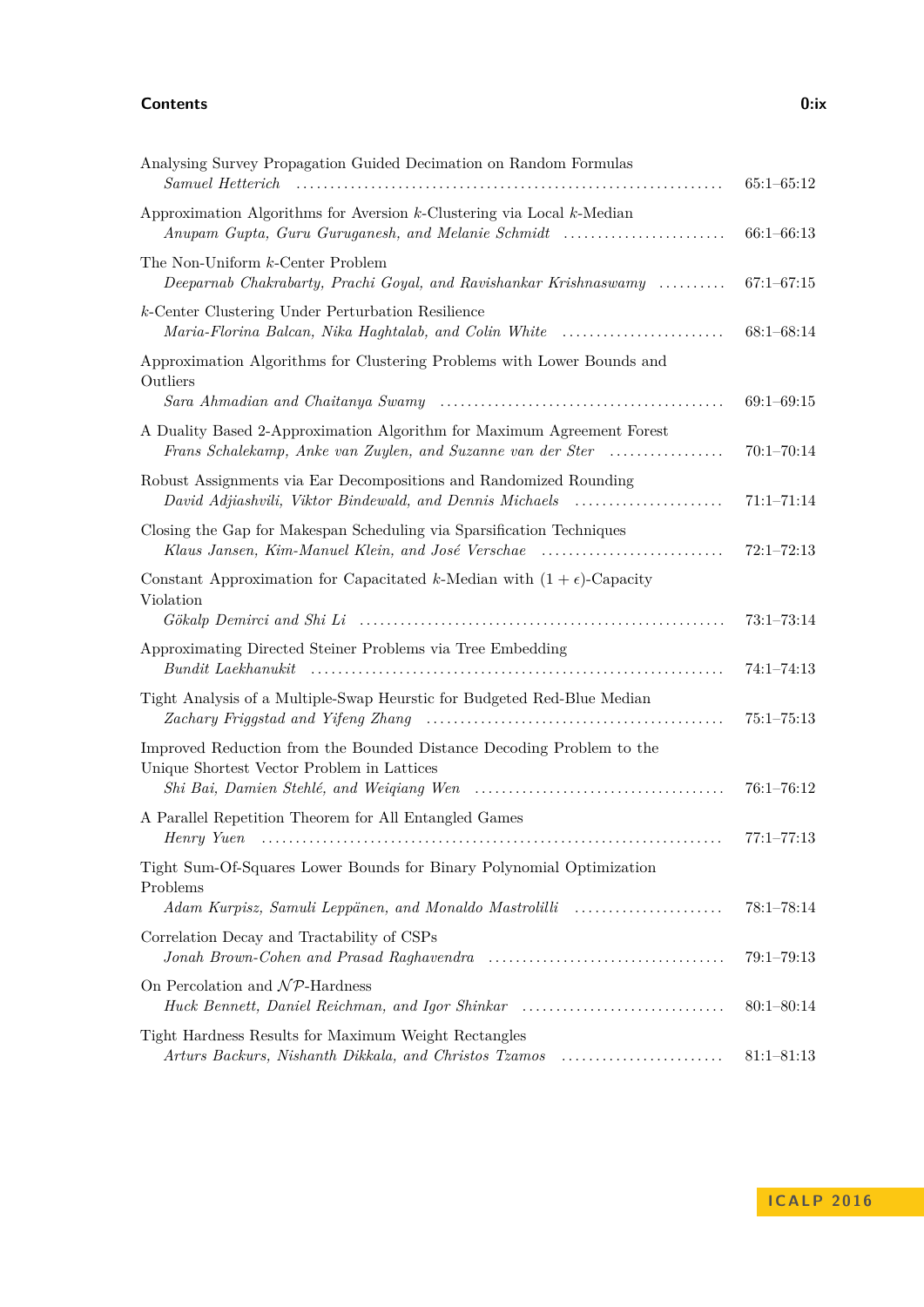# **0:x Contents**

| The Johnson-Lindenstrauss Lemma Is Optimal for Linear Dimensionality<br>Reduction                                                                     |                |
|-------------------------------------------------------------------------------------------------------------------------------------------------------|----------------|
|                                                                                                                                                       | $82:1 - 82:11$ |
| Impossibility of Sketching of the 3D Transportation Metric with Quadratic Cost                                                                        | $83:1 - 83:14$ |
| Simple Average-Case Lower Bounds for Approximate Near-Neighbor from<br>Isoperimetric Inequalities                                                     | $84:1 - 84:13$ |
| Quasimetric Embeddings and Their Applications<br>Facundo Mémoli, Anastasios Sidiropoulos, and Vijay Sridhar                                           | $85:1 - 85:14$ |
| The Landscape of Communication Complexity Classes<br>Mika Göös, Toniann Pitassi, and Thomas Watson                                                    | $86:1 - 86:15$ |
| Information Complexity Is Computable                                                                                                                  | $87:1 - 87:10$ |
| Rényi Information Complexity and an Information Theoretic Characterization<br>of the Partition Bound<br>Manoj M. Prabhakaran and Vinod M. Prabhakaran | $88:1 - 88:14$ |
| On Isoperimetric Profiles and Computational Complexity                                                                                                | $89:1 - 89:12$ |
| Tolerant Testers of Image Properties<br>Piotr Berman, Meiram Murzabulatov, and Sofya Raskhodnikova                                                    | $90:1 - 90:14$ |
| Erasure-Resilient Property Testing<br>Kashyap Dixit, Sofya Raskhodnikova, Abhradeep Thakurta, and Nithin Varma                                        | $91:1 - 91:15$ |
| Towards Tight Lower Bounds for Range Reporting on the RAM                                                                                             | $92:1 - 92:12$ |
| Data Structure Lower Bounds for Document Indexing Problems                                                                                            | $93:1 - 93:15$ |

# **Track B: Logic, Semantics, Automata and Theory of Programming**

| Proof Complexity Modulo the Polynomial Hierarchy: Understanding Alternation |                |
|-----------------------------------------------------------------------------|----------------|
| as a Source of Hardness                                                     |                |
|                                                                             | $94:1 - 94:14$ |
| Past, Present, and Infinite Future                                          |                |
|                                                                             | $95:1 - 95:14$ |
| Thin MSO with a Probabilistic Path Quantifier                               |                |
| Mikołaj Bojańczyk (al. 1992)                                                | $96:1 - 96:13$ |
| Deciding Piecewise Testable Separability for Regular Tree Languages         |                |
|                                                                             | $97:1 - 97:15$ |
| Computation Tree Logic for Synchronization Properties                       |                |
|                                                                             |                |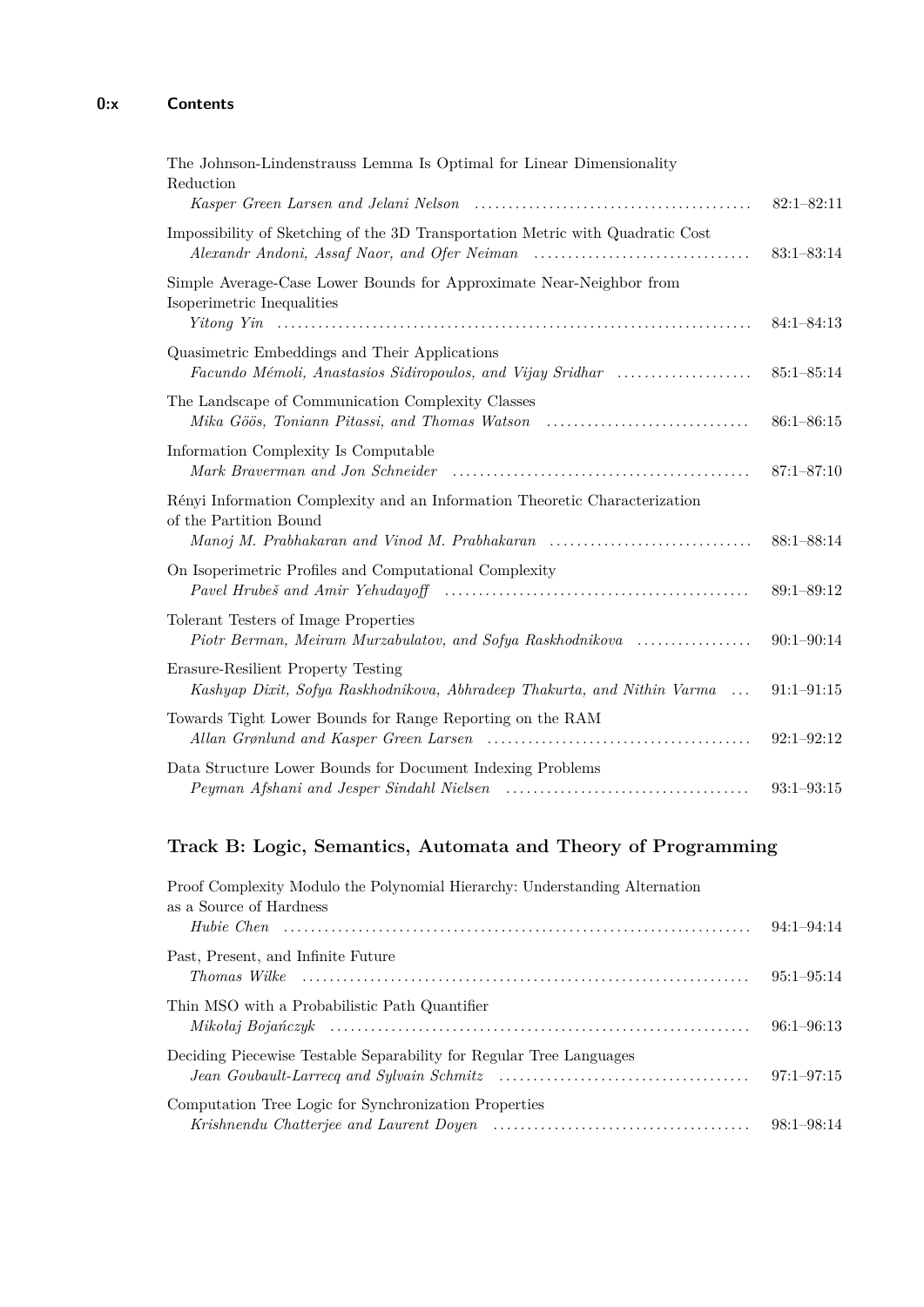#### **Contents 0:xi**

| Deciding the Topological Complexity of Büchi Languages                                                                                                                                                                               | $99:1 - 99:13$ |
|--------------------------------------------------------------------------------------------------------------------------------------------------------------------------------------------------------------------------------------|----------------|
| On the Skolem Problem for Continuous Linear Dynamical Systems                                                                                                                                                                        |                |
| Analysing Decisive Stochastic Processes<br>Nathalie Bertrand, Patricia Bouyer, Thomas Brihaye, and Pierre Carlier  101:1-101:14                                                                                                      |                |
| Composition of Stochastic Transition Systems Based on Spans and Couplings<br>Daniel Gburek, Christel Baier, and Sascha Klüppelholz  102:1-102:15                                                                                     |                |
| On Restricted Nonnegative Matrix Factorization<br>Dmitry Chistikov, Stefan Kiefer, Ines Marušić, Mahsa Shirmohammadi,                                                                                                                |                |
| Proving the Herman-Protocol Conjecture<br>Maria Bruna, Radu Grigore, Stefan Kiefer, Joël Ouaknine, and James Worrell  104:1-104:12                                                                                                   |                |
| A Polynomial-Time Algorithm for Reachability in Branching VASS in Dimension<br>One<br>Stefan Göller, Christoph Haase, Ranko Lazić, and Patrick Totzke  105:1–105:13                                                                  |                |
| Reachability in Networks of Register Protocols under Stochastic Schedulers<br>Patricia Bouyer, Nicolas Markey, Mickael Randour, Arnaud Sangnier,<br>and Daniel Stan                                                                  |                |
| A Program Logic for Union Bounds<br>Gilles Barthe, Marco Gaboardi, Benjamin Grégoire, Justin Hsu,<br>and Pierre-Yves Strub                                                                                                           |                |
| The Decidable Properties of Subrecursive Functions                                                                                                                                                                                   |                |
| Polynomial Time Corresponds to Solutions of Polynomial Ordinary Differential<br>Equations of Polynomial Length: The General Purpose Analog Computer and<br>Computable Analysis Are Two Efficiently Equivalent Models of Computations |                |
| Algorithmic Complexity for the Realization of an Effective Subshift By a Sofic<br>Mathieu Sablik and Michael Schraudner (mathematic material control of 110:1-110:14)                                                                |                |
| On Word and Frontier Languages of Unsafe Higher-Order Grammars                                                                                                                                                                       |                |
| The Schützenberger Product for Syntactic Spaces                                                                                                                                                                                      |                |
| Logic of Local Inference for Contextuality in Quantum Physics and Beyond<br>Kohei Kishida                                                                                                                                            |                |
| Minimizing Resources of Sweeping and Streaming String Transducers<br>Félix Baschenis, Olivier Gauwin, Anca Muscholl, and Gabriele Puppis  114:1-114:14                                                                               |                |
| A Linear Acceleration Theorem for 2D Cellular Automata on All Complete<br>Neighborhoods                                                                                                                                              |                |

**I C A L P 2 0 1 6**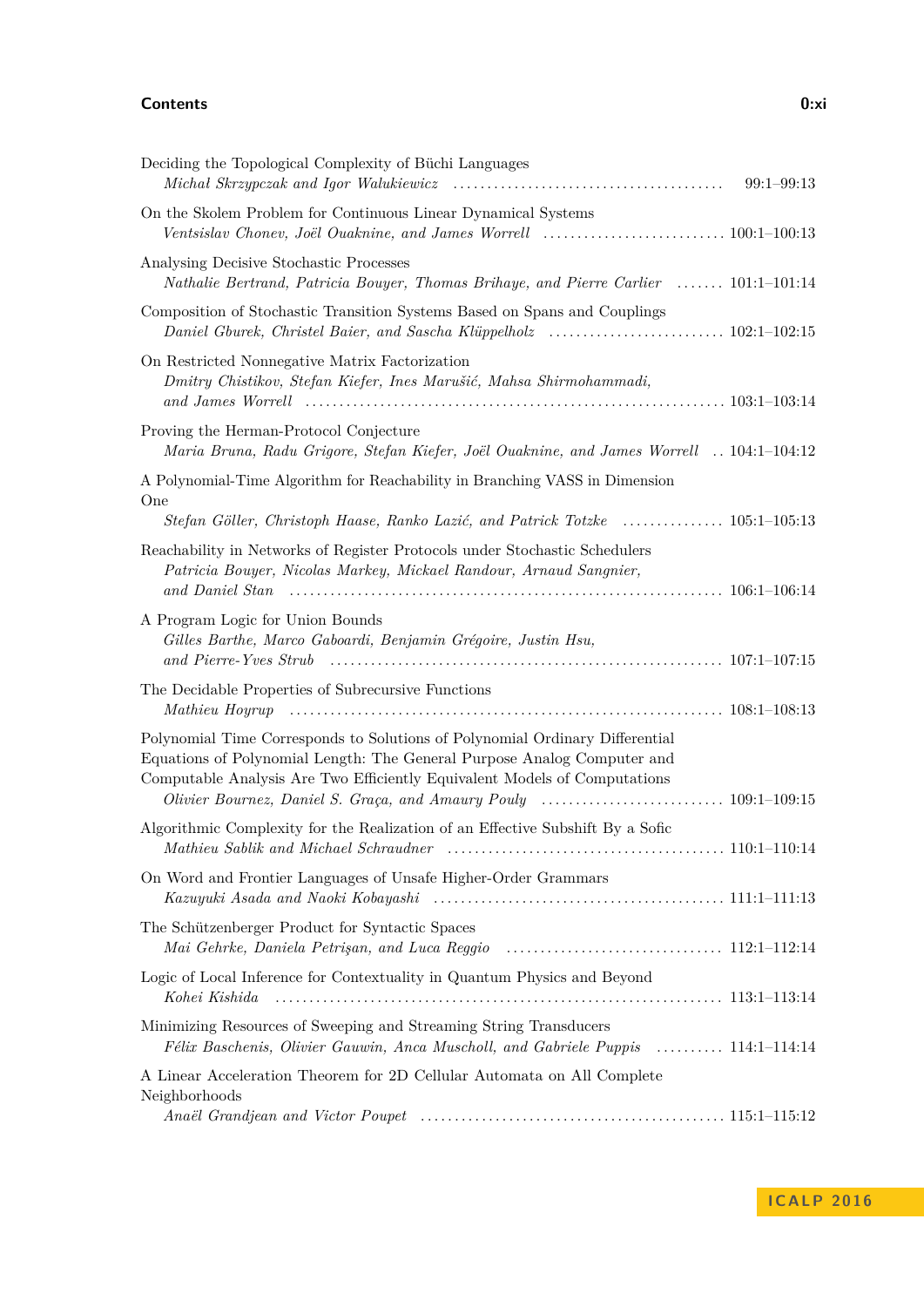| New Interpretation and Generalization of the Kameda-Weiner Method<br>Hellis Tamm                                                                          |
|-----------------------------------------------------------------------------------------------------------------------------------------------------------|
| Nesting Depth of Operators in Graph Database Queries: Expressiveness<br>vs. Evaluation Complexity                                                         |
| A Hierarchy of Local Decision                                                                                                                             |
| Constraint Satisfaction Problems for Reducts of Homogeneous Graphs<br>Manuel Bodirsky, Barnaby Martin, Michael Pinsker, and András Pongrácz  119:1-119:14 |
| Sensitivity of Counting Queries<br>Myrto Arapinis, Diego Figueira, and Marco Gaboardi  120:1-120:13                                                       |
| The Complexity of Rational Synthesis<br>Rodica Condurache, Emmanuel Filiot, Raffaella Gentilini,                                                          |
| On the Complexity of Grammar-Based Compression over Fixed Alphabets<br>Katrin Casel, Henning Fernau, Serge Gaspers, Benjamin Gras,                        |
| The Complexity of Downward Closure Comparisons                                                                                                            |
| Anti-Powers in Infinite Words<br>Gabriele Fici, Antonio Restivo, Manuel Silva, and Luca Q. Zamboni  124:1–124:9                                           |
| On Equivalence and Uniformisation Problems for Finite Transducers<br>Emmanuel Filiot, Ismaël Jecker, Christof Löding, and Sarah Winter  125:1-125:14      |
| The Bridge Between Regular Cost Functions and Omega-Regular Languages                                                                                     |
| Solutions of Word Equations Over Partially Commutative Structures                                                                                         |
| The Taming of the Semi-Linear Set                                                                                                                         |
| Characterizing Classes of Regular Languages Using Prefix Codes of Bounded<br>Synchronization Delay<br>Volker Diekert and Tobias Walte                     |

# **Track C: Foundations of Networked Computation: Models, Algorithms and Information Management**

| An Optimal Dual Fault Tolerant Reachability Oracle                       |  |
|--------------------------------------------------------------------------|--|
|                                                                          |  |
| Graph Minors for Preserving Terminal Distances Approximately – Lower and |  |
| Upper Bounds                                                             |  |
|                                                                          |  |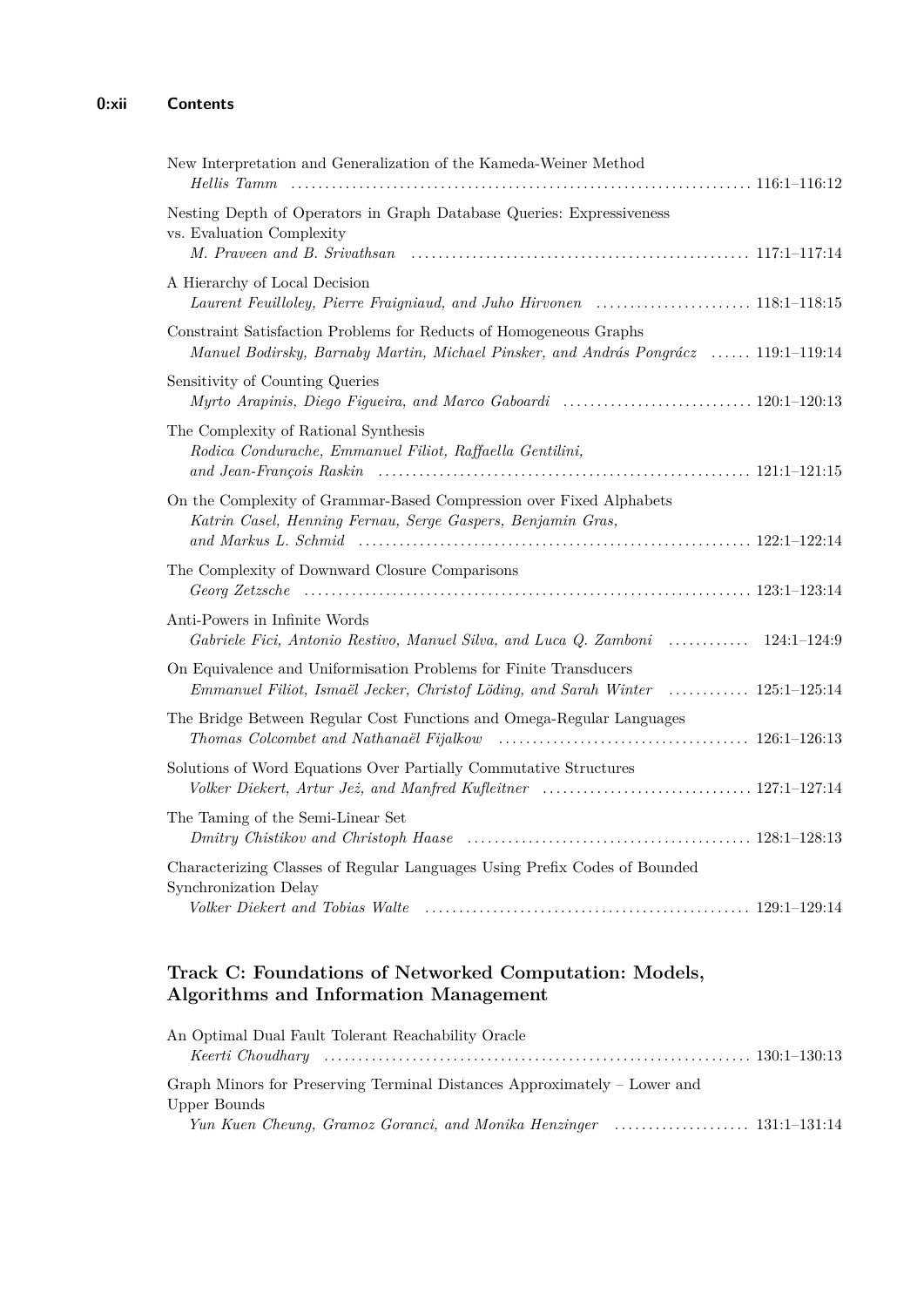#### **Contents 0:xiii**

| Distance Labeling Schemes for Trees<br>Stephen Alstrup, Inge Li Gørtz, Esben Bistrup Halvorsen, and Ely Porat  132:1-132:16                                                                                         |
|---------------------------------------------------------------------------------------------------------------------------------------------------------------------------------------------------------------------|
| Near Optimal Adjacency Labeling Schemes for Power-Law Graphs<br>Casper Petersen, Noy Rotbart, Jakob Grue Simonsen,                                                                                                  |
| On the Resiliency of Randomized Routing Against Multiple Edge Failures<br>Marco Chiesa, Andrei Gurtov, Aleksander Mądry, Slobodan Mitrović,<br>Ilya Nikolaevskiy, Michael Schapira, and Scott Shenker  134:1-134:15 |
| Partition Bound Is Quadratically Tight for Product Distributions                                                                                                                                                    |
| Efficient Plurality Consensus, Or: the Benefits of Cleaning up from Time to Time<br>Petra Berenbrink, Tom Friedetzky, George Giakkoupis, and Peter Kling  136:1-136:14                                              |
| Fast, Robust, Quantizable Approximate Consensus<br>Bernadette Charron-Bost, Matthias Függer, and Thomas Nowak  137:1-137:14                                                                                         |
| Leader Election in Unreliable Radio Networks<br>Mohsen Ghaffari and Calvin Newport (and the continuum of the 138:1-138:14)                                                                                          |
| Faster Deterministic Communication in Radio Networks                                                                                                                                                                |
| Networks of Complements                                                                                                                                                                                             |
| House Markets with Matroid and Knapsack Constraints                                                                                                                                                                 |
| Reservation Exchange Markets for Internet Advertising<br>Gagan Goel, Stefano Leonardi, Vahab Mirrokni, Afshin Nikzad,                                                                                               |
| Competitive Analysis of Constrained Queueing Systems<br>Sungjin Im, Janardhan Kulkarni, and Kamesh Munagala  143:1-143:13                                                                                           |
| The Linear Voting Model                                                                                                                                                                                             |
| Discordant Voting Processes on Finite Graphs<br>Colin Cooper, Martin Dyer, Alan Frieze, and Nicolás Rivera  145:1-145:13                                                                                            |
| Bounds on the Voter Model in Dynamic Networks<br>Petra Berenbrink, George Giakkoupis, Anne-Marie Kermarrec, and Frederik                                                                                            |
| Bootstrap Percolation on Geometric Inhomogeneous Random Graphs                                                                                                                                                      |
| Sublinear-Space Bounded-Delay Enumeration for Massive Network Analytics:<br>Maximal Cliques<br>Alessio Conte, Roberto Grossi, Andrea Marino, and Luca Versari  148:1-148:15                                         |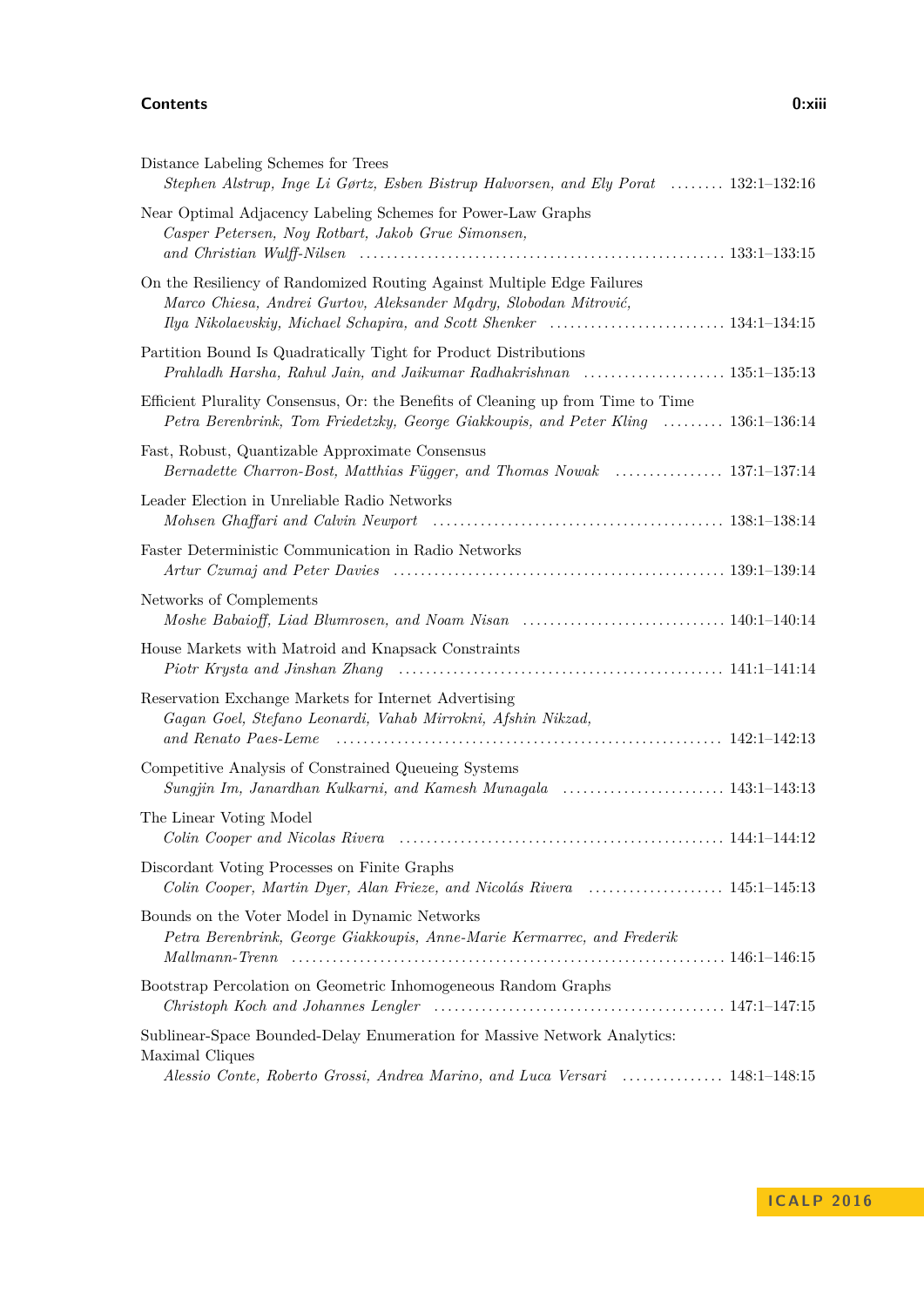| On the Size and the Approximability of Minimum Temporally Connected         |  |
|-----------------------------------------------------------------------------|--|
| Subgraphs                                                                   |  |
|                                                                             |  |
| Improved Protocols and Hardness Results for the Two-Player Cryptogenography |  |
| Problem                                                                     |  |
|                                                                             |  |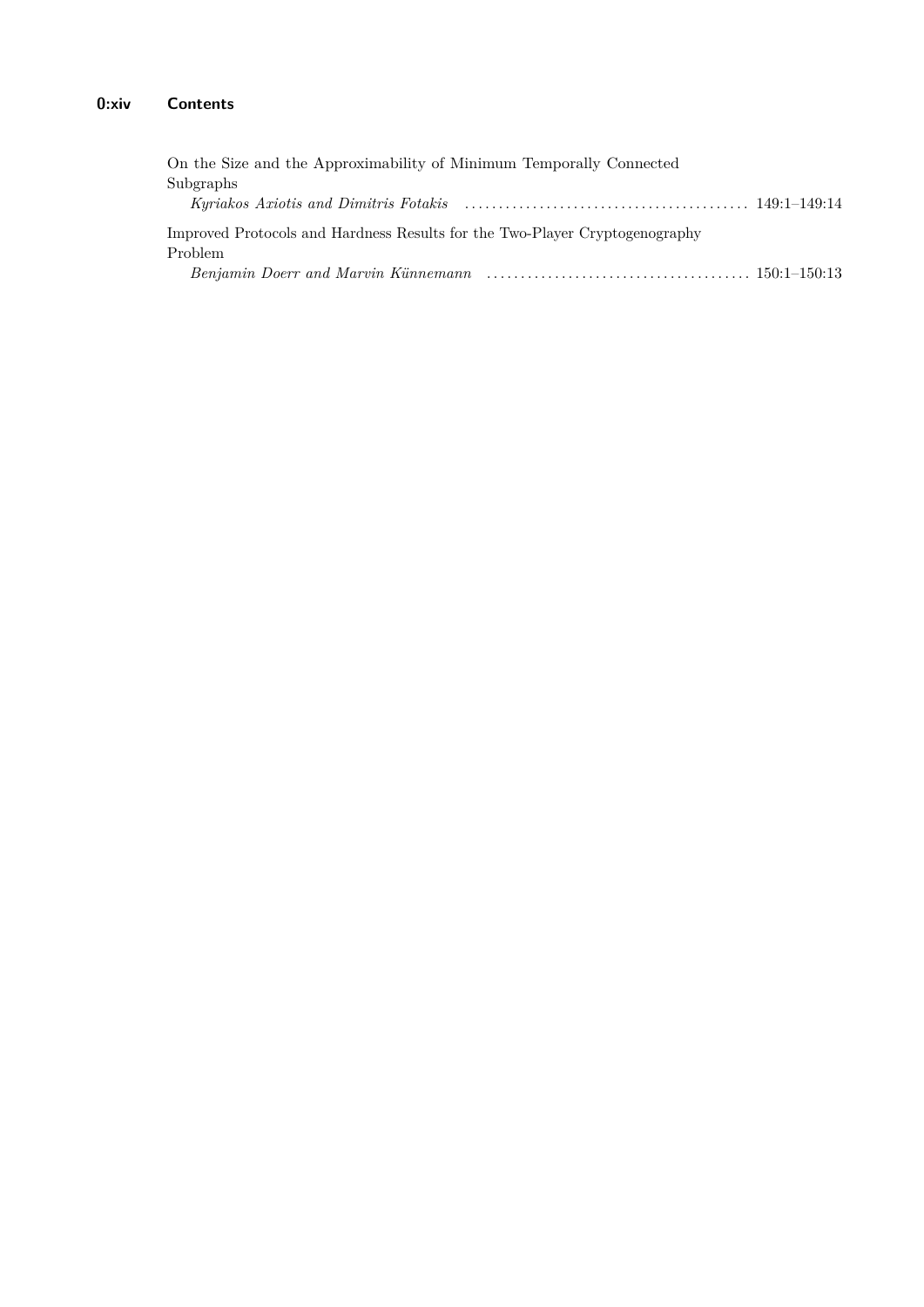# **Preface**

ICALP 2016, the 43rd edition of the International Colloquium on Automata, Languages and Programming, was held in Rome, Italy during July 12–15, 2016. ICALP is a series of annual conferences of the European Association for Theoretical Computer Science (EATCS), which first took place in 1972. This year, the ICALP program consisted of the established track A (focusing on algorithms, automata, complexity, and games) and track B (focusing on logic, semantics, and theory of programming), and of the recently introduced track C (focusing on foundations of networking). In response to the call for papers, the Program Committee received 515 submissions, the highest ever: 319 for track A, 121 for track B, and 75 for track C. Out of these, 146 papers were selected for inclusion in the scientific program: 89 papers for Track A, 36 for Track B, and 21 for Track C. The selection was made by the Program Committees based on originality, quality, and relevance to theoretical computer science. The quality of the manuscripts was very high indeed, and many deserving papers could not be selected.

The EATCS sponsored awards for both a best paper and a best student paper for each of the three tracks, selected by the Program Committees. The best paper awards were given to the following papers:

- Track A: Andreas Galanis, Andreas Göbel, Leslie Ann Goldberg, John Lapinskas and m. David Richerby. "Amplifiers for the Moran Process".
- Track A: Neeraj Kayal, Chandan Saha and Sébastien Tavenas. "An almost Cubic Lower Bound for Depth Three Arithmetic Circuits".
- Track B: Olivier Bournez, Daniel Graça and Amaury Pouly. "Polynomial Time corres- $\mathbf{r}$ ponds to Solutions of Polynomial Ordinary Differential Equations of Polynomial Length".

The best student paper awards, for papers that are solely authored by students, were given to the following papers:

- Track A: Samuel Hetterich. "Analysing Survey Propagation Guided Decimation on  $\blacksquare$ Random Formulas".
- Track C: Keerti Choudhary. "An Optimal Dual Fault Tolerant Reachability Oracle".  $\blacksquare$

Apart from the contributed talks, ICALP 2016 included invited presentations by Devavrat Shah, Xavier Leroy, Subhash Khot and Marta Z. Kwiatkowska. Abstracts of their talks are included in these proceedings as well. The program of ICALP 2016 also included presentation of the EATCS Award 2016 to Dexter Kozen, the Gödel Prize 2016 to Steve Brookes and Peter O'Hearn, and the Presburger Award 2016 to Mark Braverman.

This volume of the proceedings contains all contributed papers presented at the conference together with the papers and abstracts of the invited speakers.

We wish to thank all authors who submitted extended abstracts for consideration, the Program Committees for their scholarly effort, and all referees who assisted the Program Committees in the evaluation process. We thank the sponsors (Microsoft; Microsoft Research; AICA, Facebook; Department of Informatics, Sapienza University of Rome; and Austrian) for their support. We are also grateful to Tiziana Calamoneri, Irene Finocchi, Nicola Galesi and Daniele Gorla for organizing ICALP 2016 and all the support staff of the Organizing Committee.

Thanks to Andrei Voronkov for writing the conference management system EasyChair, which was used in handling the submissions and the electronic Program Committee meeting,

43rd International Colloquium on Automata, Languages, and Programming (ICALP 2016). Editors: Ioannis Chatzigiannakis, Michael Mitzenmacher, Yuval Rabani, and Davide Sangiorgi [Leibniz International Proceedings in Informatics](http://www.dagstuhl.de/en/publications/lipics/) [Schloss Dagstuhl – Leibniz-Zentrum für Informatik, Dagstuhl Publishing, Germany](http://www.dagstuhl.de/en/about-dagstuhl/)

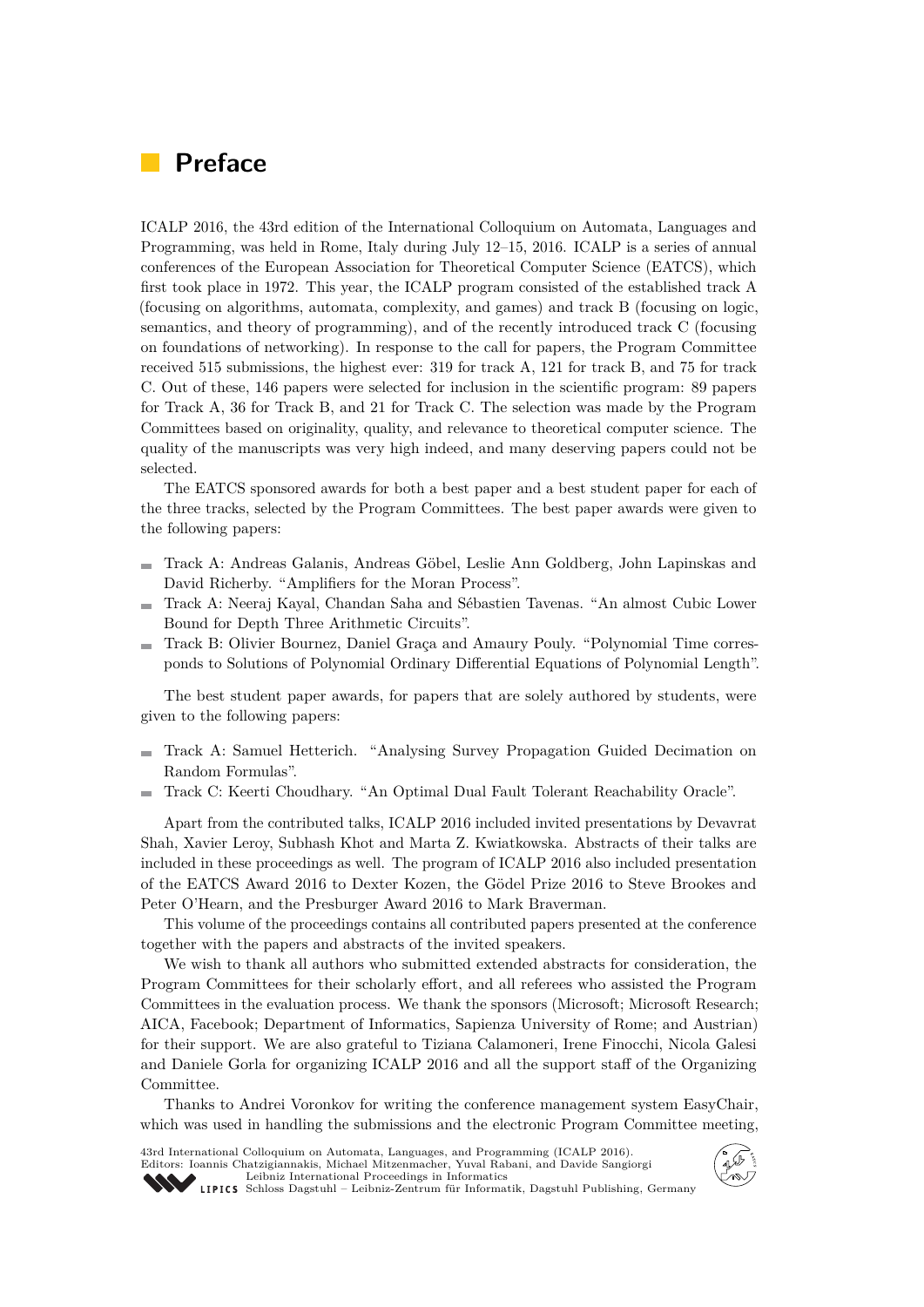as well as in assisting in the assembly of the proceedings. Last but not least, we would like to thank Luca Aceto, the president of EATCS, for his generous advice on the organization of the conference and Efi Chita and the secretary office of EATCS for their support in the preparation of the proceedings.

July 2016 Ioannis Chatzigiannakis Michael Mitzenmacher Yuval Rabani Davide Sangiorgi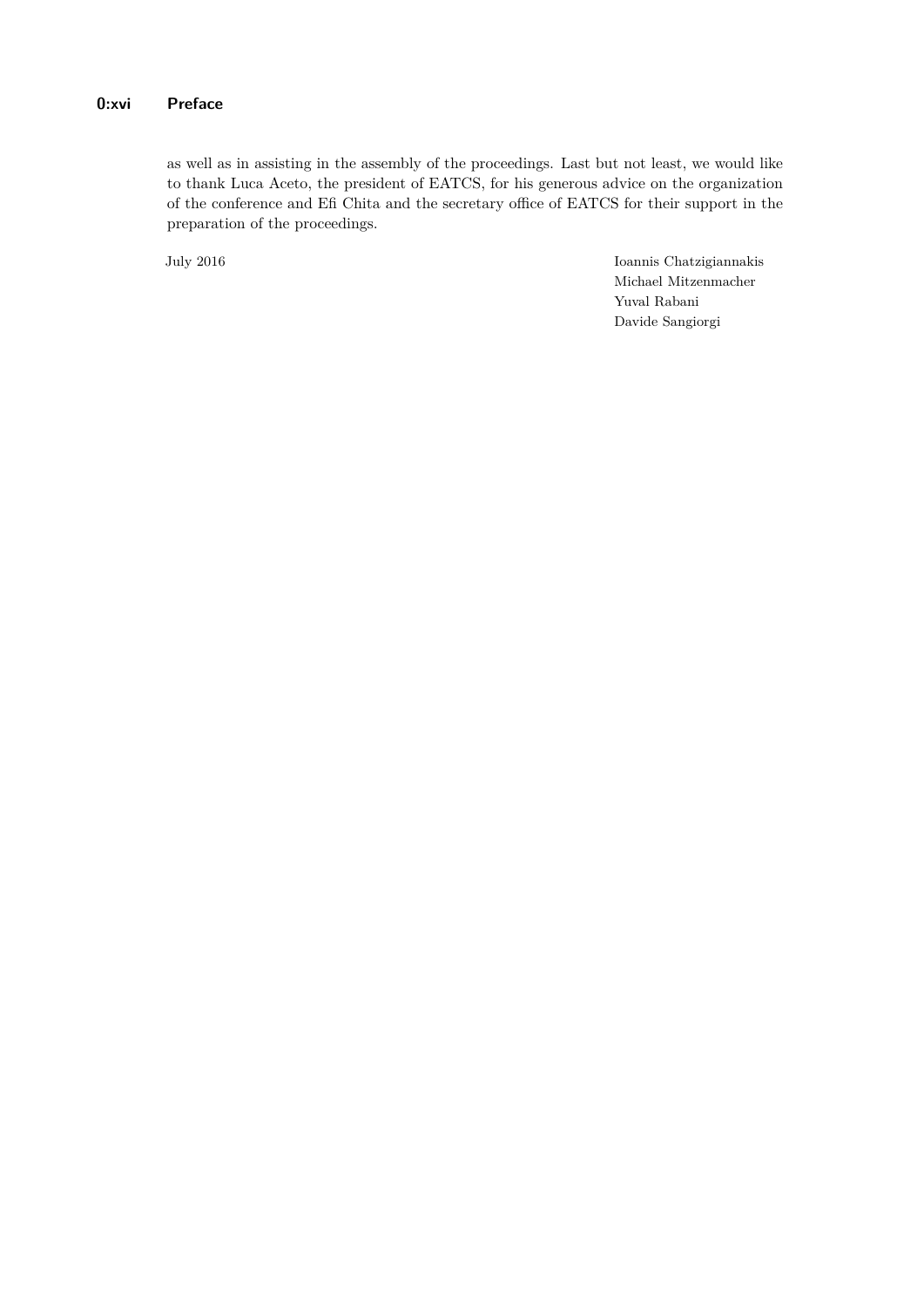# **Organization**

### **Program Committee**

### **Track A**

Yuval Rabani The Hebrew University of Jerusalem, Israel, Chair Susanne Albers TU Munchen, Germany Andris Ambainis University of Latvia, Latvia Per Austrin KTH Royal Institute of Technology, Sweden Harry Buhrman Centrum Wiskunde & Informatica, Netherlands Elisa Celis EPFL, Switzerland Nicolò Cesa-Bianchi University of Milano, Italy Marek Cygan University of Warsaw, Poland Ilias Diakonikolas University of Southern California, USA Josep Diaz University Polytechnica de Catalunya, Spain Benjamin Doerr Ecole Polytechnique, France Dimitris Fotakis NTUA, Greece Anna Gal University of Texas at Austin, USA Cyril Gavoille University of Bordeaux, France Fabrizio Grandoni IDSIA, Switzerland Iftach Haitner Tel Aviv University, Israel Monika Henzinger University of Vienna, Austria Rahul Jain National University of Singapore, Singapore Ken-Ichi Kawarabayashi National Institute of Informatics, Japan Piotr Krysta University of Liverpool, UK François Le Gall University of Tokyo, Japan Stefano Leonardi University of Roma 1, Italy Jian Li Tsinghua University, China Nutan Limaye Indian Institute of Technology, India Satya Lokam Microsoft Research, India Raghu Meka UCLA, USA Lorenzo Orecchia Boston University, USA Rotem Oshman Tel Aviv University, Israel Giuseppe Persiano University of Salerno, Italy Nikhil Srivastava University of California, Berkeley, USA Mikkel Thorup University of Copenhagen, Denmark Dominique Unruh University of Tartu, Estonia Justin Ward EPFL, Switzerland

#### **Track B**

Davide Sangiorgi Bologna, Italy, Chair Parosh Aziz Abdulla University Uppsala Tomás Brázdil Brno, Czech Republic

Arnaud Carayol CNRS, Marne-La-Vallee, France

43rd International Colloquium on Automata, Languages, and Programming (ICALP 2016). Editors: Ioannis Chatzigiannakis, Michael Mitzenmacher, Yuval Rabani, and Davide Sangiorgi [Leibniz International Proceedings in Informatics](http://www.dagstuhl.de/en/publications/lipics/) [Schloss Dagstuhl – Leibniz-Zentrum für Informatik, Dagstuhl Publishing, Germany](http://www.dagstuhl.de/en/about-dagstuhl/)

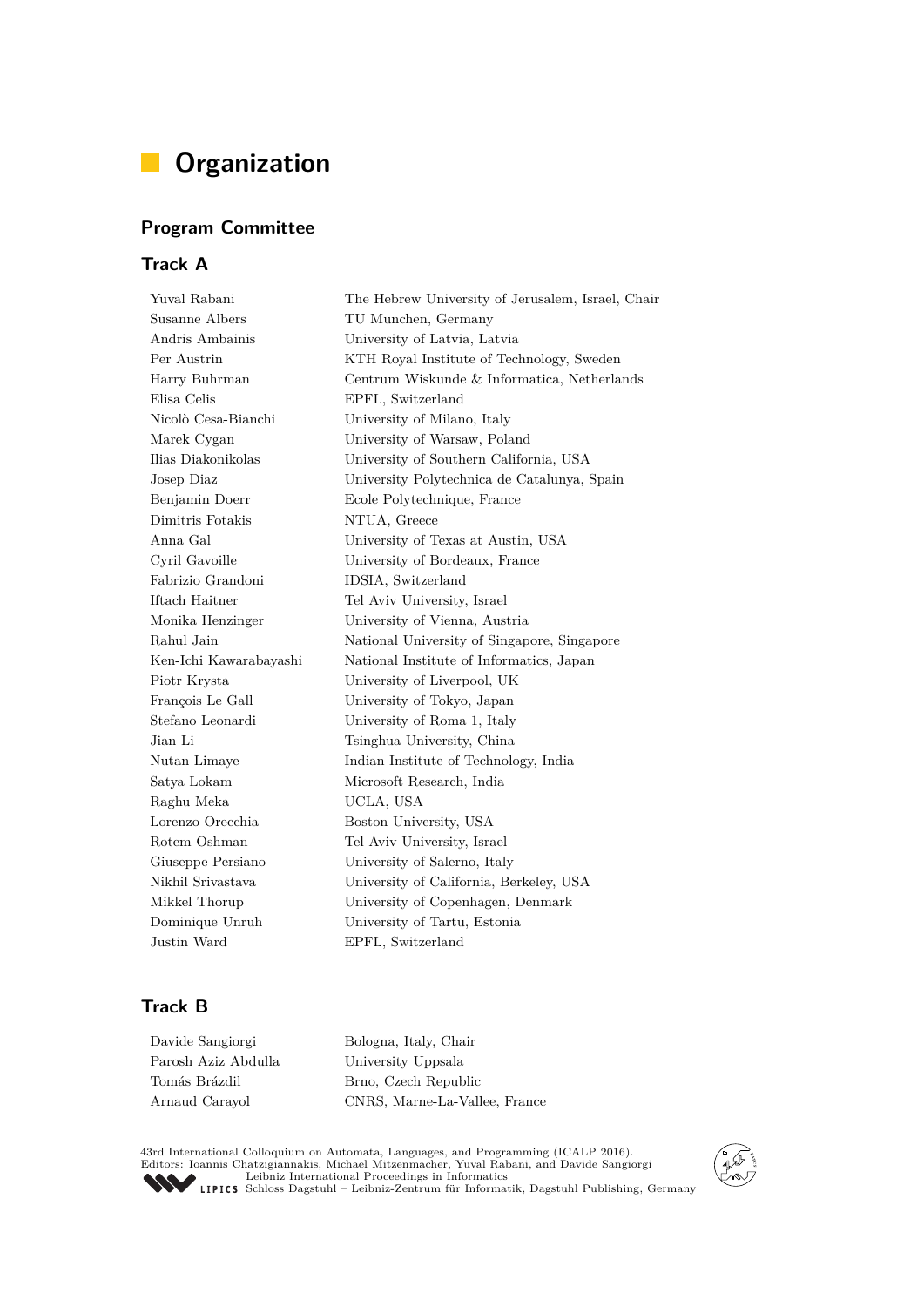| Taolue Chen              | Oxford, UK                                  |
|--------------------------|---------------------------------------------|
| Silvia Crafa             | Padova, Italy                               |
| Loris D'Antoni           | University of Pennsylvania, USA             |
| Pedro D'Argenio          | Córdoba, Argentina                          |
| Yuxin Deng               | Shanghai, China                             |
| Maribel Fernández        | King's College London, UK                   |
| Matthew Hague            | University of London, UK                    |
| Anna Ingólfsdóttir       | Reykjavik, Iceland                          |
| Jarkko Kari              | University of Turku, Finland                |
| Joost-Pieter Katoen      | Aachen University, Germany                  |
| Barbara Konig            | University Duisburg-Essen, Germany          |
| Bartek Klin              | University of Warsaw, Poland                |
| Parthasarathy Madhusudan | University of Illinois, USA                 |
| Massimo Merro            | Verona, Italy                               |
| Stephan Merz             | Inria Nancy, France                         |
| Madhavan Mukund          | Chennai Mathematical Institute, India       |
| Filip Murlak             | University of Warsaw, Poland                |
| Aleksandar Nanevski      | Madrid Institute of Advanced Studies, Spain |
| C.-H. Luke Ong           | University of Oxford, UK                    |
| J. Perez                 | Groningen, Netherlands                      |
| Damien Pous              | Lyon, France                                |
| Jakob Rehof              | Dortmund, Germany                           |
| Tachio Terauchi          | Jaist, Japan                                |

## **Track C**

| Michael Mitzenmacher  | Harvard University, USA, Chair        |
|-----------------------|---------------------------------------|
| Luca Becchetti        | Sapienza University of Rome, Italy    |
| Shuchi Chawla         | USA                                   |
| Krishnendu Chatterjee | IST Austria                           |
| Lap Chi Lau           | Chinese University Hong Kong/Waterloo |
| Flavio Chierichetti   | Italy                                 |
| Graham Cormode        | University of Warwick, UK             |
| Edith Elkind          | UK                                    |
| Keren-Censor Hillel   | Israel                                |
| Martin Hoefer         | Germany                               |
| Valerie King          | Canada                                |
| Marc LeLarge          | INRIA                                 |
| Katrina Ligett        | USA                                   |
| Cris Moore            | USA                                   |
| Thomas Moscibroda     | Microsoft Research, China             |
| Rasmus Pagh           | Denmark                               |
| Rajmohan Rajaraman    | USA                                   |
| Justin Thaler         | Yahoo Labs, USA                       |
| Udi Wieder            | VMware Research, USA                  |
|                       |                                       |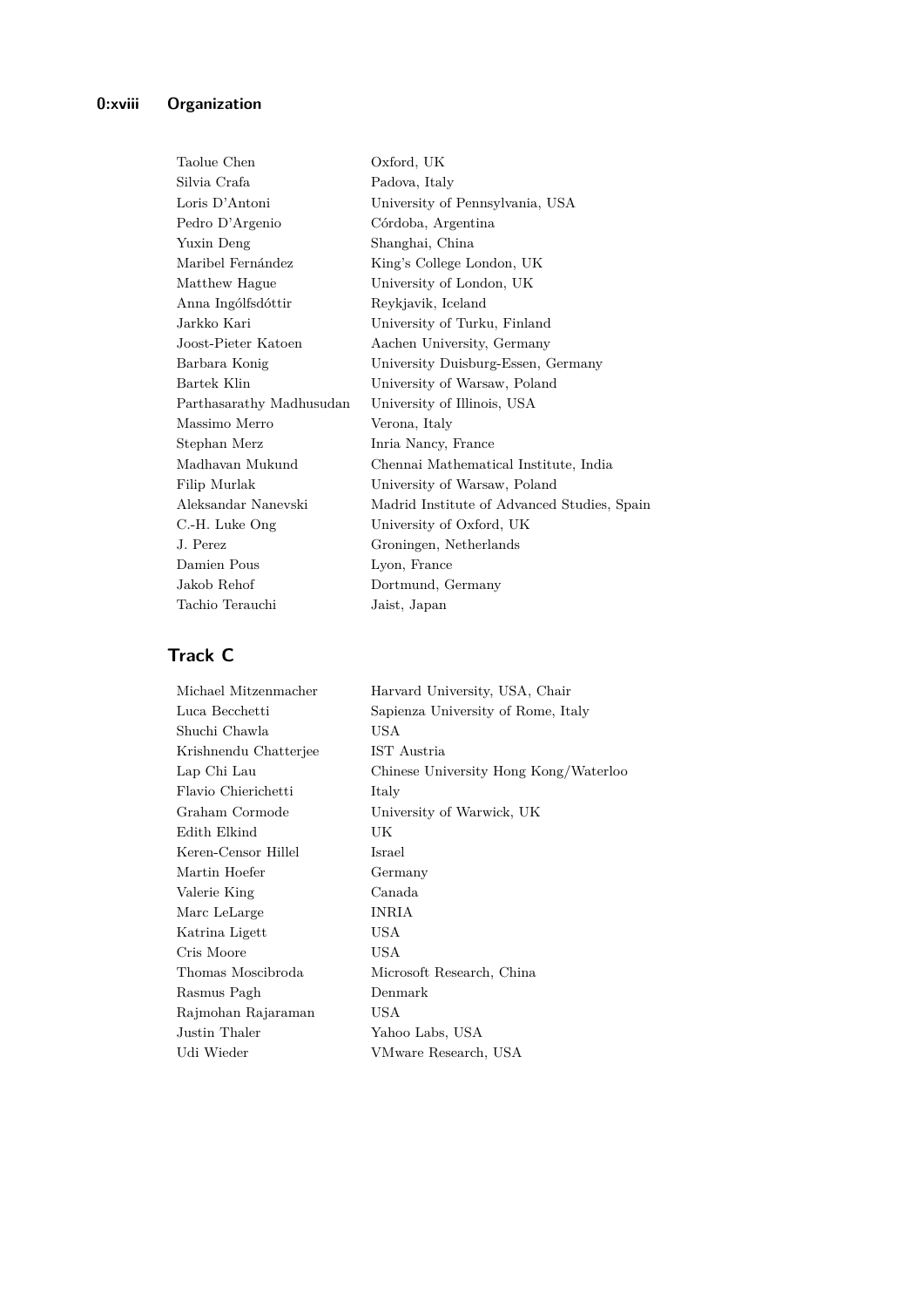#### **Organization 0:xix**

### **Organizing Committee**

| Tiziana Calamoneri | Sapienza University of Rome, Italy |
|--------------------|------------------------------------|
| Daniele Gorla      | Sapienza University of Rome, Italy |
| Irene Finocchi     | Sapienza University of Rome, Italy |
| Nicola Galesi      | Sapienza University of Rome, Italy |
|                    |                                    |

### **Financial Sponsors**

Microsoft Microsoft Research AICA Facebook Department of Informatics, Sapienza University of Rome Austrian

### **Additional Reviewers**

Barnaby Martin Bart M. P. Jansen

A.V. Sreejith Aaron Bernstein Abbas Mehrabian Abhishek Jain Achim Blumensath Adam Kasperski Adam Meyerson Adam O'Neill Adi Rosén Adrian Vetta Aggelos Kiayias Ágnes Cseh Ahmed Rezine Aiswarya Cyriac Akitoshi Kawamura Alan Roytman Alberto Marchetti-Spaccamela Alejandro Lopez-Ortiz Alejandro Sanchez Aleksandrs Belovs Aleksi Saarela Alessandra Cherubini Alessandro Chiesa Alex Simpson Alexander Holroyd Alexander Schiendorfer Alexander Sherstov Alexander Wolff Alexandr Andoni Ali Sezgin Alina Ene Allan Sly Allyx Fontaine Amaldev Manuel Amalia Duch Amir Abboud Amir Nayyeri Amirali Abdullah Amit Deshpande Amit Kumar Amitabh Trehan Amos Fiat Amy Glen Anastasios Sidiropoulos André van Renssen Andrea Asperti Andrea Clementi Andrea Turrini Andreas Emil Feldmann Andreas Galanis Andreas Pavlogiannis Andrei Bulatov Andrei Krokhin Andrej Bogdanov Andrej Dudenhefner Andrew McGregor Andrew Winslow Angelo De Caro Angelo Fanelli Anke van Zuylen Ankur Moitra Anne Broadbent Anthony Widjaja Lin Antonin Kucera Antonio Blanca António Ravara Antonis Antonopoulos Anup Rao Anupam Gupta Aranyak Mehta Archontia Giannopoulou Ariel Gabizon Aristides Gionis Arkadev Chattopadhyay Armin Weiss Arnab Bhattacharyya Artem Khyzha Artur Czumaj Arturs Backurs Ashish Chiplunkar Ashutosh Rai Ashutosh Trivedi Aurélien Lemay Avishay Tal B Srivathsan Bai Xue Balasubramanian Sivan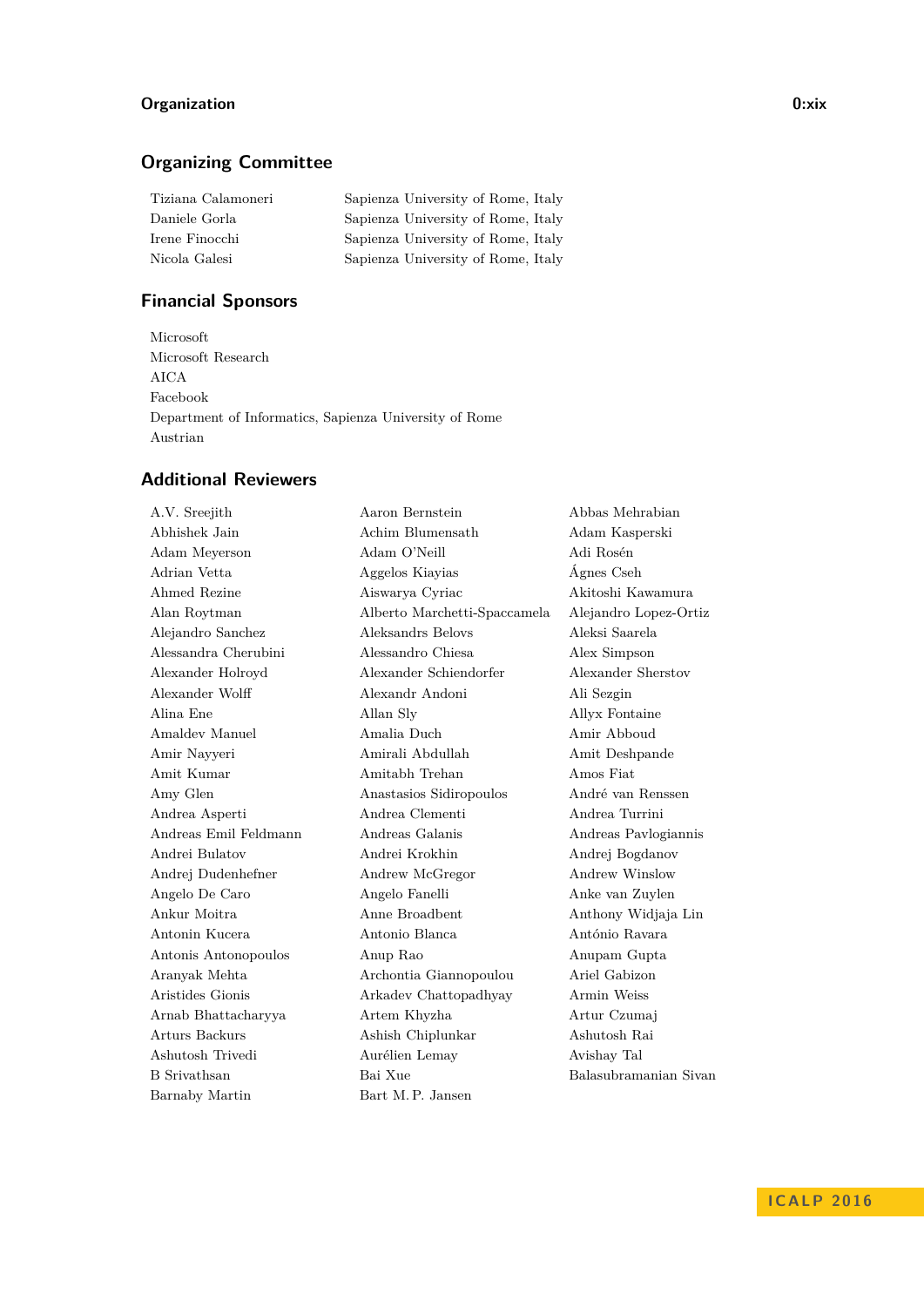Benjamin Miller Benjamin Monmege Benjamin Moseley Benny Pinkas Benoît Valiron Bernard Boigelot Bernard Chazelle Bernardo Toninho Bernhard Steffen Bingkai Lin Bingtian Xue Bireswar Das Bojana Kodric Brendan Lucier Bruno Loff C. Aiswarya Cameron Musco Carla Ferreira Carlo Blundo Carlo Mereghetti Carme Alvarez Carmine Ventre Carroll Morgan Catherine Greenhill Cewei Cui Chaitanya Swamy Chandra Chekuri Chandra Thapa Charles Paperman Chien-Chung Huang Chris Heunen Christian Dehnert Christian Schaffner Christian Scheffer Christian Sommer Christof Löding Christoph Dürr Christoph Matheja Christopher Broadbent Christopher Portmann Christos Tzamos Clément Canonne Colin White Cong Quy Trinh Conrado Martínez Cristian Riveros Cristina Fernandes Cristobal Rojas Damian Straszak Dana Fisman Daniel Gottesman Daniel Kane Daniel Keren Daniel Lokshtanov Dániel Marx Daniel Nagaj Daniel Wichs Daniela Petrisan Daniele Venturi Danny Hermelin Danupon Nanongkai Dario Della Monica Dariusz Leniowski Darren Strash David Adjiashvili David Eppstein David Peleg David R. Wood David Richerby David Woodruff Davide Bilò Davide Bresolin Deeparnab Chakrabarty Dejan Nickovic Denis Kuperberg Didier Caucal Dieter Mitsche Dimitrios Letsios Dimitrios Thilikos Dimitris Achlioptas Dimitris Chatzidimitriou Dimitris Paparas Dimitris Tsipras Diodato Ferraioli Dirk Sudholt Divesh Aggarwal Dmitriy Traytel Dmitry Chistikov Domagoj Vrgoc Dominik D. Freydenberger Dominik Scheder Dominique Schroeder Ehsan Emamjomeh-Zadeh Elaine Pimentel Eli Ben-Sasson Elias Koutsoupias Emanuele Natale Emmanouil Zampetakis Emmanuel Beffara Emmanuel Hainry Eran Omri Erez Kantor Eric Blais Éric Colin de Verdière Eric Ruppert Ernst Moritz Hahn Eryk Kopczynski Estela Rodrigues Esther Arkin Eugene Asarin Eun Jung Kim Eylon Yogev Fahad Panolan Federico Olmedo Fedor Fomin Florian Horn Florian Speelman Florian Steinberg Francesco Pasquale Francesco Ranzato Franck Cassez Frank Pfenning Frank Stephan Frank Valencia Gabor Ivanyos Gabriele Fici Gautham Shenoy R Geevarghese Philip Georg Zetzsche George Christodoulou George Mertzios Georgios Piliouras Georgios Stamoulis Gerard Renardel De Lavalette Gil Cohen Gilberto Filé Gillat Kol Giorgio Bacci Giovanna Rosone Gopal Pandurangan Gourab Ghoshal Gramoz Goranci Grant Schoenebeck Greg Zaverucha Gruia Calinescu Guido Proietti Guillem Perarnau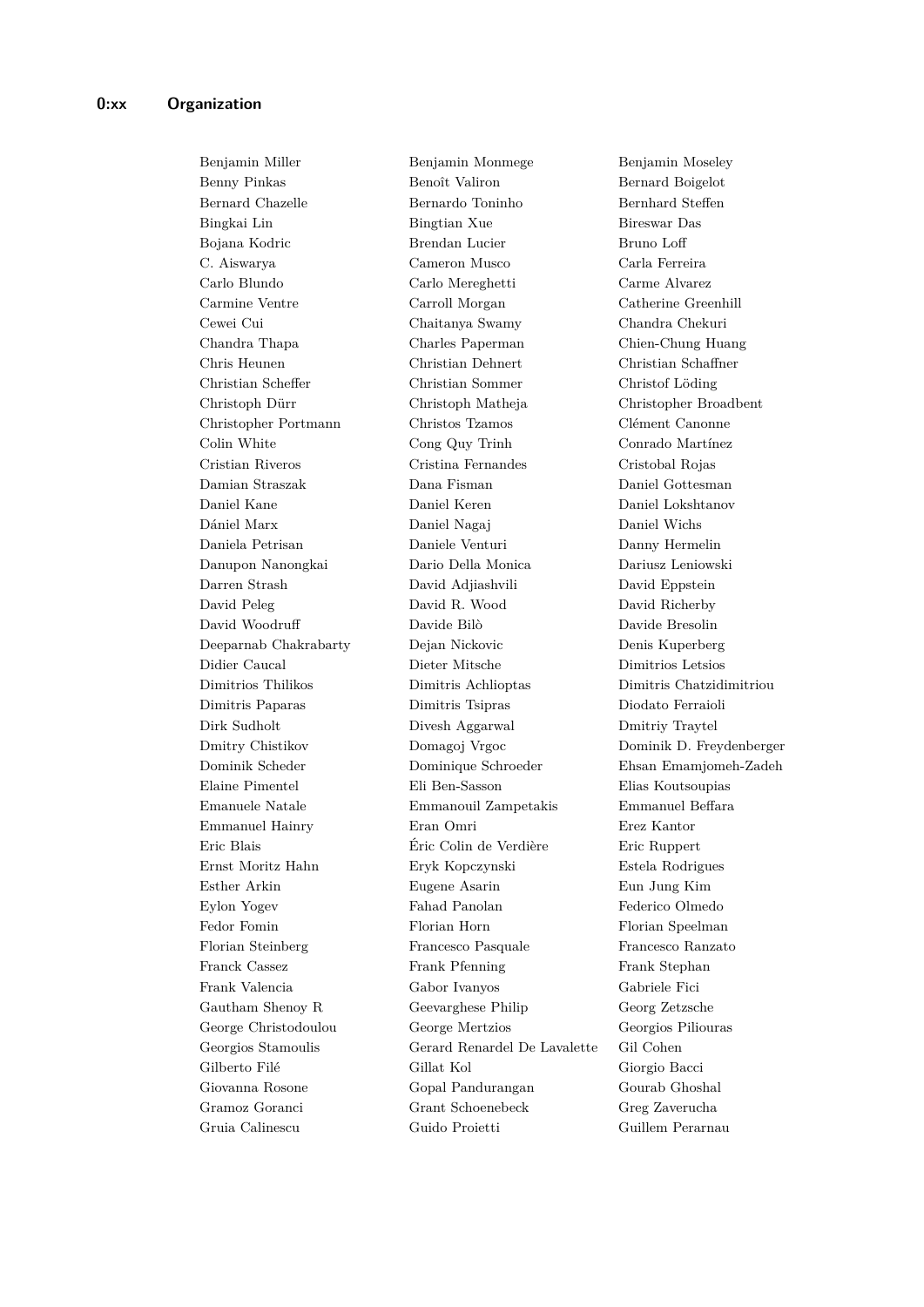#### **Organization 0:xxi**

Guy Kortsarz György Dósa Haim Kaplan Haitao Wang Hamed Amini Hamidreza Jahanjou Hamza Fawzi Hannah Cairns Hans L. Bodlaender Hans-Joachim Boeckenhauer Haris Angelidakis Hartmut Klauck Harumichi Nishimura Heiko Röglin Henning Urbat Henrik Björklund Holger Dell Hossein Esfandiari Hossein Jowhari Hsien-Chih Chang Huan Long Hugo A. López Hugo Gimbert Ichiro Hasuo Iddo Tzameret Ignacio Fábregas Ignaz Rutter Igor Sergeev Igor Walukiewicz Ilan Cohen Ilan Komargodski Ilia Gorelik Ines Marusic Ioannis Chatzigiannakis Ioannis Giotis Ioannis Panageas Irene Finocchi Irit Dinur Ishay Haviv Ivan Visconti Ivkin Nikita Jacobo Torán Jaikumar Radhakrishnan Jakub Łącki James Aspnes James Brotherston James Laird James Lee James Worrell Jamie Vicary Jan Arne Telle Jan Bessai Jan Kretinsky Jan Obdrzalek Janardhan Kulkarni Janos Varga Jaroslaw Byrka Jean-Eric Pin Jean-Marc Talbot Jelena Marasevic Jennifer Iglesias Jeremy Karp Jeroen Zuiddam Jerome Feret Jérôme Leroux Jesper Nederlof Jian Ding Jin-Yi Cai Jingcheng Liu Jiong Guo Jiri Srba Jittat Fakcharooenphol Joachim Spoerhase Joanna Ochremiak Joe Sawada Johannes Blömer Johannes Carmesin John Fearnley John Iacono Jon Kleinberg Joost Winter Jop Briet José Verschae Joshua Brody Joshua Grochow Joshua Sack Juhani Karhumaki Julia Chuzhoy Julian Mestre Julien Cervelle Julien Lange K. Narayan Kumar Kai Salomaa Kamal Lodaya Karl Bringmann Katsuhisa Yamanaka Ken Clarkson Kentaro Honda Kevin Buchin Khaled Elbassioni Kim Thang Nguyen Kirstin Peters Klaus Jansen Koen Groenland Konstantinos Panagiotou Krzysztof Onak Kunihiko Sadakane Lars Jaffke Laure Daviaud Laurent Doyen Leah Epstein Leen Stougie Leen Torenvliet Lefteris Kirousis Lehilton L. C. Pedrosa Lei Song Lelia Blin Leroy Chew Leslie Ann Goldberg Leszek Kolodziejczyk Li-Yang Tan Liam Roditty Libor Barto Lila Fontes Linda Farczadi Lionel Rieg Lorenzo Clemente Loukas Georgiadis Lubos Korenciak Luc Dartois Luca Moscardelli Luca Tesei Lucian Ilie Luciano Gualà Ludwig Schmidt Luigi Santocanale Łukasz Jeż Lukasz Kowalik M. Praveen Maciej Skórski Madhur Tulsiani Magnus Wahlström Mahdi Cheraghchi Makrand Sinha Mamadou Moustapha Kanté Manfred Schmidt-Schauss Marc Zeitoun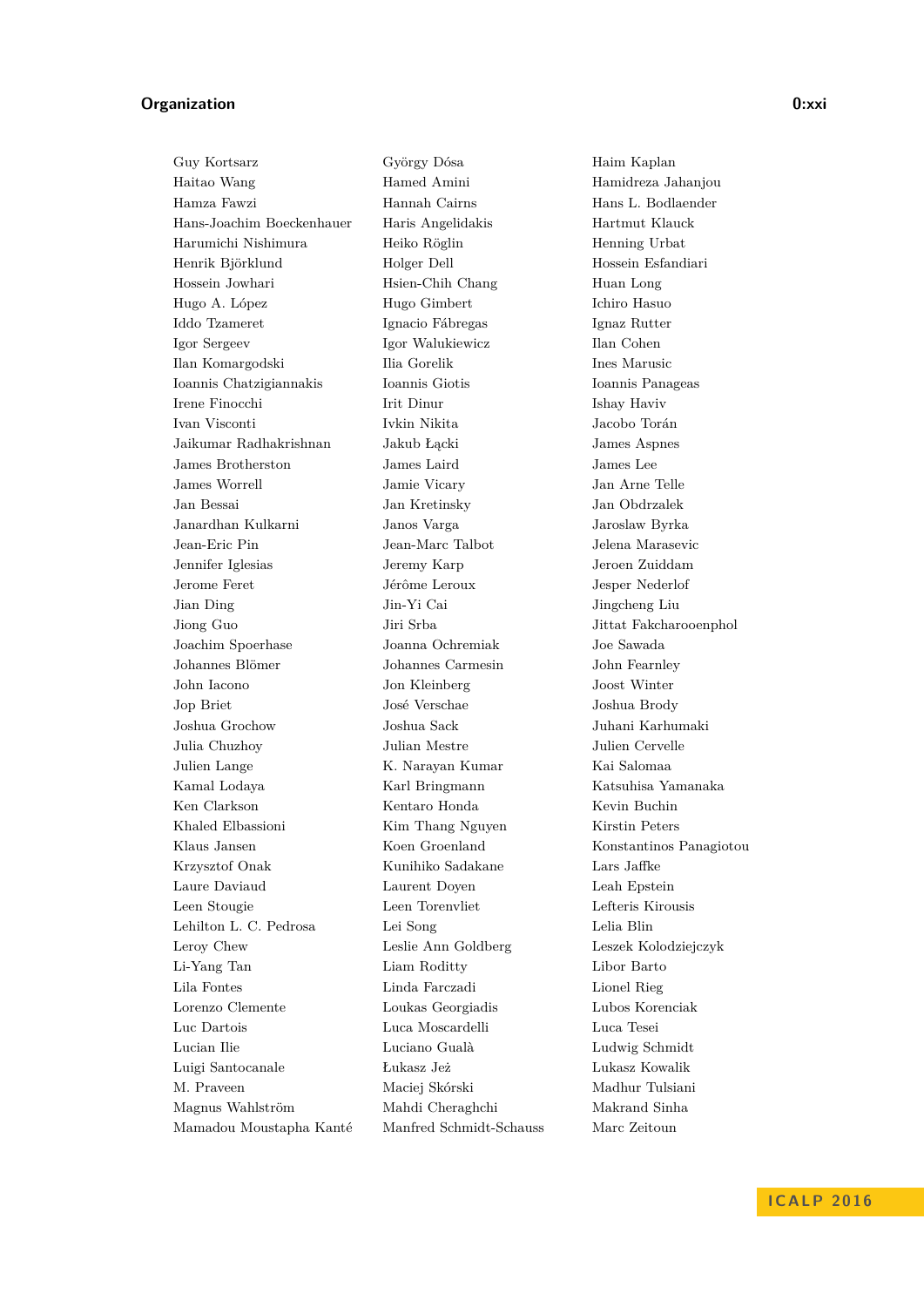Marcin Pilipczuk Marcin Wrochna Marco Bernardo Marco Chiesa Marek Adamczyk Margus Veanes Maria Serna Marie Van Den Bogaard Marie-Pierre Béal Maris Ozols Mark Jerrum Markus Blaeser Markus Chimani Markus Holzer Markus Lohrey Martin Beaudry Martin Dyer Martin Farach-Colton Martin Gairing Martin Grohe Martin Lang Martin Ziegler Marvin Künnemann Massimo Lauria Mathieu Hoyrup Mathieu Lauriere Matias Korman Matteo Mio Matthew Johnson Matthias Englert Matthias Függer Matthias Mnich Matthias Westermann Matúš Mihalák Mauricio Ayala-Rincon Maxim Sviridenko Maya Stein Mayank Goswami Melanie Schmidt Michael A. Forbes Michael B. Cohen Michael Ben Or Michael Brautbar Michael Dinitz Michael Elberfeld Michael Kapralov Michael Lampis Michael Luttenberger Michael Mislove Michael Vanden Boom Michael Walter Michal Koucky Michał Pilipczuk Michele Pagani Michiel Smid Mika Göös Mikko Koivisto Milan Bradonjic Mimmo Parente Moez Draief Mohammad Ali Abam Mohammad Salavatipour Mohammadtaghi Hajiaghayi Mohsen Ghaffari Mohsen Rezapour Monaldo Mastrolilli Moni Naor Mordecai J. Golin Mukund Raghothaman Naonori Kakimura Nathan Ross Naveen Garg Neal Young Neeldhara Misra Neeraj Kayal Neil Olver Neil Thapen Nengkun Yu Nicolas Basset Nicolas Gillis Nicolas Ollinger Nikhil Balaji Nikolaos Fountoulakis Nikolay Vereshchagin Nikos Parotsidis Nima Anari Ning Xie Nir Bitansky Nir Piterman Nishanth Chandran Nishanth Chandran Nisheeth Vishnoi Noah Stephens-Davidowitz Ocan Sankur Oded Lachish Oded Maler Ofer Neiman Oliver Friedmann Oliver Schaudt Olivier Carton Olivier Serre Omar Fawzi Orna Kupferman Orr Fischer Ozan Kahramanogullari Pablo Barceló Parasara Sridhar Duggirala Paresh Nakhe Partha Mukhopadhyay Pascal Fontaine Pascal Schweitzer Pascal Vanier Patricia Bouyer Patrick Totzke Paul Bell Paul Brunet Paul Goldberg Paulo Oliva Pavel Hubacek Pavol Hell Pawel Gawrychowski Pawel Komosa Paweł Parys Pedro Sánchez Terraf Peter Jeavons Peter Kostolányi Petr Novotný Philip Bille Philip Klein Philipp Kindermann Pierre Fraigniaud Pierre Ganty Pietro Ferrara Piotr Mardziel Piyush Srivastava Prahladh Harsha Prakash Panangaden Prakash Saivasan Praneeth Netrapalli Prasad Raghavendra Pravesh Kothari Przemysław Uznański Qi Cheng Qiang Zhang Qin Zhang R. Ramanujam Rachel Cummings Radha Jagadeesan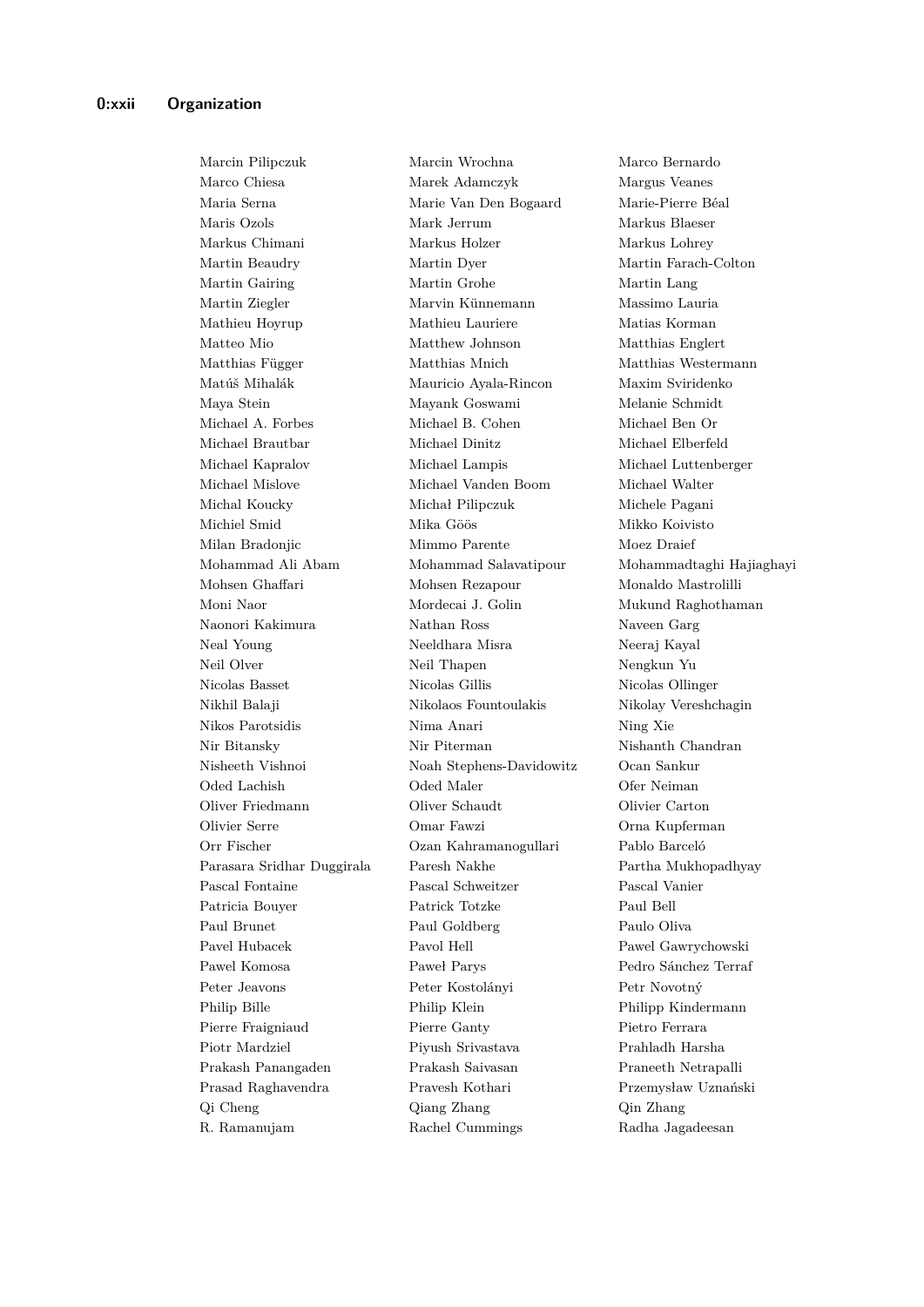#### **Organization 0:xxiii**

Stratis Skoulakis Subrahmanyam

Radu Curticapean Radu Mardare Raghav Kulkarni Raghunath Tewari Rahul Santhanam Rahul Shah Rajesh Chitnis Ran Cohen Ran Duan Ranko Lazic Raphael Clifford Raphaël Jungers Rasmus Ibsen-Jensen Ravishankar Krishnaswamy Rene Sitters Richard Mayr Richard Peng Rina Panigrahy Rishi Saket Rob van Stee Robert Elsässer Robert Ganian Robert Kleinberg Robert Krauthgamer Roberto Solis-Oba Rocco Servedio Rodrigo de Souza Rogério Reis Rohit Gurjar Ronald de Wolf Rotem Oshman Roy Schwartz Ruiwen Chen Runwei Zhang Ryan O'Donnell Ryan Williams Ryuhei Uehara Sabina Rossi Sabina Rossi Sabina Rossi Sabina Rossi Sabina Rossi Sabina Rossi Sabina Rossi Sabina Rossi Sabina Rossi Sabina Rossi Sabina Rossi Sabina Rossi Sabina Rossi Sabina Rossi Sabina Rossi Sabina Rossi Sabine Storandt Saket Saurabh Salvatore Ingala Samir Datta Samuel J. van Gool Sangxia Huang Sanjeev Khanna Sayan Bhattacharya Sebastian Krinninger Sebastian Maneth Sebastian Siebertz Sébastien Tavenas Seeun William Umboh Seffi Naor Seiichiro Tani Sepehr Assadi Serge Fehr Seth Fogarty Seth Pettie Sevag Gharibian Shaull Almagor Shay Gershtein Shay Kutten Shi Li Shiri Chechik Shivam Garg Shuichi Miyazaki Shweta Agrawal Siddhartha Banerjee Sigal Oren Silke Czarnetzki Simon Korman Simone Rinaldi Siu On Chan Søren Dahlgaard Sourav Chakraborty Souymodip Chakraborty Spyros Angelopoulos Srikanth Srinivasan Srinivasan Arunachalam Stanislav Živný Stasys Jukna Stefan Dziembowski Stefan Göller Stefan Kiefer Stefan Kratsch Stefan Neumann Stefano Galatolo Stephan Kreutzer Stephane Gaubert Stephen Alstrup Stephen Chestnut Steve Butler Steven Ramsay Kalyanasundaram Sumedh Tirodkar Sune K. Jakobsen Surender Baswana Svante Janson Sven Schewe Swastik Kopparty Swen Jacobs Sylvain Salvati Sylvain Schmitz Szabolcs Ivan Szymon Toruńczyk Tal Wagner Telikepalli Kavitha Tero Harju Thanasis Lianeas Thao Dang Thatchaphol Saranurak Themistoklis Gouleakis Thomas Colcombet Thomas Erlebach Thomas Lidbetter Thomas Noll Thomas Place Thomas Sauerwald Thomas Schwentick Thomas Vidick Thomas Watson Thore Husfeldt Tianyi Zhang Till Tantau Timothy M. Chan Tobias Mömke Tobias Mueller Tom Bannink Tom Hayes Tom Hirschowitz Tomasz Jurdzinski Tony Tan Toshimasa Ishii Tsz Chiu Kwok Udi Peled Uri Zwick V.S.P. Vijay Bhattiprolu Vasilis Syrgkanis Venkata Subrahmanyam Veronika Loitzenbauer Véronique Terrier Vesa Halava

Suguru Tamaki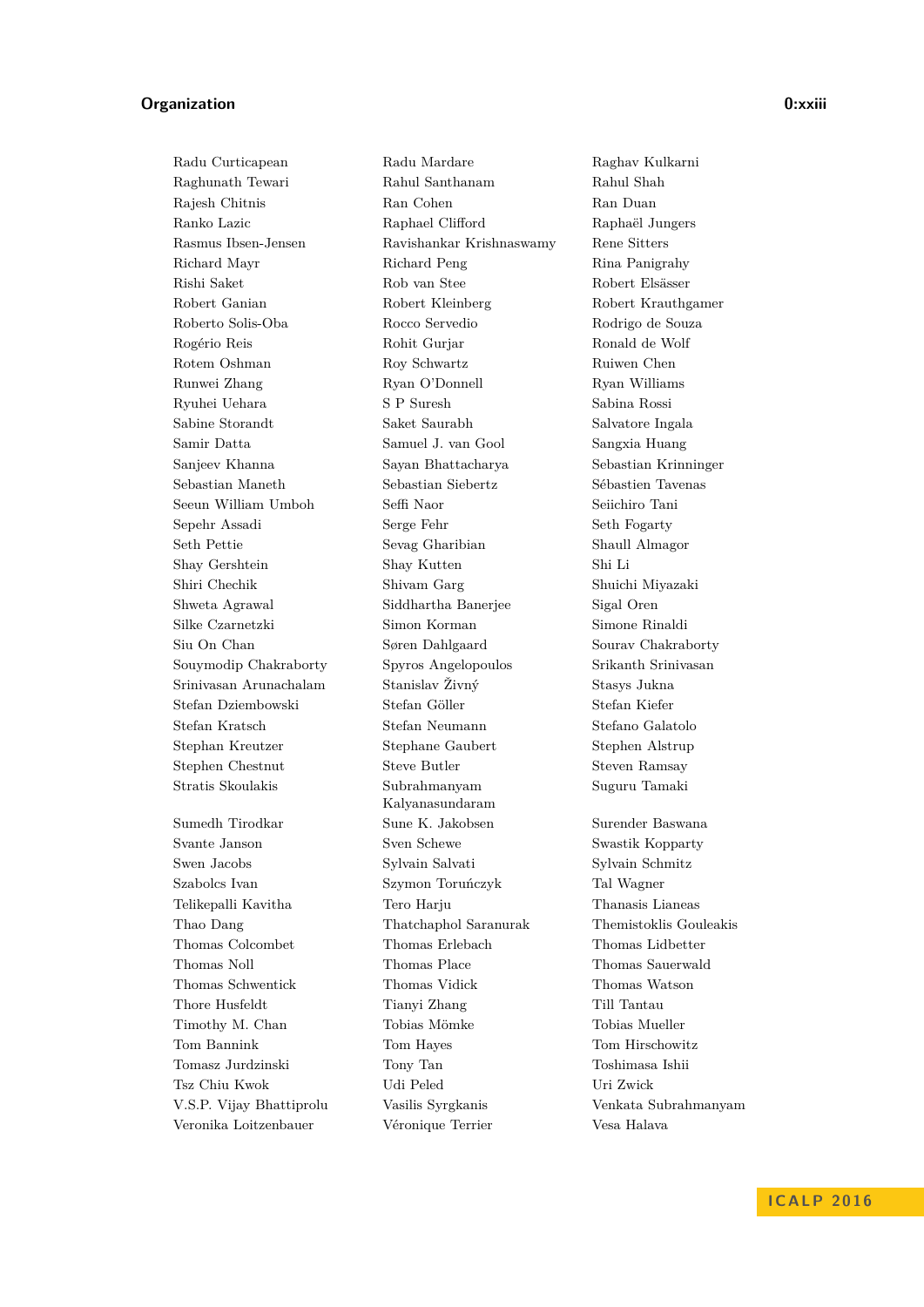Zeev Dvir Zhenyu Liao

Vida Dujmovic Vikraman Arvind Ville Salo Vincent Cohen-Addad Vincent Penelle Vincenzo Bonifaci Viswanath Nagarajan Vittorio Bilò Vladimir Kolmogorov Vojtech Forejt Vojtech Rehak Walid Krichene Walter Morris William K. Moses Jr. Wing-Kai Hon Wojciech Rytter Wolfgang Mulzer Wu Hengyang Xi Chen Xiaohui Bei Xiaoming Sun Yael Kalai Yang Cai Yangjia Li Yaoyun Shi Yin Tat Lee Yitong Yin Yixin Cao Yoichi Iwata Yoshio Okamoto Yota Otachi Yu-Fang Chen Yuichi Yoshida Yun Kuen Cheung Yury Makarychev Yusuke Kobayashi Yuval Filmus Zahed Rahmati Zdenek Dvorak

Vinod Vaikuntanathan Vinodchandran Variyam Virginia Va ssilevska Williams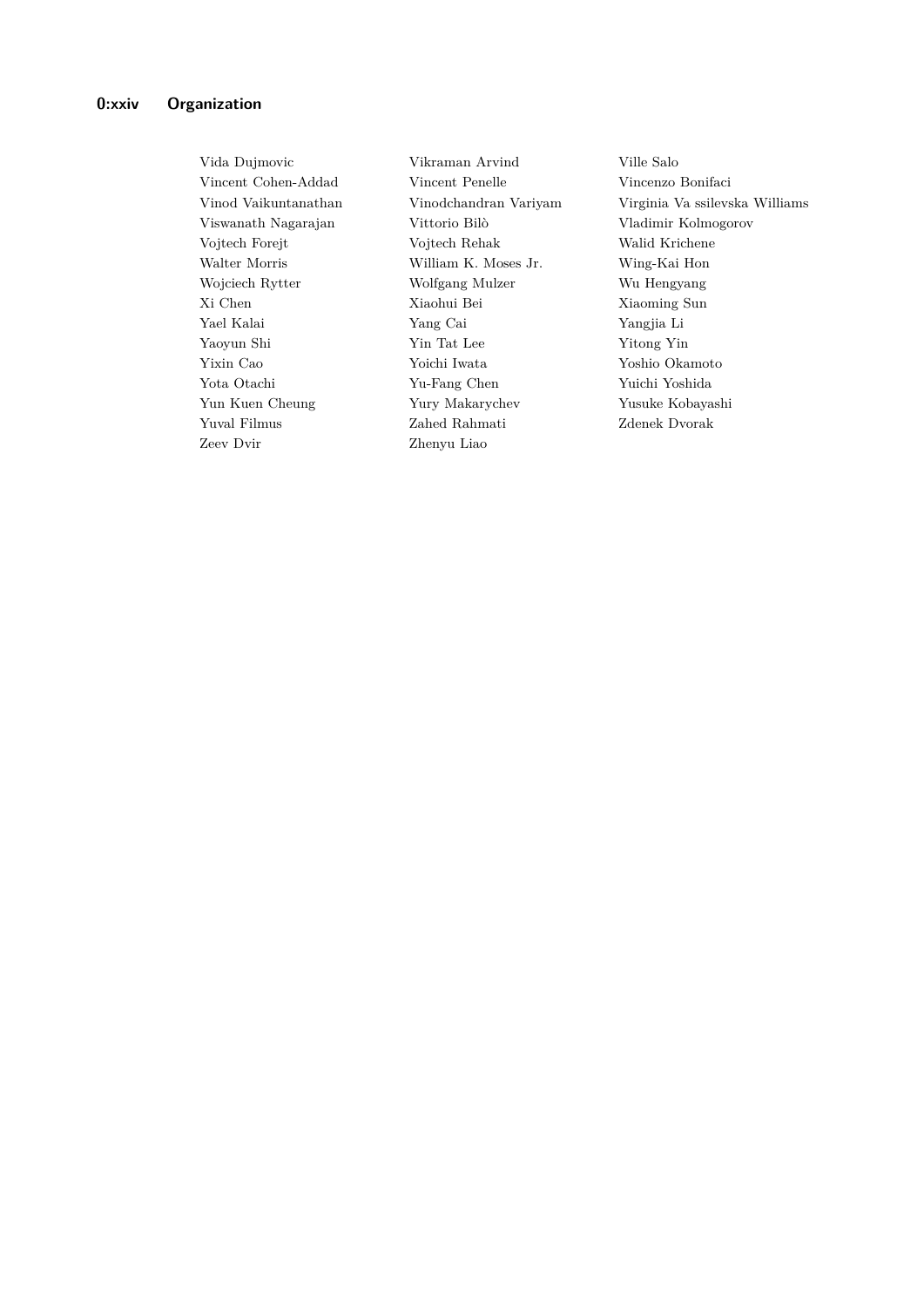# **List of Authors**

Aarthi Sundaram Centre for Quantum Technologies Singapore aarthims@gmail.com

Abhradeep Thakurta Yahoo! Labs United States guhathakurta.abhradeep@gmail.com

Adam Kurpisz Wroclaw University of Technology Poland adam.kurpisz@pwr.wroc.pl

Afshin Nikzad Stanford University United States nikzad@stanford.edu

Akanksha Agrawal University of Bergen Norway akanksha.agrawal@uib.no

Alan Frieze Carnegie Mellon University United States alan@random.math.cmu.edu

Aleksander Madry Massachusetts Institute of Technology United States madry@mit.edu

Alessio Conte University of Pisa Italy ale.conte89@gmail.com

Alexandr Andoni Columbia University United States andoni@mit.edu

Alina Ene University of Warwick United Kingdom aene@cs.princeton.edu Allan Grønlund MADALGO, Department of Computer Science, Aarhus University Denmark jallan@cs.au.dk

Amaury Pouly LIX & FCT France amaury.pouly@gmail.com

Amer Mouawad University of Bergen Norway a.mouawad@uib.no

Amey Bhangale Rutgers University United States ameyrbh@gmail.com

Amir Yehudayoff Technion-IIT Israel amir.yehudayoff@gmail.com

Amit Sahai UCLA United States sahai@cs.ucla.edu

Amos Fiat Tel-Aviv university Israel fiat@tau.ac.il

Anaël Grandjean Université Montpellier France anael.grandjean@lirmm.fr

Anastasios Sidiropoulos The Ohio State University United States sidiropo@gmail.com

Anca Muscholl LaBRI, Universite Bordeaux France anca@labri.fr



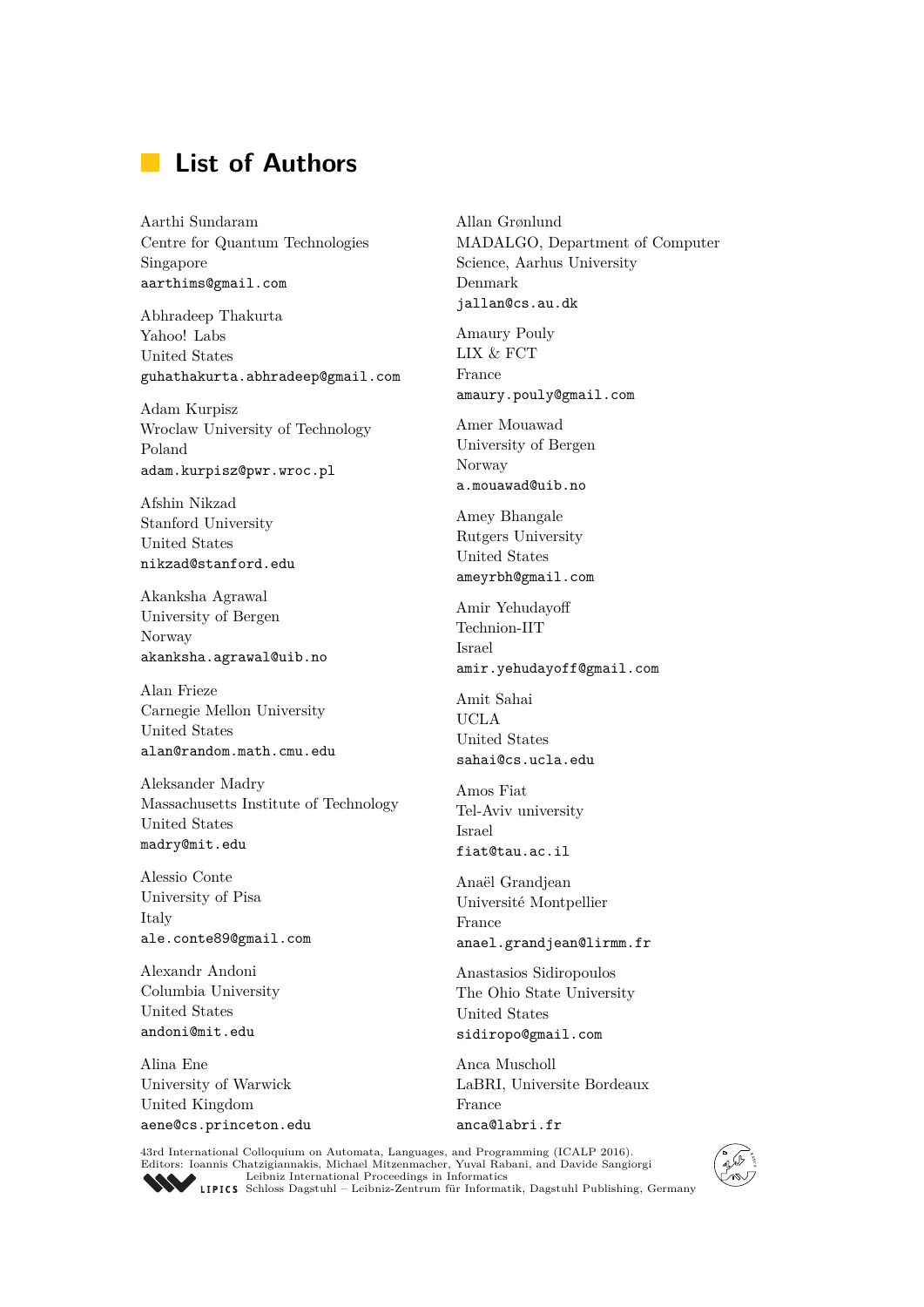András Pongrácz University of Debrecen Hungary andras.pong@gmail.com

André Nichterlein TU Berlin Germany andre.nichterlein@tu-berlin.de

Andrea Lincoln Stanford United States andrealincoln42@gmail.com

Andrea Marino Università di Pisa Italy marino@di.unipi.it

Andreas Emil Feldmann Charles University in Prague Czech Republic andreas.feldmann@uwaterloo.ca

Andreas Galanis University of Oxford United Kingdom andreas.galanis@cs.ox.ac.uk

Andreas Göbel University of Oxford United Kingdom Andreas.Goebel@cs.ox.ac.uk

Andrei Gurtov Aalto University Finland gurtov@hiit.fi

Andrew Childs University of Maryland United States amchilds@umd.edu

Anke van Zuylen College of William and Mary United States anke@wm.edu

Anna Karlin University of Washington United States karlin@cs.washington.edu Anne-Marie Kermarrec INRIA Rennes France anne-marie.kermarrec@inria.fr

Antonio Restivo Università di Palermo Italy antonio.restivo@unipa.it

Anupam Gupta-Speaker Carnegie Mellon University United States anupamg@cs.cmu.edu

Arnaud Sangnier LIAFA, Univ Paris Diderot, Sorbonne Paris Cité, CNRS, France France sangnier@liafa.univ-paris-diderot.fr

Artur Czumaj University of Warwick United Kingdom A.Czumaj@warwick.ac.uk

Artur Jeż University of Wroclaw, Institute of Computer Science Poland aje@cs.uni.wroc.pl

Arturs Backurs Massachusetts Institute of Technology Latvia backurs@mit.edu

Assaf Naor Princeton University United States naor@math.princeton.edu

Avishay Tal Institute for Advanced Study United States avishay.tal@gmail.com

Aviv Adler **MIT** United States adlera@mit.edu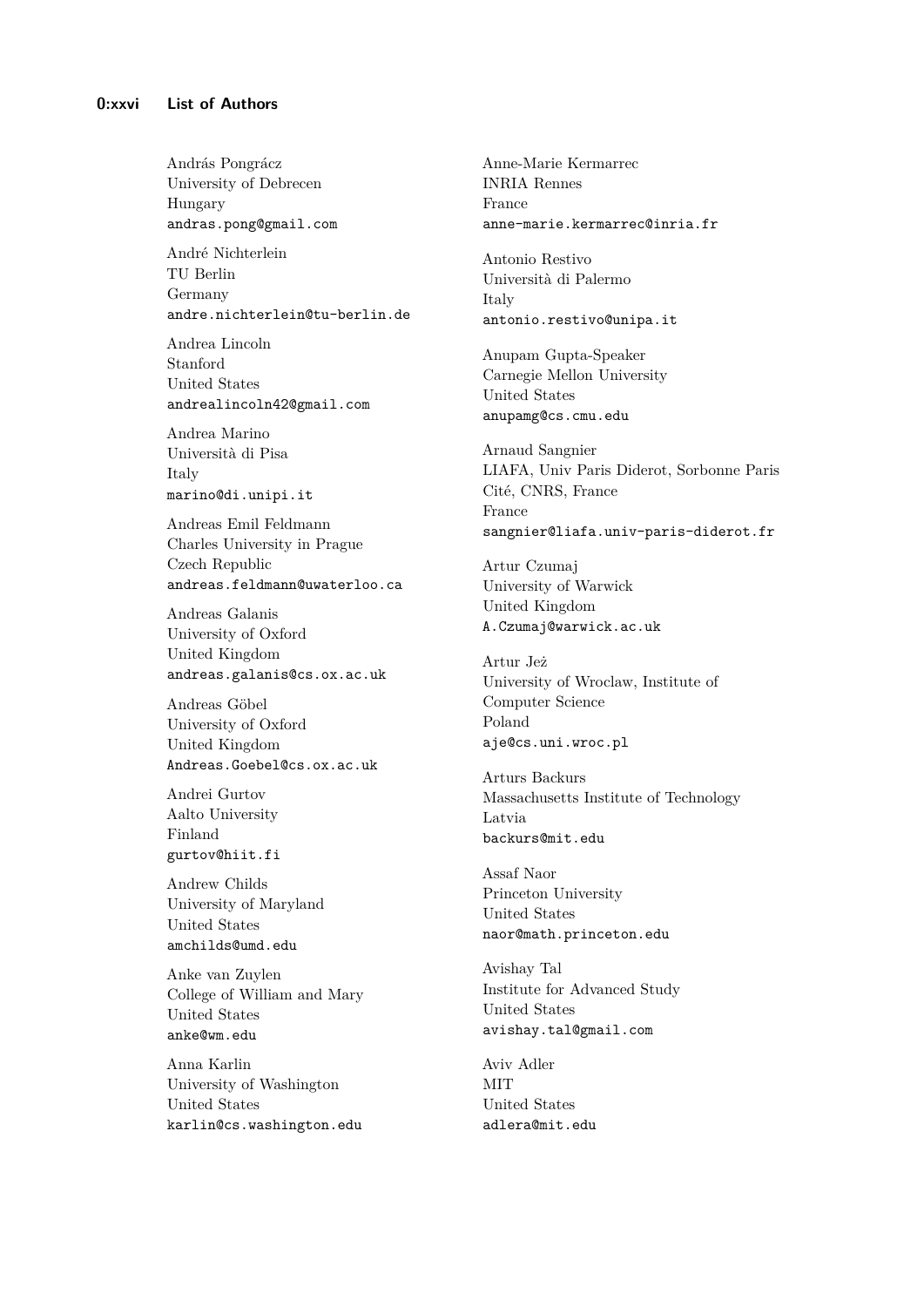#### List of Authors **0:xxvii**

B Srivathsan Chennai Mathematical Institute India sri@cmi.ac.in

Barnaby Martin Engineering and Computing Sciences, Durham University United Kingdom barnabymartin@gmail.com

Bart M. P. Jansen Technical University Eindhoven Netherlands bmpjansen@gmail.com

Benjamin Doerr LIX, École Polytechnique France doerr@lix.polytechnique.fr

Benjamin Gras École Normale Superieure de Lyon France benjamin.gras@ens-lyon.fr

Benjamin Grégoire Inria France benjamin.gregoire@inria.fr

Benoit Libert ENS Lyon, LIP Laboratory France benoit.libert@ens-lyon.fr

Bernadette Charron-Bost CNRS, Ecole polytechnique France charron@lix.polytechnique.fr

Bill Fefferman University of Maryland United States wjf@umd.edu

Brendan Juba Washington University in St. Louis United States bjuba@alum.mit.edu

Bundit Laekhanukit The Weizmann Institute of Science Israel bundit.laekhanukit@weizmann.ac.il

Calvin Newport Georgetown University United States cnewport@cs.georgetown.edu

Casper Petersen Department of Computer Science, University of Copenhagen Denmark cazz@di.ku.dk

Cedric Yen-Yu Lin University of Maryland United States cedricl@umiacs.umd.edu

Chaitanya Swamy University of Waterloo Canada cswamy@uwaterloo.ca

Chandan Saha Indian Institute of Science India chandan@csa.iisc.ernet.in

Chandra Chekuri University of Illinois at Urbana-Champaign United States chekuri@cs.illinois.edu

Chris Schwiegelshohn TU Dortmund Germany chris.schwiegelshohn@tu-dortmund.de

Christel Baier Technische Universität Dresden Germany christel.baier@tu-dresden.de

Christian Sohler TU Dortmund Germany christian.sohler@tu-dortmund.de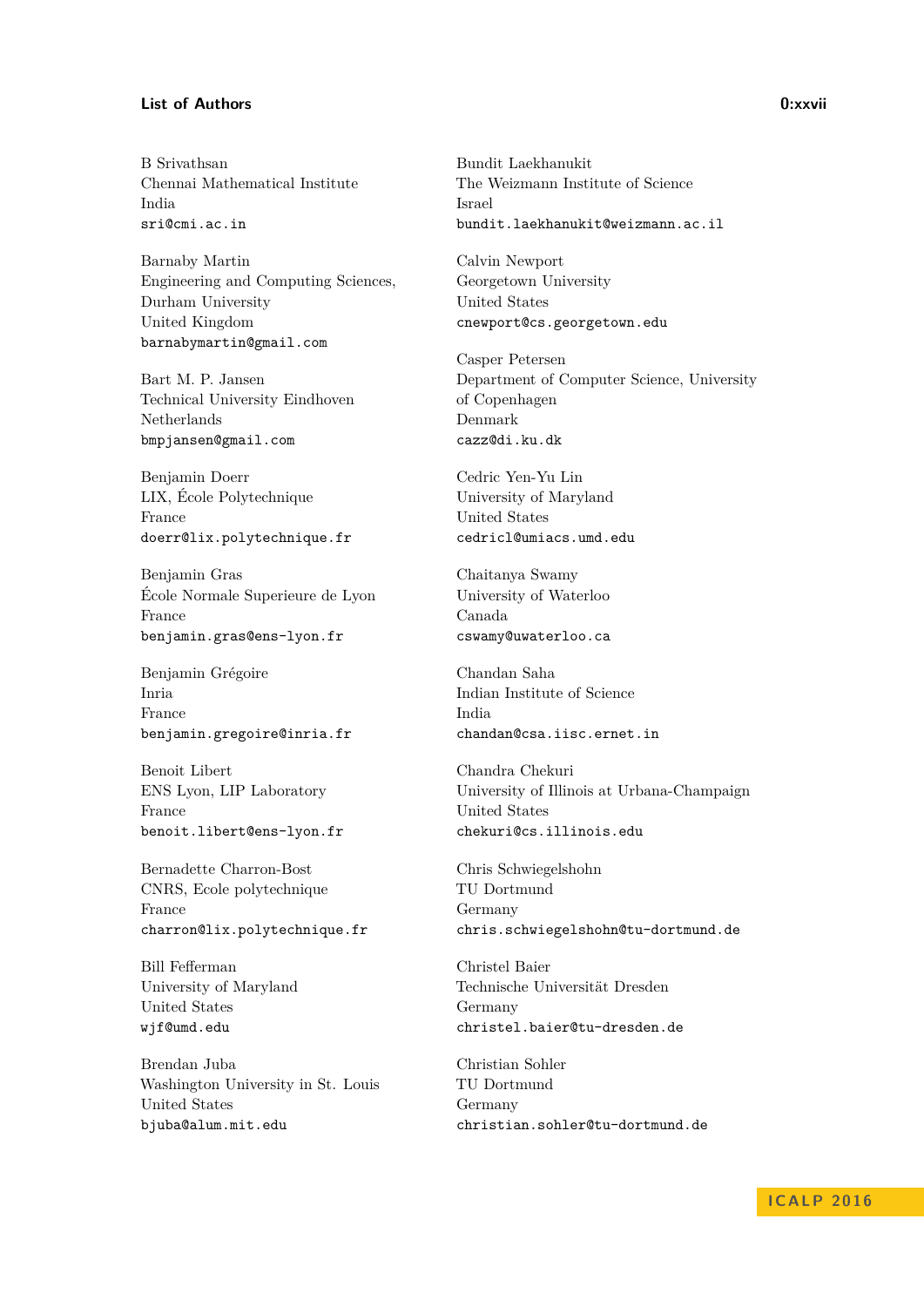Christian Sommer Apple Inc United States csom@csail.mit.edu

Christian Wulff-Nilsen Department of Computer Science, University of Copenhagen Denmark koolooz@di.ku.dk

Christof Löding Rheinisch-Westfälische Technische Hochschule Aachen Germany loeding@informatik.rwth-aachen.de

Christoph Berkholz Humboldt-Universität zu Berlin Germany berkholz@informatik.hu-berlin.de

Christoph Haase Laboratoire Spécification et Vérification (LSV), CNRS & ENS de Cachan France haase@lsv.ens-cachan.fr

Christoph Koch TU Graz Austria ckoch@math.tugraz.at

Christos Tzamos Massachusetts Institute of Technology Greece tzamos@mit.edu

Claire Mathieu CNRS, Ecole Normale Superieure France clairemmathieu@gmail.com

Clifford Stein Columbia University United States cliff@ieor.columbia.edu

Colin Cooper King's College London United Kingdom colin.cooper@kcl.ac.uk Colin White Carnegie Mellon University United States crwhite@cs.cmu.edu

Constantinos Daskalakis **MIT** United States costis@csail.mit.edu

Dakshita Khurana UCLA United States dakshkhurana@gmail.com

Damien Stehle ENS de Lyon France damien.stehle@ens-lyon.fr

Daniel Gburek Technische Universität Dresden Germany daniel.gburek@tu-dresden.de

Daniel Graça DM/FCT, Universidade do Algarve & SQIG - Instituto de Telecomunicações, Portugal Portugal dgraca@ualg.pt

Daniel Lokshtanov University of Bergen, Norway Norway daniello@uib.no

Dániel Marx Institute for Computer Science and Control, Hungarian Academy of Sciences Hungary dmarx@cs.bme.hu

Daniel Reichman University of California - Berkeley United States daniel.reichman@gmail.com

Daniel Stan LSV - ENS Cachan - CNRS France dstan@lsv.ens-cachan.fr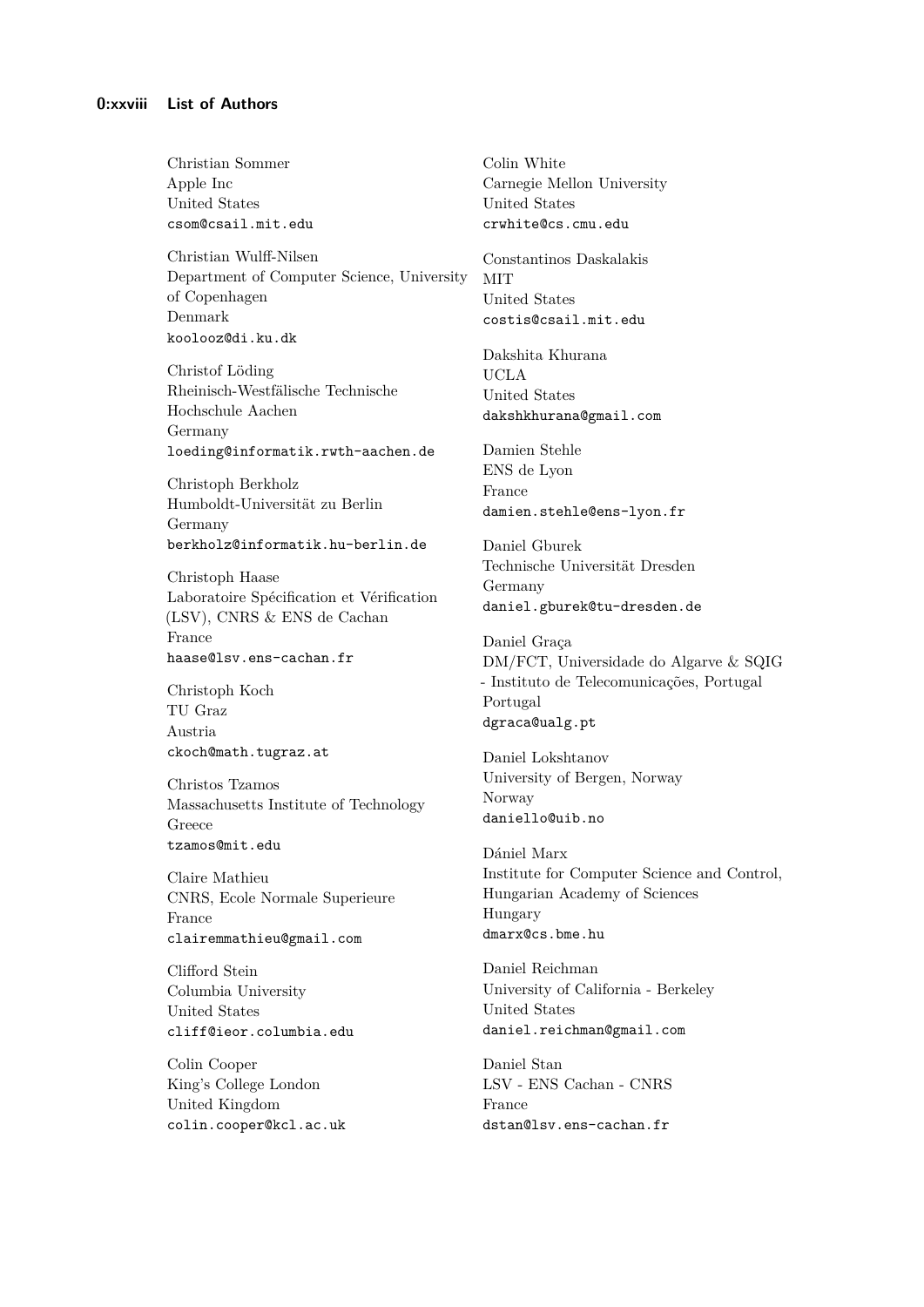#### **List of Authors 0:xxix**

Daniel Štefankovič University of Rochester United States stefanko@cs.rochester.edu

Daniela Petrisan Université Paris Diderot - Paris 7 France daniela.petrisan@gmail.com

Danny Hermelin Ben-Gurion University of the Negev Israel hermelin@bgu.ac.il

David Adjiashvili ETZ Zurich Switzerland addavid@ethz.ch

David P. Woodruff IBM Almaden United States dpwoodru@us.ibm.com

David Richerby University of Oxford United Kingdom david.richerby@cs.ox.ac.uk

Debajyoti Mondal Department of Computer Science, University of Manitoba Canada jyoti@cs.umanitoba.ca

Deeparnab Chakrabarty Microsoft Research India deeparnab@gmail.com

Dennis Michaels TU Dortmund University Germany dennis.michaels@math.tu-dortmund.de

Di Wang UC Berkeley United States wangd@eecs.berkeley.edu Diego Figueira CNRS France dfigueir@labri.fr

Dimitris Fotakis National Technical University of Athens Greece fotakis@cs.ntua.gr

Diptapriyo Majumdar Institute of Mathematical Sciences, Chennai India diptapriyom@imsc.res.in

Dmitry Chistikov Max Planck Institute for Software Systems (MPI-SWS) Germany dch@mpi-sws.org

Elena Grigorescu Purdue University United States elena-g@purdue.edu

Elias Koutsoupias University of Oxford United Kingdom elias@cs.ox.ac.uk

Ely Porat Bar-Ilan University Israel porately@cs.biu.ac.il

Emmanuel Filiot Université Libre de Bruxelles Belgium efiliot@gmail.com

Erik Demaine **MIT** United States edemaine@mit.edu

Esben Bistrup Halvorsen University of Copenhagen Denmark esben@bistruphalvorsen.dk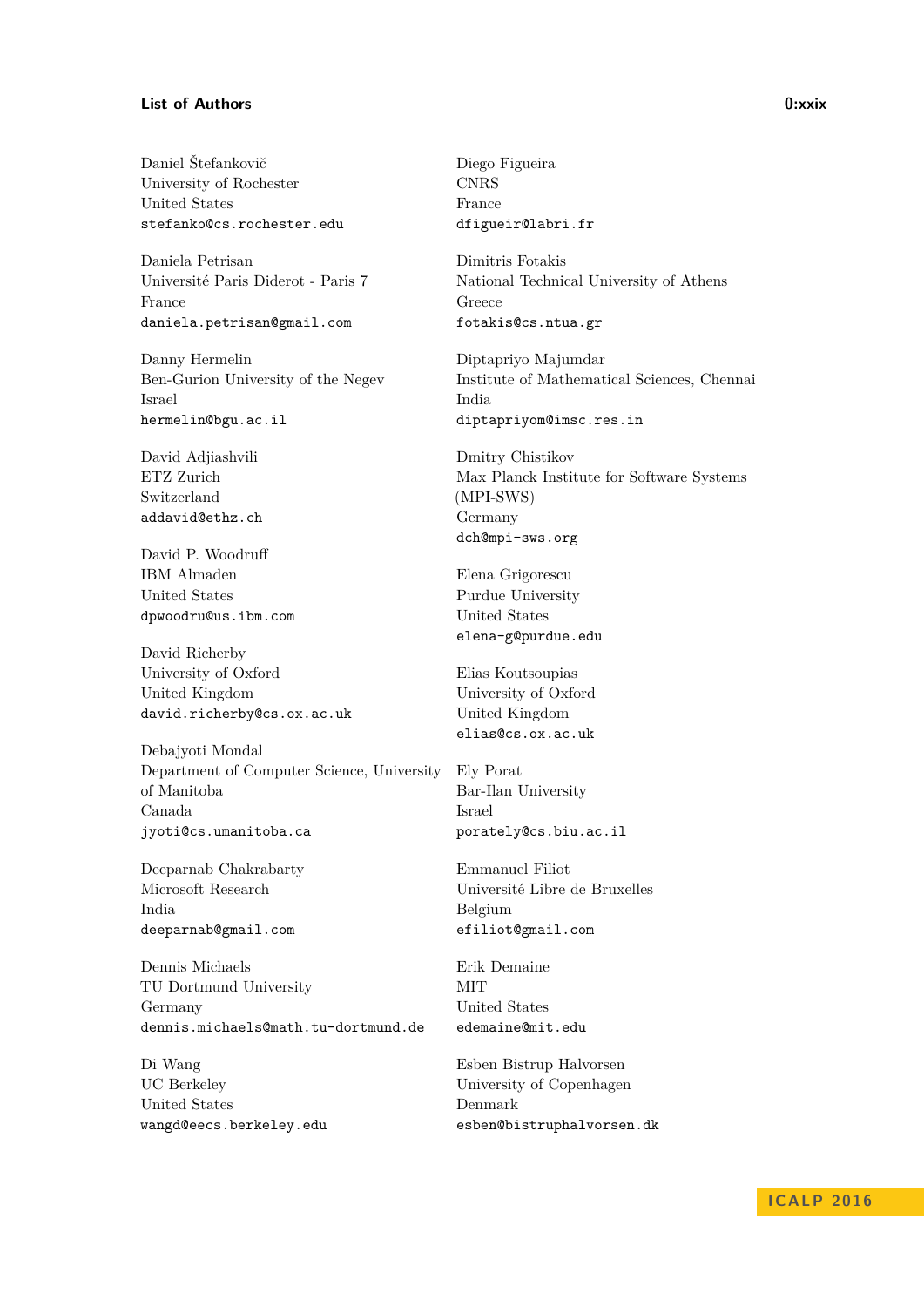Facundo Memoli The Ohio State University United States memoli@math.osu.edu

Félix Baschenis LaBRI France felix.baschenis@labri.fr

Frans Schalekamp Cornell University United States fms9@cornell.edu

Frederik Mallmann-Trenn École normale supérieure Canada fmallman@sfu.ca

Gabriele Fici Università di Palermo Italy gabriele.fici@unipa.it

Gabriele Puppis LaBRI, Bordeaux France gabriele.puppis@gmail.com

Gagan Goel Google Research United States gagan.goel@gmail.com

Georg Zetzsche LSV, CNRS & ENS Cachan, Université Paris-Saclay France zetzsche@cs.uni-kl.de

George Giakkoupis INRIA Rennes France george.giakkoupis@inria.fr

Gerhard J. Woeginger Technical University Eindhoven Netherlands gwoegi@win.tue.nl

Gil Zussman Columbia University United States gil@ee.columbia.edu

Gilles Barthe IMDEA Software Institute Spain gjbarthe@gmail.com

Giuseppe F. Italiano University of Rome "Tor Vergata" Italy italiano@disp.uniroma2.it

Gökalp Demirci University of Chicago United States demirci@cs.uchicago.edu

Gramoz Goranci University of Vienna Austria gramoz.goranci@univie.ac.at

Guru Guruganesh Carnegie Mellon University United States ggurugan@cs.cmu.edu

Guy Kortsarz Rutgers University United States guyk@camden.rutgers.edu

Hamid Mahini University of Maryland United States hamid.mahini@gmail.com

Hans L. Bodlaender Utrecht University Netherlands H.L.Bodlaender@uu.nl

Harald Racke Technische Universitat Munchen Germany raecke@in.tum.de

Harumichi Nishimura Nagoya University Japan hnishimura@is.nagoya-u.ac.jp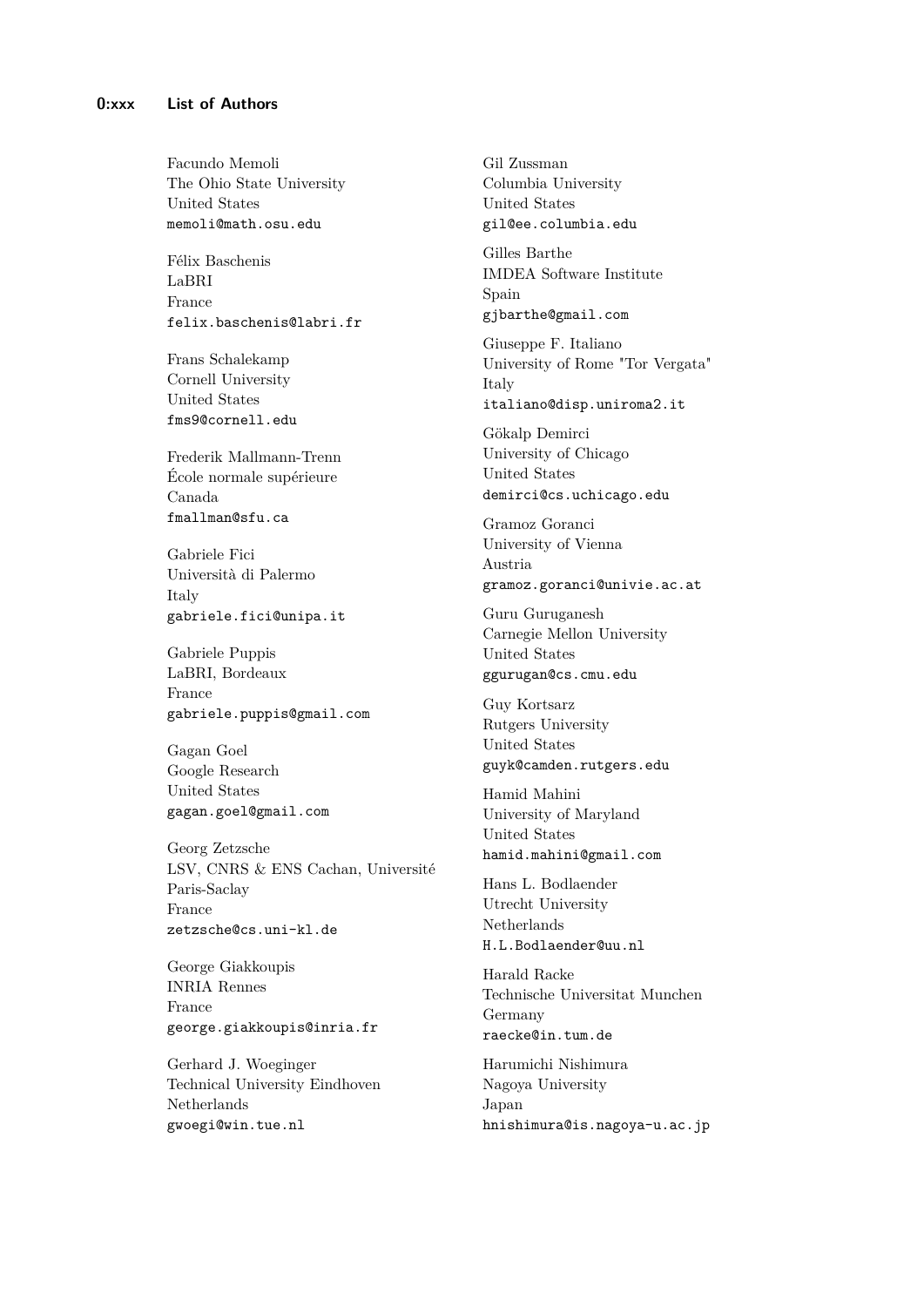#### **List of Authors 0:xxxi**

Hellis Tamm Institute of Cybernetics, Tallinn University of Technology Estonia hellis@cs.ioc.ee

Heng Guo Queen Mary, University of London United Kingdom hguo@cs.wisc.edu

Henning Fernau Univ. Trier Germany fernau@uni-trier.de

Henry Yuen **MIT** United States hyuen@csail.mit.edu

Hirotada Kobayashi National Institute of Informatics Japan hirotada@nii.ac.jp

Hubie Chen Universidad del País Vasco and Ikerbasque Spain hubiechen@gmail.com

Huck Bennett New York University United States hbennett@cs.nyu.edu

Igor Shinkar New York University United States ishinkar@cims.nyu.edu

Igor Shparlinski University of New South Wales Australia igor.shparlinski@unsw.edu.au

Igor Walukiewicz CNRS, LaBRI France igw@labri.fr

Ilario Bonacina KTH Royal Institute of Technology Sweden ilario@kth.se

Ilya Mironov Google United States mironov@google.com

Ilya Nikolaevskiy Aalto University Finland ilya.nikolaevskiy@aalto.fi

Ines Marusic University of Oxford United Kingdom ines.marusic@cs.ox.ac.uk

Inge Li Gørtz Technical University of Copenhagen Denmark inge@dtu.dk

Ioannis Panageas Georgia Institute of Technology United States panageasj@gmail.com

Ismaël Jecker Université libre de Bruxelles Belgium ismael.jecker@gmail.com

Itai Arad Hebrew University Israel arad.itai@fastmail.com

Ivona Bezáková Rochester Institute of Technology United States ib@cs.rit.edu

Jaikumar Radhakrishnan Tata Institute of Fundamental Research India jaikumar@tifr.res.in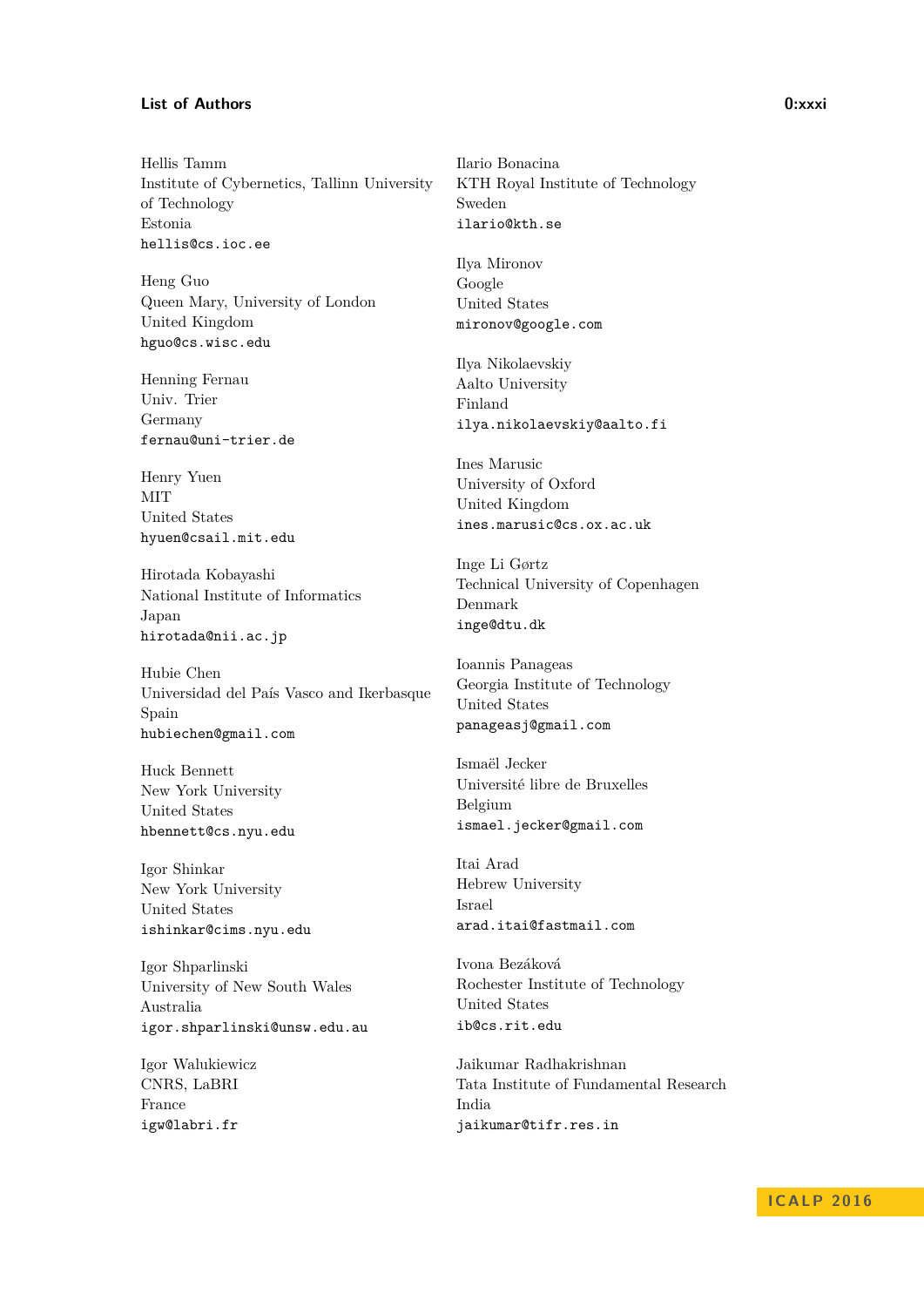#### **0:xxxii List of Authors**

Jakob Grue-Simonsen Department of Computer Science, University of Copenhagen Denmark simonsen@di.ku.dk

Jakob Nordstrom KTH Royal Institute of Technology Sweden jakobn@kth.se

Jalaj Upadhyay Pennsylvania State University United States jalaj@psu.edu

James Worrell University of Oxford United Kingdom James.Worrell@cs.ox.ac.uk

James Worrell Oxford University United Kingdom jbw@cs.ox.ac.uk

Janardhan Kulkarni Microsoft Research United States janardhan.kulkarni@gmail.com

Jaroslaw Blasiok Harvard United States jblasiok@g.harvard.edu

Jean Goubault-Larrecq LSV, ENS Cachan & CNRS & INRIA, Université Paris-Saclay France goubault@lsv.ens-cachan.fr

Jean-Francois Raskin Universite Libre de Bruxelles Belgium jraskin@ulb.ac.be

Jeff Edmonds York University Canada jeff@cs.york.ca

Jelani Nelson Harvard, School of Engineering and Applied Sciences United States minilek@seas.harvard.edu

Jelena Marasevic Columbia University United States jelena@ee.columbia.edu

Jesper Nederlof Eindhoven University of Technology Netherlands j.nederlof@tue.nl

Jesper Sindahl Nielsen Aarhus University Denmark jasn@cs.au.dk

Jesper W. Mikkelsen University of Southern Denmark Denmark jesperwm@imada.sdu.dk

Jieming Mao Princeton University United States jiemingm@cs.princeton.edu

Jinshan Zhang The University of Liverpool United Kingdom jinshan.zhang@liverpool.ac.uk

Joel Ouaknine Department of Computer Science, Oxford University United Kingdom joel@cs.ox.ac.uk

Johannes Lengler ETH Zürich Switzerland johannes.lengler@inf.ethz.ch

John Lapinskas University of Oxford United Kingdom john.lapinskas@cs.ox.ac.uk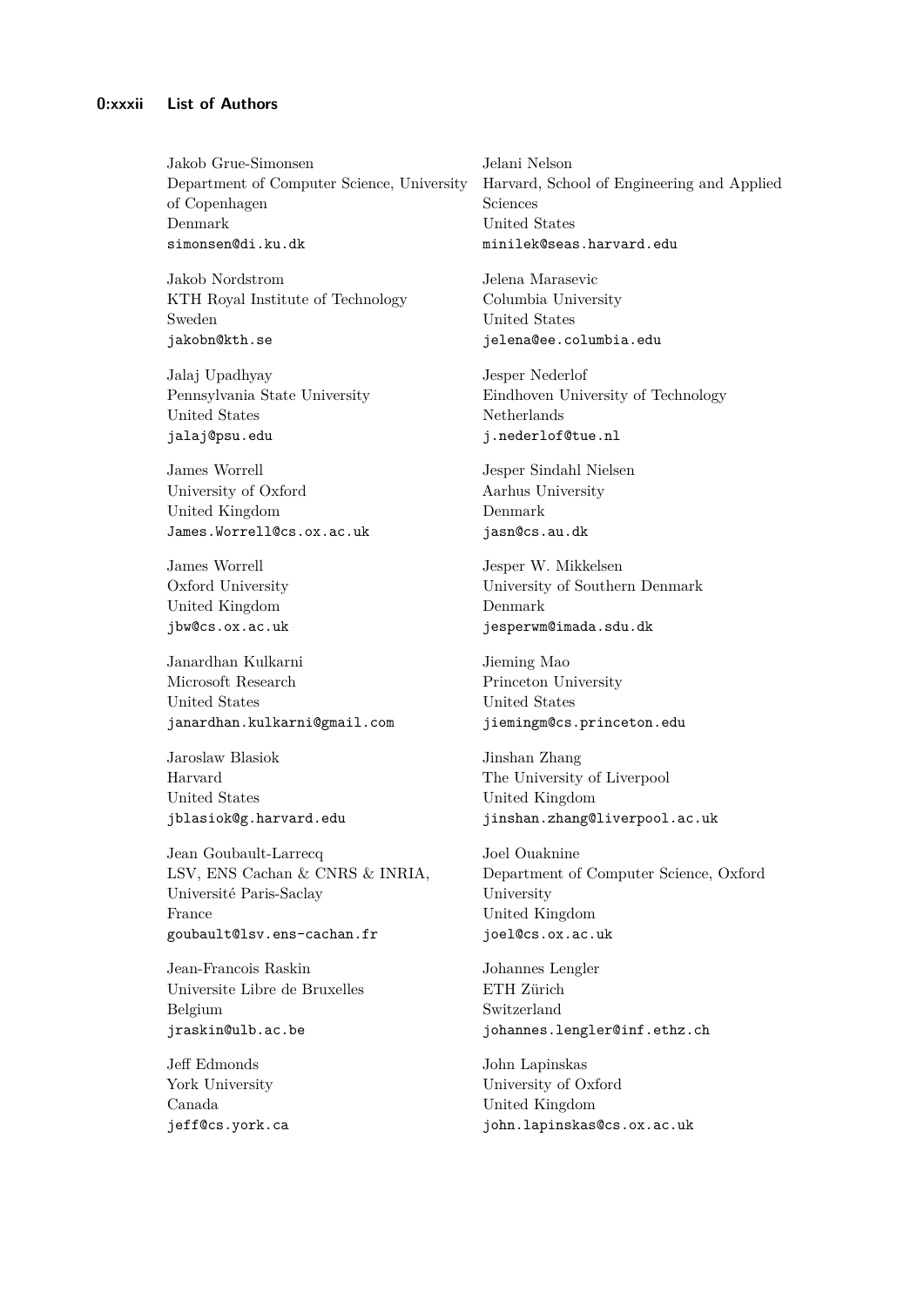#### **List of Authors 0:xxxiii**

Jon Schneider Princeton University United States js44@cs.princeton.edu

Jonah Brown-Cohen UC Berkeley United States jonahbc@eecs.berkeley.edu

Jose Verschae Pontificia Universidad Católica de Chile Chile jverschae@uc.cl

Joseph Naor Technion Israel naor@cs.technion.ac.il

Joshua Grochow Santa Fe Institute United States jgrochow@santafe.edu

Joshua Wang Stanford United States jrwang@stanford.edu

Juho Hirvonen Aalto University Finland juho.hirvonen@aalto.fi

Jun Wan Tsinghua University China wanj12@mails.tsinghua.edu.cn

Justin Hsu University of Pennsylvania United States justhsu@cis.upenn.edu

Justin Thaler Yahoo Labs United States jthaler@fas.harvard.edu

Kamesh Munagala Duke University United States kamesh@cs.duke.edu Karl Wimmer Duquesne University United States wimmerk@duq.edu

Kashyap Dixit The Pennsylvania State University United States dixit.kashyap@gmail.com

Kasper Green Larsen MADALGO, Department of Computer Science, Aarhus University Denmark larsen@cs.au.dk

Katrin Casel Universitaet Trier Germany Casel@uni-trier.de

Kazuyuki Asada University of Tokyo Japan asada@kb.is.s.u-tokyo.ac.jp

Keerti Choudhary I.I.T. Kanpur India keerti@cse.iitk.ac.in

Keisuke Fujii Kyoto University Japan fujii.keisuke.2s@kyoto-u.ac.jp

Ketan Mulmuley The University of Chicago United States mulmuley@uchicago.edu

Kevin Buchin Technical University Eindhoven Netherlands k.a.buchin@tue.nl

Kim-Manuel Klein University of Kiel Germany kmk@informatik.uni-kiel.de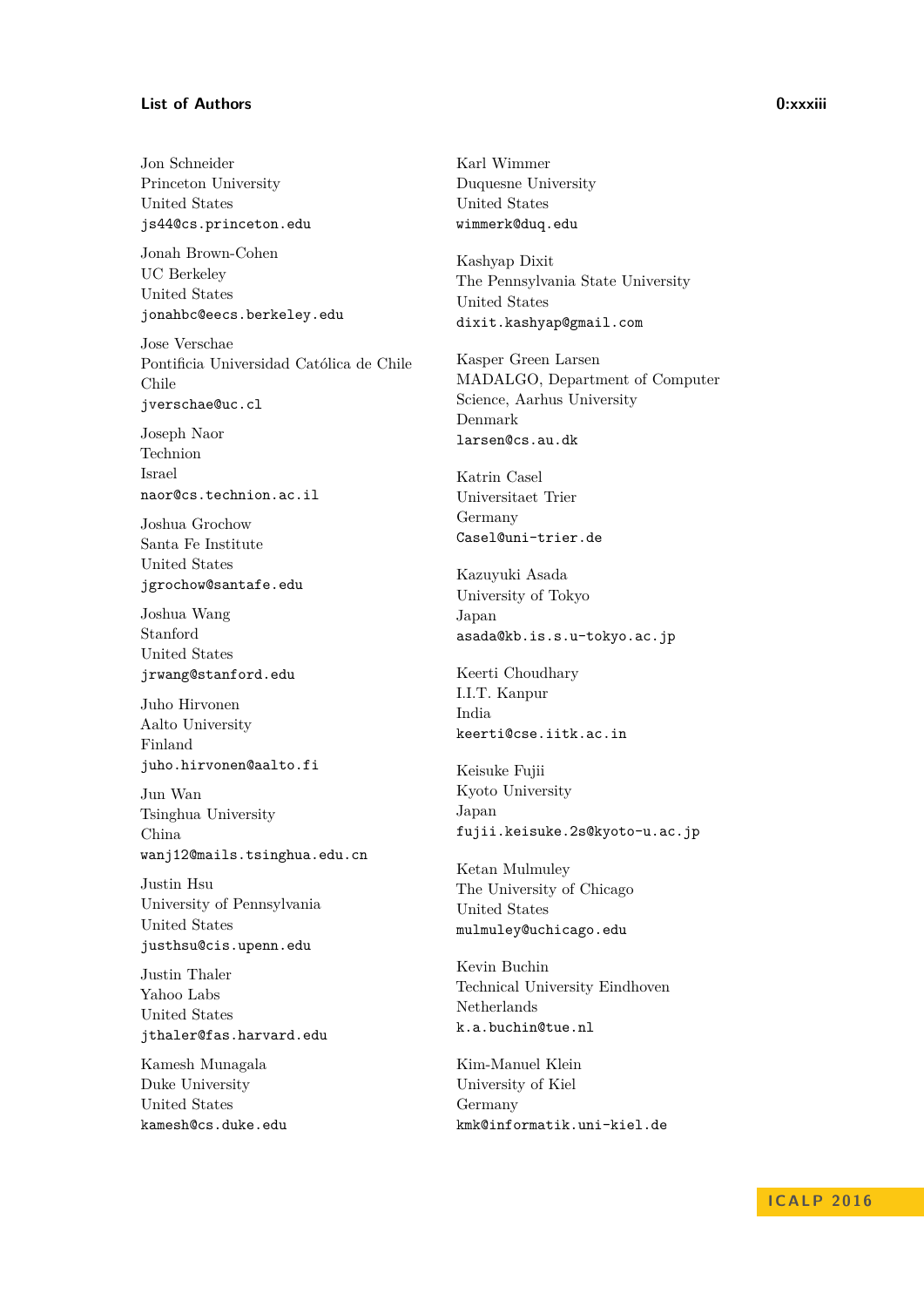Klaus Jansen University of Kiel Germany kj@informatik.uni-kiel.de

Kohei Kishida University of Oxford United Kingdom kishidakohei@gmail.com

Krishnendu Chatterjee Institute of Science and Technology (IST) Austria krish.chat@gmail.com

Kyriakos Axiotis National Technical University of Athens Greece kaxiotis@corelab.ntua.gr

Laurent Doyen LSV, ENS Cachan & CNRS France doyen@lsv.ens-cachan.fr

Laurent Feuilloley University Paris Diderot

France laurent.feuilloley@liafa.univ-paris-did**broversi**té Paris Diderot - Paris 7 Mai Gehrke

Leslie Ann Goldberg University of Oxford United Kingdom leslie.goldberg@cs.ox.ac.uk

Liad Blumrosen The Hebrew University Israel blumrosen@gmail.com

Liang Li Microsoft Research China liangl@microsoft.com

Loukas Georgiadis University of Ioannina Greece loukas@gmail.com

Luca Quadro Zamboni Université Claude Bernard Lyon 1 France zamboni@math.univ-lyon1.fr

Luca Reggio Université Paris Diderot - Paris 7 France luca.reggio@liafa.univ-paris-diderot.fr

Luca Versari Scuola Normale Superiore Italy veluca93@gmail.com

M. Praveen Chennai Mathematical Institute India praveenm@cmi.ac.in

Mahdi Cheraghchi Imperial College London United Kingdom m.cheraghchi@imperial.ac.uk

Mahsa Shirmohammadi University of Oxford United Kingdom mahsa.shirmohammadi@gmail.com

France mgehrke@liafa.univ-paris-diderot.fr

Manfred Kufleitner University of Stuttgart, Institut für Formale Methoden der Informatik Germany kufleitner@fmi.uni-stuttgart.de

Manoj Prabhakaran University of Illinois Urbana-Champaign United States manojmp@gmail.com

Manuel Bodirsky TU Dresden Germany Manuel.Bodirsky@tu-dresden.de

Manuel Silva Universidade Nova de Lisboa Portugal mnasilva@gmail.com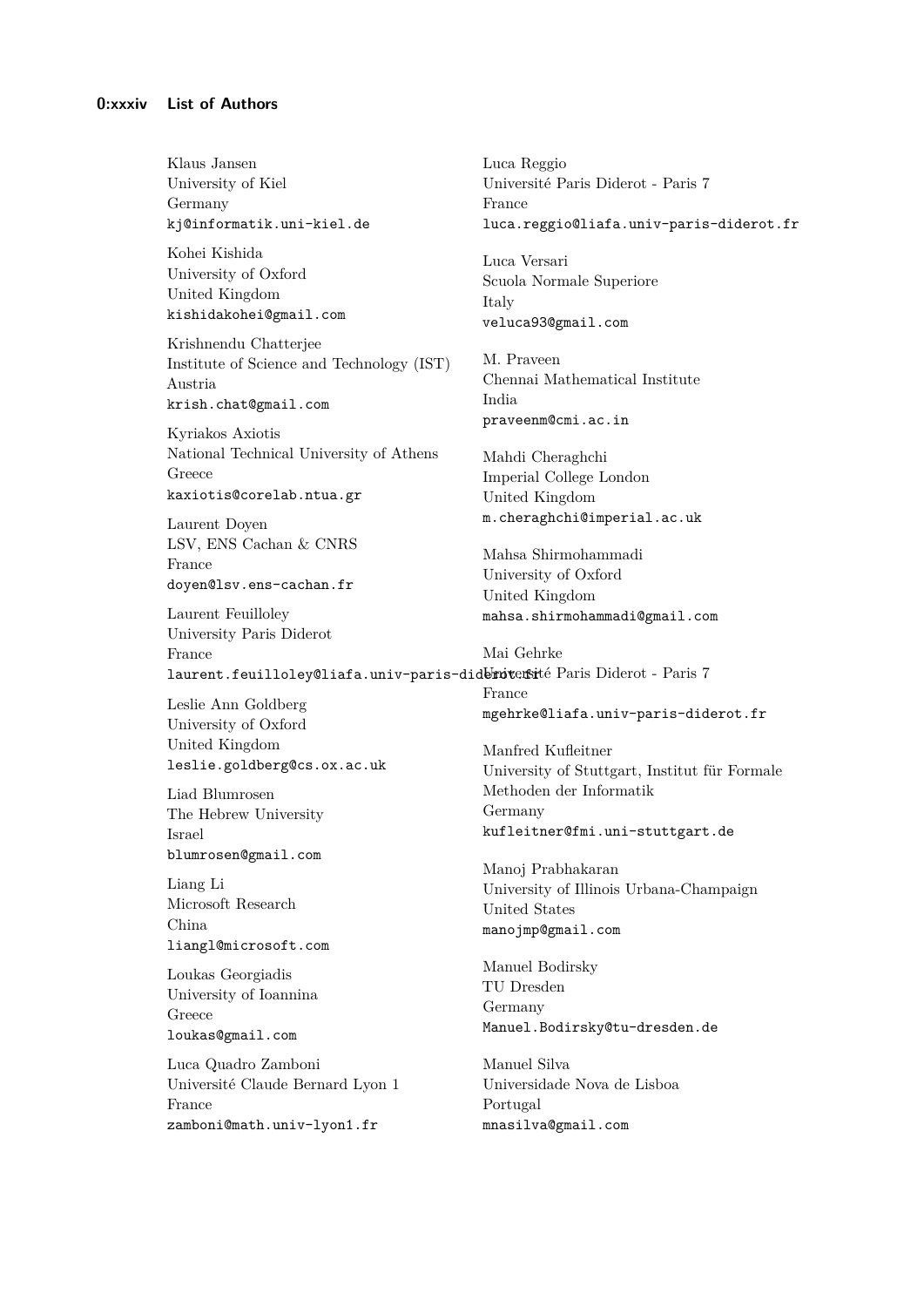#### List of Authors **0:xxxv**

Marcin Pilipczuk Institute of Informatics, University of Warsaw Poland malcin@mimuw.edu.pl

Marco Chiesa Universite Catholique de Louvain Belgium marco.chiesa@uclouvain.be

Marco Gaboardi University at Buffalo, The State University of New York (SUNY) United States gaboardi@buffalo.edu

Maria Bruna University of Oxford United Kingdom bruna@maths.ox.ac.uk

Maria-Florina Balcan Carnegie Mellon University United States ninamf@cs.cmu.edu

Mark Braverman Princeton University United States mbraverm@cs.princeton.edu

Mark Bun Harvard University United States mbun@seas.harvard.edu

Mark de Berg Technical University Eindhoven Netherlands m.t.d.berg@tue.nl

Mark Jerrum Queen Mary, University of London United Kingdom m.jerrum@qmul.ac.uk

Markus L. Schmid Universitaet Trier Germany MSchmid@uni-trier.de Martin Dyer University of Leeds United Kingdom M.E.Dyer@leeds.ac.uk

Martin Grohe RWTH Aachen Germany grohe@informatik.rwth-aachen.de

Marvin Künnemann Max Planck Institute for Informatics Germany marvin@mpi-inf.mpg.de

Mathieu Hoyrup LORIA France mathieu.hoyrup@loria.fr

Mathieu Sablik I2M France mathieu.sablik@univ-amu.fr

Matthias Függer Max-Planck-Institut für Informatik Germany mfuegger@mpi-inf.mpg.de

Meena Boppana Harvard University United States boppana@college.harvard.edu

Meiram Murzabulatov Pennsylvania State University United States mzm269@psu.edu

Melanie Schmidt University of Bonn Germany m.s-mail@web.de

Michael B. Cohen MIT United States micohen@mit.edu

Michael Mahoney UC Berkeley United States mmahoney@stat.berkeley.edu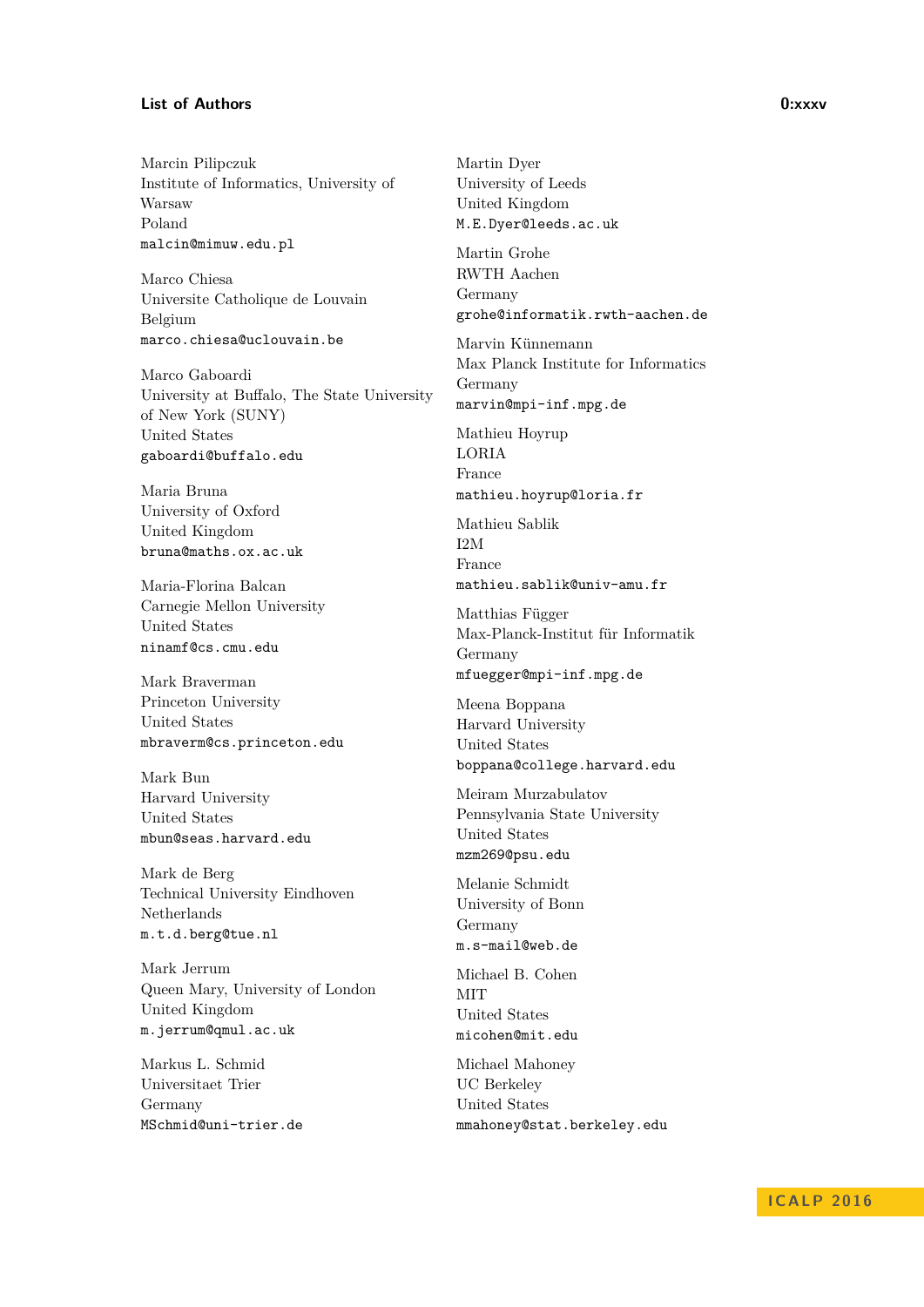Michael Mitzenmacher Harvard University United States michaelm@eecs.harvard.edu

Michael Pinsker Department of Algebra, Charles University Czech Republic marula@gmx.at

Michael Schapira Hebrew University of Jerusalem Israel schapiram@cs.huji.ac.il

Michael Schraudner CMM Chile

Michał Skrzypczak University of Warsaw Poland mskrzypczak@mimuw.edu.pl

Mickael Randour Université Libre de Bruxelles (U.L.B.) Belgium mickael.randour@gmail.com

Mika Göös University of Toronto Canada mika.goos@mail.utoronto.ca

Miklos Santha IRIF, Univ. Paris 7, CNRS France miklos.santha@gmail.com

Mikolaj Bojanczyk Warsaw University Poland bojan@mimuw.edu.pl

Mohammadtaghi Hajiaghayi University of Maryland United States hajiagha@cs.umd.edu

Mohsen Ghaffari **MIT** United States ghaffari@csail.mit.edu Monaldo Mastrolilli IDSIA Switzerland monaldo@idsia.ch

Monika Henzinger University of Vienna Austria monika.henzinger@univie.ac.at

Moshe Babaioff Microsoft Research Israel moshe@microsoft.com

Moti Yung Google Inc. and Columbia University United States moti@cs.columbia.edu

Myrto Arapinis University of Birmingham United Kingdom marapini@inf.ed.ac.uk

Naoki Kobayashi University of Tokyo Japan koba@is.s.u-tokyo.ac.jp

Nathalie Bertrand Inria France nathalie.bertrand@inria.fr

Nathanaël Fijalkow University of Oxford United Kingdom nathanael.fijalkow@gmail.com

Neeraj Kayal Microsoft Research India India neeraka@microsoft.com

Nicolas Markey LSV, CNRS & ENS Cachan France markey@lsv.fr

Nicolás Rivera King's College London United Kingdom nicolas.rivera@kcl.ac.uk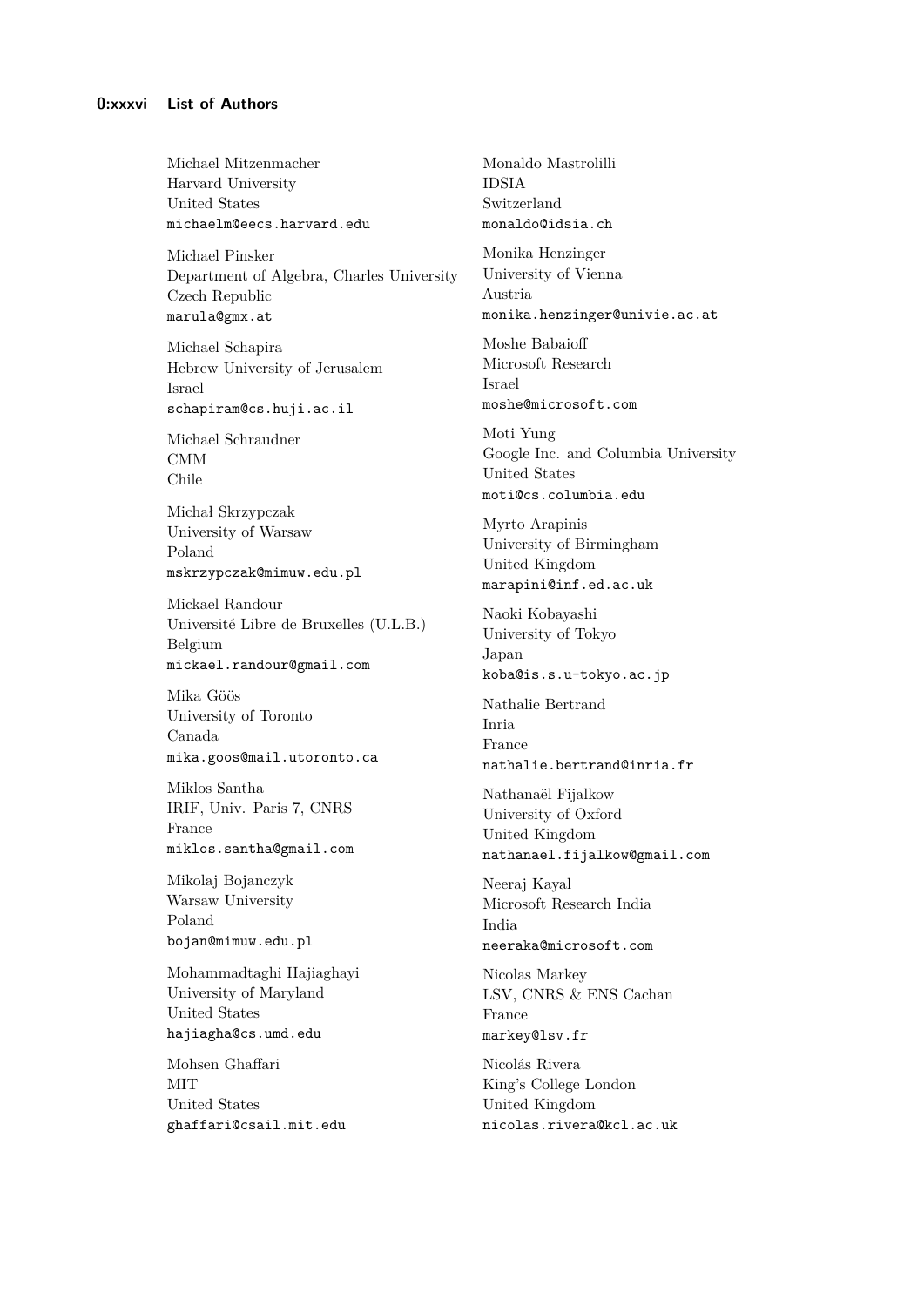#### **List of Authors 0:xxxvii**

Nika Haghtalab Carnegie Mellon University United States nhaghtal@cs.cmu.edu

Nikos Parotsidis University of Rome "Tor Vergata" Italy nikos.parotsidis@uniroma2.it

Ning Xie Florida International University United States nxie@cs.fiu.edu

Nishanth Chandran Microsoft Research India nichandr@microsoft.com

Nishanth Dikkala Massachusetts Institute of Technology India nishanthd@csail.mit.edu

Nisheeth Vishnoi EPFL Switzerland nisheeth.vishnoi@gmail.com

Nithin Mahendra Varma The Pennsylvania Sate University India nithvarma@gmail.com

Noa Elad Technion Israel noako@cs.technion.ac.il

Noam Nisan Microsoft Reserach and Hebrew University Israel noam@cs.huji.ac.il

Noy Rotbart Department of Computer Science, University of Copenhagen Denmark noyro@di.ku.dk

Ofer Neiman Ben-Gurion University Israel neimano@cs.bgu.ac.il

Olivier Bournez LIX & Ecole Polytechnique France bournez@lix.polytechnique.fr

Olivier Gauwin LaBRI, University of Bordeaux France olivier.gauwin@labri.fr

Omkant Pandey Drexel University United States omkant@drexel.edu

Omkant Pandey University of California, Berkeley United States omkant@gmail.com

Pan Peng Department of Computer Science, TU Dortmund, Germany Germany pan.peng@tu-dortmund.de

Patricia Bouyer LSV, CNRS & ENS Cachan, Université Paris Saclay France bouyer@lsv.fr

Patrick Totzke DIMAP, Department of Computer Science, University of Warwick United Kingdom p.totzke@warwick.ac.uk

Pavel Hrubes Institute of Mathematics of CAS Czech Republic hrubes@math.cas.cz

Peng Zhang Georgia Institute of Technology United States pzhang60@gatech.edu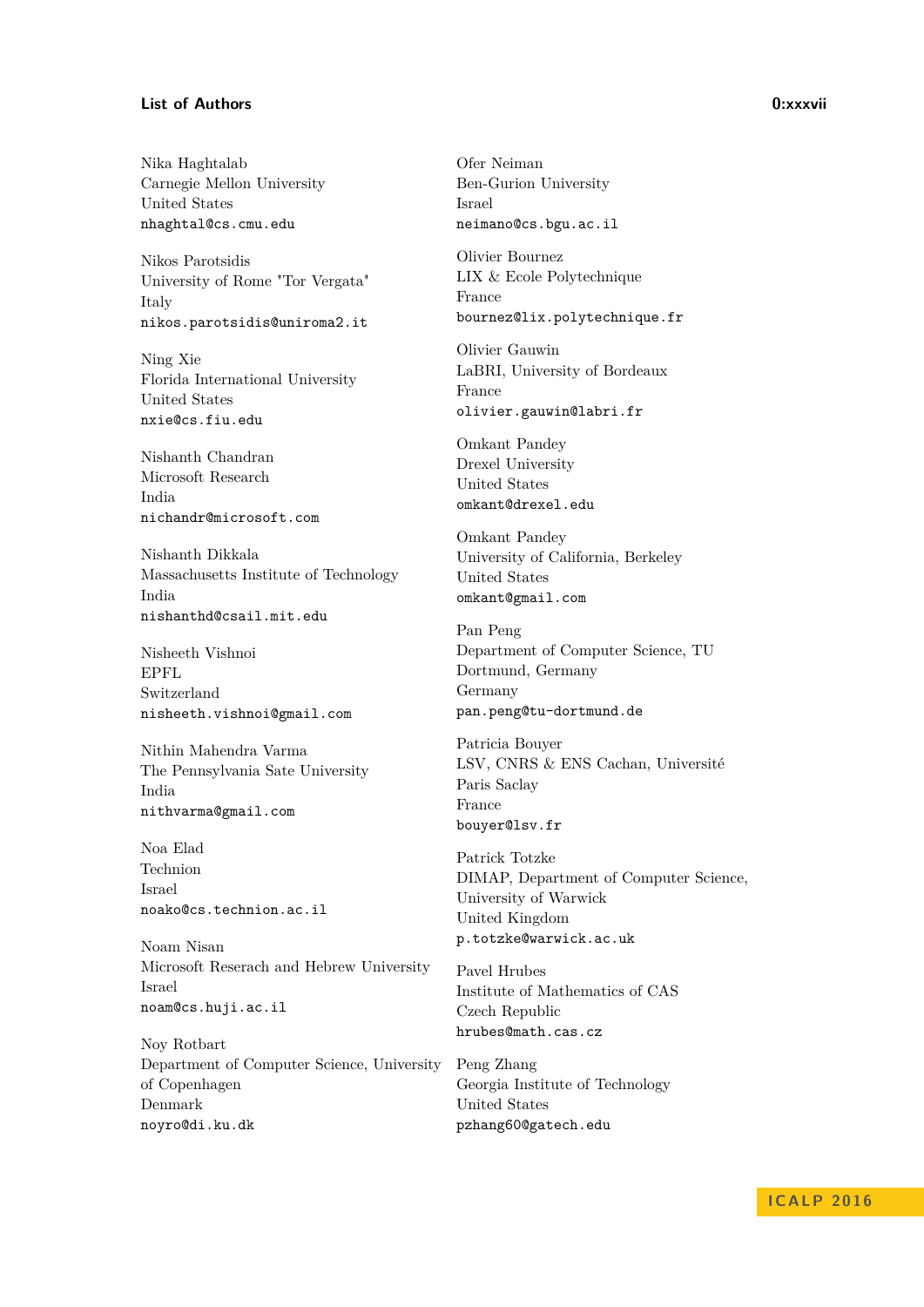Peter Davies University of Warwick United Kingdom P.W.Davies@warwick.ac.uk

Peter Kling Simon Fraser University Canada pkling@sfu.ca

Petra Berenbrink **SFU** Canada petra@cs.sfu.ca

Peyman Afshani Aarhus University Denmark peyman@cs.au.dk

Pierre Carlier Umons/ENS Cachan/LSV Belgium pierre.carlier@umons.ac.be

Pierre Fraigniaud University Paris Diderot France

Pierre-Yves Strub IMDEA Software Institute Spain pierre-yves@strub.nu

Piotr Berman Pennsylvania State University United States berman@cse.psu.edu

Piotr Krysta The University of Liverpool United Kingdom p.krysta@liverpool.ac.uk

Prachi Goyal Microsoft Research India t-prgoya@microsoft.com

Prahladh Harsha Tata Institute of Fundamental Research India prahladh@gmail.com

Prasad Raghavendra UC Berkeley United States prasad@eecs.berkeley.edu

Pratyay Mukherjee University of California, Berkeley United States pratyay85@gmail.com

Radu Curticapean Simons Institute for the Theory of Computing United States radu.curticapean@gmail.com

Radu Grigore University of Kent United Kingdom radugrigore@gmail.com

Rafail Ostrovsky UCLA United States rafail@cs.ucla.edu

pierre.fraigniaud@liafa.univ-paris-dideYoniyasity of Perugia Raffaella Gentilini Italy gentilini.raffaella@gmail.com

> Rahul Jain Centre for Quantum Technologies and Department of Computer Science, National University of Singapore Singapore rahul@comp.nus.edu.sg

Rajiv Gandhi Rutgers University United States rajivg@camden.rutgers.edu

Ran Gelles Princeton University United States rgelles@cs.princeton.edu

Rani Hod Harvard University United States rani.hod@gmail.com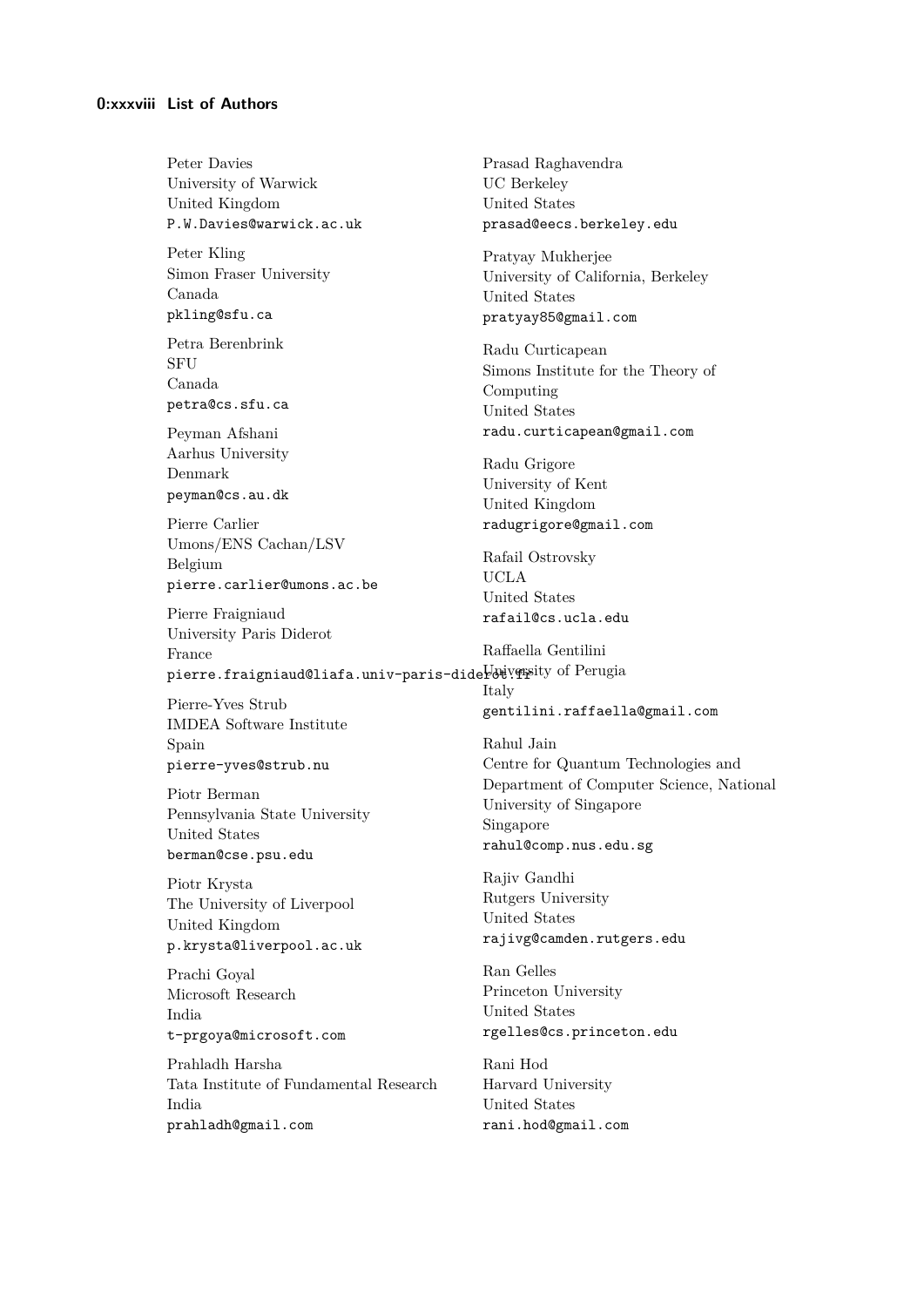#### List of Authors 0:xxxix

Ranko Lazic DIMAP, Department of Computer Science, University of Warwick United Kingdom r.s.lazic@warwick.ac.uk

Raphael Clifford University of Bristol United Kingdom Raphael.Clifford@bristol.ac.uk

Ravishankar Krishnaswamy Microsoft Research India rakri@microsoft.com

Renato Paes-Leme Google Research United States renatoppl@google.com

Richard Lipton GeorgiaTech United States rjl@cc.gatech.edu

Rob van Stee University of Leicester United Kingdom rob.vanstee@leicester.ac.uk

Roberto Grossi Universita' di Pisa Italy grossi.roberto@gmail.com

Robin Kothari Center for Theoretical Physics, Massachusetts Institute of Technology United States rkothari@mit.edu

Rodica Condurache Universite Paris Est, Universite Libre de Bruxelles France rodica.bozianu@gmail.com

Rohit Khandekar KCG holdings Inc., USA United States rkhandekar@gmail.com

Rolf Niedermeier TU Berlin Germany rolf.niedermeier@tu-berlin.de

Rotem Zach Tel Aviv University Israel rotemz@gmail.com

Ryan Williams Stanford University United States rrwilliams@gmail.com

Saeed Seddighin University of Maryland United States saeedreza.seddighin@gmail.com

Saket Saurabh The Institute of Mathematical Sciences, Chennai India saket@imsc.res.in

Samuel Hetterich Goethe University Frankfurt Germany hetterich@math.uni-frankfurt.de

Samuli Leppänen IDSIA Switzerland samuli@idsia.ch

Sandy Heydrich Max Planck Institute for Informatics Germany heydrich@mpi-inf.mpg.de

Sara Ahmadian University of Waterloo Canada sahmadian@uwaterloo.ca

Sarah Winter Rheinisch-Westfälische Technische Hochschule Aachen Germany winter@automata.rwth-aachen.de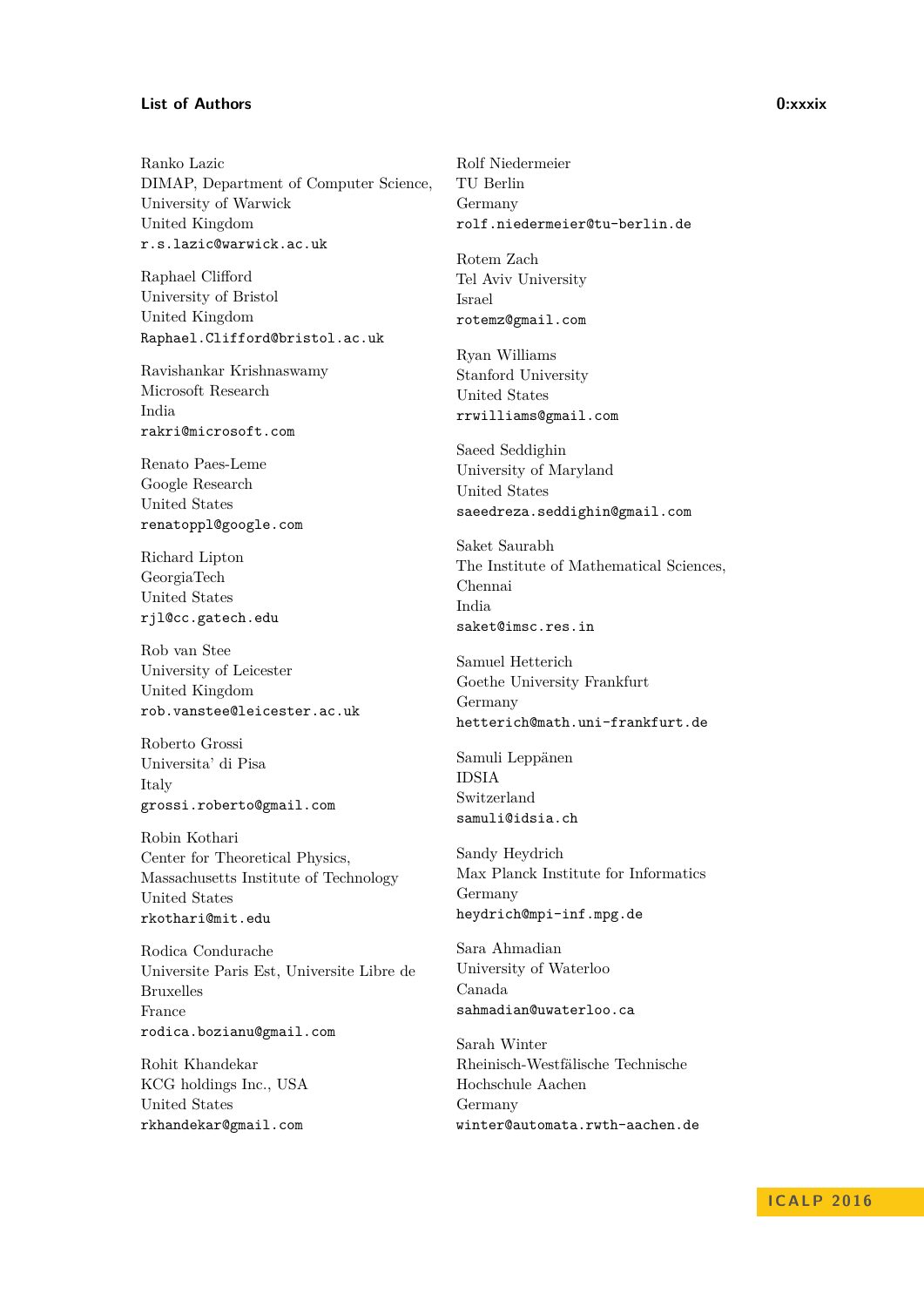Sascha Klüppelholz Technische Universität Dresden Germany sascha.klueppelholz@tu-dresden.de

Satish Rao University of California, Berkeley United States satishr@cs.berkeley.edu

Satyen Kale Yahoo Research United States satyen@yahoo-inc.com

Scott Shenker International Computer Science Institute United States shenker@icsi.berkeley.edu

Sébastien Tavenas Microsoft Research India India sebastien.tavenas@ens-lyon.org

Seiichiro Tani NTT Communication Science Labs. Japan tani.seiichiro@lab.ntt.co.jp

Serge Gaspers University of New South Wales Australia sergeg@cse.unsw.edu.au

Shalev Ben-David Massachusetts Institute of Technology United States shalev@mit.edu

Shengyu Zhang The Chinese University of Hong Kong Hong Kong syzhang@cse.cuhk.edu.hk

Shi Bai ENS de Lyon France shi.bai@ens-lyon.fr

Shi Li University at Buffalo United States shil@buffalo.edu

Shih-Han Hung University of Maryland United States shung@umd.edu

Shuhei Tamate National Institute of Informatics Japan tamate.sh@gmail.com

Sina Dehghani University of Maryland United States sina.dehghani@gmail.com

Slobodan Mitrovic École Polytechnique Fédérale de Lausanne Switzerland slobodan.mitrovic@epfl.ch

Sofya Raskhodnikova The Pennsylvania State University United States sofya@cse.psu.edu

Soheil Ehsani University of Maryland United States soheilehsani@gmail.com

Somindu C. Ramanna ENS Lyon, LIP Laboratory France somindu.ramanna@ens-lyon.fr

Søren Dahlgaard University of Copenhagen Denmark soren.dahlgaard@gmail.com

Stacey Jeffery Institute for Quantum Information and Matter, Caltech Canada sjeffery@caltech.edu

Stefan Göller LSV, CNRS & ENS Cachan, Université Paris-Saclay France goeller@lsv.ens-cachan.fr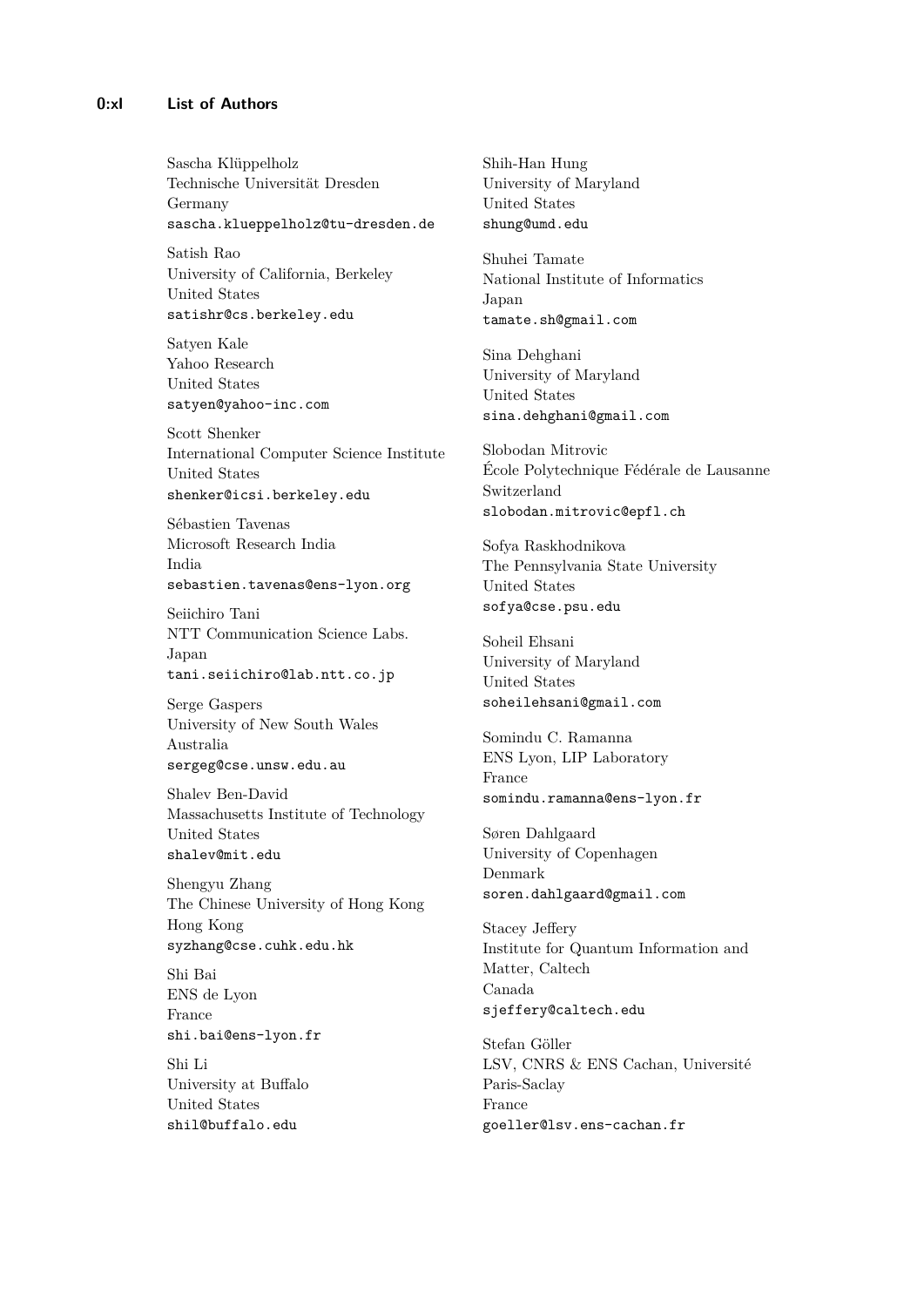#### **List of Authors 0:xli**

Stefan Kiefer University of Oxford United Kingdom stefan.kiefer@cs.ox.ac.uk

Stefano Leonardi Sapienza University of Rome Italy leonardi@dis.uniroma1.it

Stephane Durocher University of Manitoba Canada durocher@cs.umanitoba.ca

Stephen Alstrup University of Copenhagen Denmark stephen.alstrup.private@gmail.com

Stephen Cook University of Toronto Canada sacook@cs.toronto.edu

Sungjin Im University of California, Merced United States sjin.im@gmail.com

Suzanne van der Ster Technische Universitaet Muenchen Germany ster@in.tum.de

Sylvain Schmitz LSV, ENS Cachan & CNRS & INRIA, Université Paris-Saclay France schmitz@lsv.ens-cachan.fr

Tatiana Starikovskaya University of Bristol United Kingdom tat.starikovskaya@gmail.com

Telikepalli Kavitha Tata Institute of Fundamental Research, Mumbai India kavitha.telikepalli@gmail.com

Thomas Brihaye Université de Mons Belgium thomas.brihaye@umons.ac.be

Thomas Colcombet CNRS, IRIF, Université Paris Diderot France thomas.colcombet@liafa.univ-paris-diderot.fr

Thomas Dueholm Hansen Aarhus University Denmark tdh@cs.au.dk

Thomas Moscibroda Microsoft Research Switzerland moscitho@microsoft.com

Thomas Nowak Université Paris-Sud France thomas.nowak@lri.fr

Thomas Watson University of Toronto Canada thomasw@cs.toronto.edu

Thomas Wilke Kiel University Germany thomas.wilke@email.uni-kiel.de

Till Fluschnik TU Berlin Germany till.fluschnik@tu-berlin.de

Tobias Walter Universität Stuttgart Germany tobias.walter@fmi.uni-stuttgart.de

Tom Friedetzky Durham University United Kingdom tom.friedetzky@dur.ac.uk

Tom Morgan Harvard University United States tdmrgn@gmail.com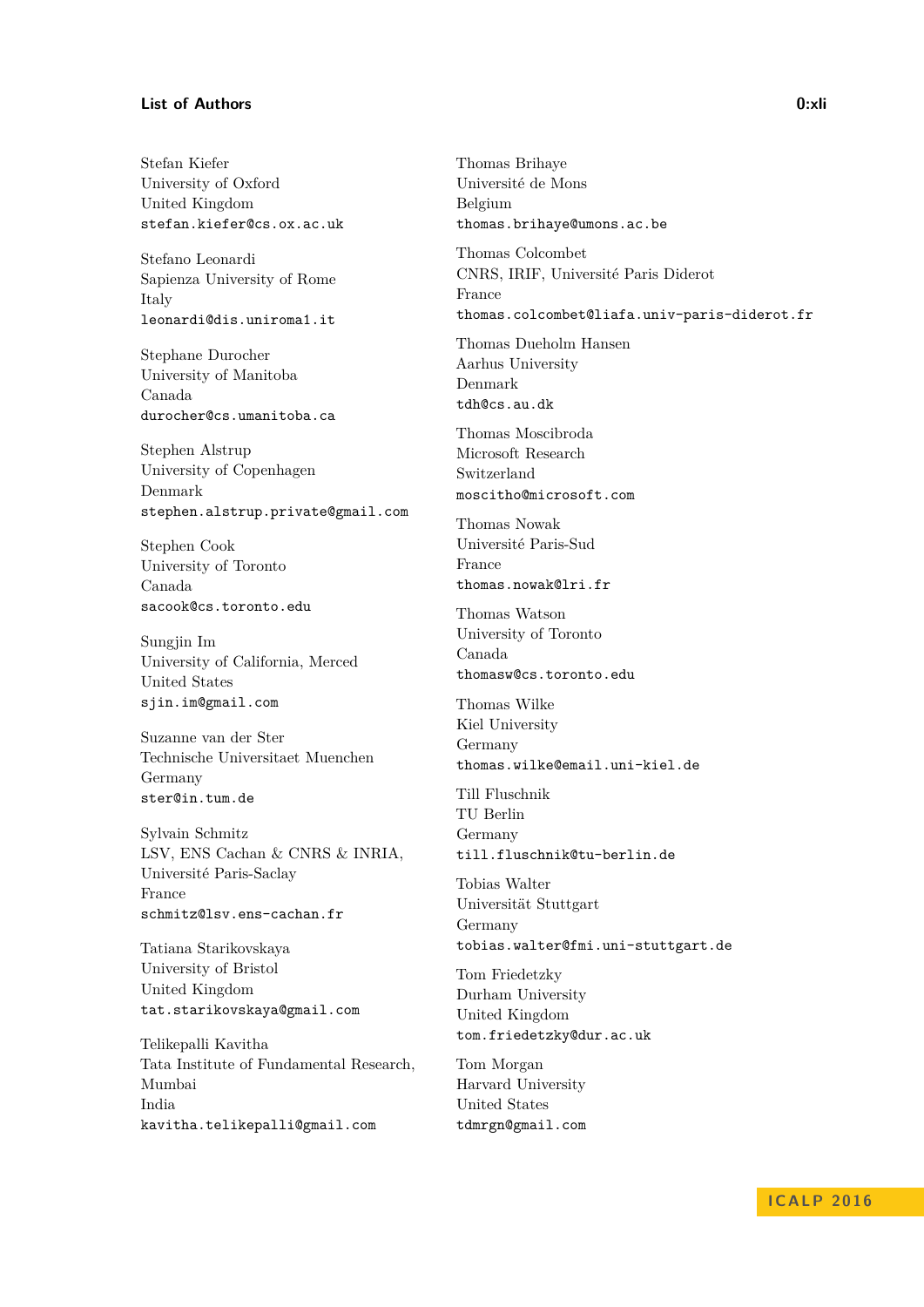Tom van der Zanden Utrecht University Netherlands T.C.vanderZanden@uu.nl

Tomoyuki Morimae Gunma University Japan morimae@gunma-u.ac.jp

Tomoyuki Morimae Gunma University Japan morimae@gmail.com

Toniann Pitassi University of Toronto Canada toni@cs.toronto.edu

Tsuyoshi Ito NEC United States tsuyoshi.ito.2006@gmail.com

Uri Zwick Tel Aviv University Israel zwick@tau.ac.il

Vahab Mirrokni Google Research United States mirrokni@google.com

Vahid Liaghat Stanford University United States vliaghat@gmail.com

Valia Mitsou Institute for Computer Science and Control, Hungarian Academy of Sciences Hungary vmitsou@sztaki.hu

Vassilis Zikas Rensselaer Polytechnic Institute United States vassilis.zikas@gmail.com

Venkatesh Medabalimi University of Toronto Canada venkatm@cs.toronto.edu

Ventsislav Chonev Institute of Science and Technology Austria Austria ventsislav.chonev@ist.ac.at

Victor Poupet Université Montpellier France victor.poupet@lirmm.fr

Vijay Sridhar The Ohio State University United States sridhar.38@buckeyemail.osu.edu

Viktor Bindewald TU Dortmund University Germany viktor.bindewald@math.tu-dortmund.de

Vincent Cohen-Addad ENS France vincent.cohen@ens.fr

Vinod M Prabhakaran TIFR, Mumbai India vinodmp@tifr.res.in

Vipul Goyal Microsoft Research India vipul@microsoft.com

Virginia Vassilevska Williams Stanford University United States virgito@gmail.com

Volker Diekert Universität Stuttgart, Institut für Formale Methoden der Informatik Germany diekert@fmi.uni-stuttgart.de